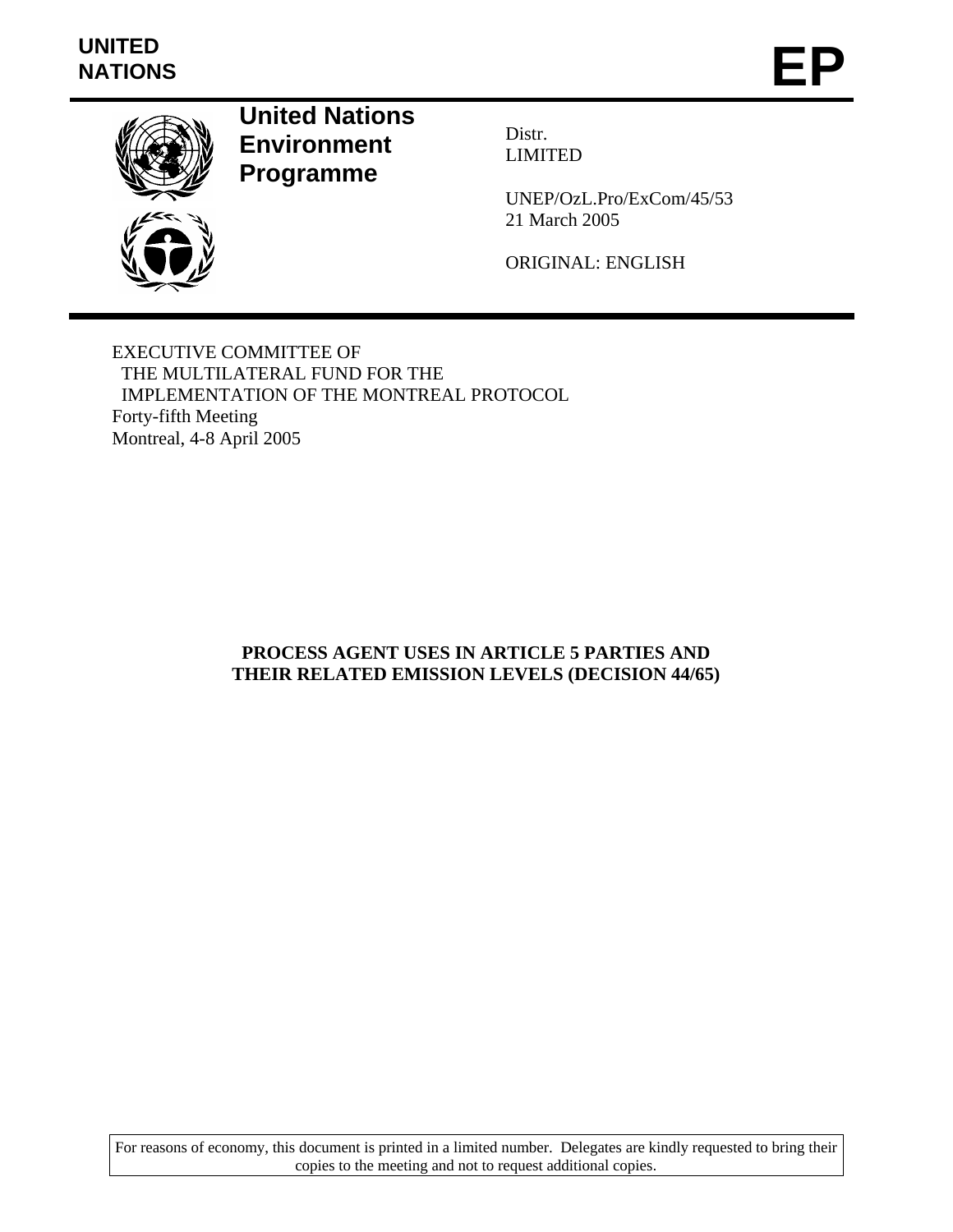## Introduction

1. In decision 44/65, the Executive Committee authorized the Secretariat to hire an expert consultant to catalogue process agent uses in Article 5 Parties and their related emission levels, with the proviso that options for addressing emission reductions would not be analysed. This activity was recommended by the Fund Secretariat to facilitate preparation of a report from the Executive Committee to the  $25<sup>th</sup>$  meeting of the Open-ended Working Group in 2005 as required in decision XV/7 of the Parties as follows: "To request the Technology and Economic Assessment Panel and the Executive Committee to report to the Open-ended Working Group at its twenty-fifth session, and every other year thereafter unless the Parties decide otherwise, on the progress made in reducing emissions of controlled substances from process-agent uses and on the implementation and development of emissions-reduction techniques and alternative processes not using ozone-depleting substances."

2. The consultant's study entitled "A study to catalogue process agent uses and emissions levels involving substances controlled under the Montreal Protocol in countries operating under Article 5.1 of the Protocol" is attached to the present document (Annex I) together with a draft report from the Executive Committee to the Open-ended Working Group prepared by the Secretariat (Annex II).

## Background

3. In decision X/14 (Annex III), the Parties indicated, *inter alia*, that the Executive Committee may consider a range of options to reduce the emissions of controlled substances from process agent use by Article 5 Parties to "levels agreed by the Executive Committee to be reasonably achievable in a cost-effective manner without undue abandonment of infrastructure". Incremental costs which covered a range of cost-effective measures including, for example, process conversions, plant closures, emissions control technologies and industrial rationalisation, to reduce emissions of controlled substances to these levels should be eligible for funding in accordance with the rules and guidelines of the Executive Committee of the Multilateral Fund. Paragraph 3 of decision X/14 also mandates the Executive Committee to agree levels of emissions that are "reasonably achievable" as indicated above. On the basis of this, the use of controlled substances as process agents would not be treated as consumption in Article 5 countries provided emissions are limited to those levels agreed by the Executive Committee to be "reasonably achievable". The Executive Committee subsequently adopted framework guidelines/broad principles for process agent projects, under which it would consider funding of incremental costs for phase-out in process agent applications (decision 27/28).

4. The Executive Committee has approved 13 individual projects to phase out the consumption of 1,214 ODP tonnes of CTC used as a process agent at a total cost of US \$5,192,304. The most recent individual projects were approved in December 2001. All have employed process conversion to eliminate the use of CTC entirely, thus bypassing the requirement to specify acceptable levels of residual emissions.

5. Three multi-year, national CTC phase-out plans have also been approved in principle (China, D.P.R. Korea and India) at a total cost of US \$122,684,044 (including CTC production phase-out in China and India), and funding of annual tranches is in progress. The projects for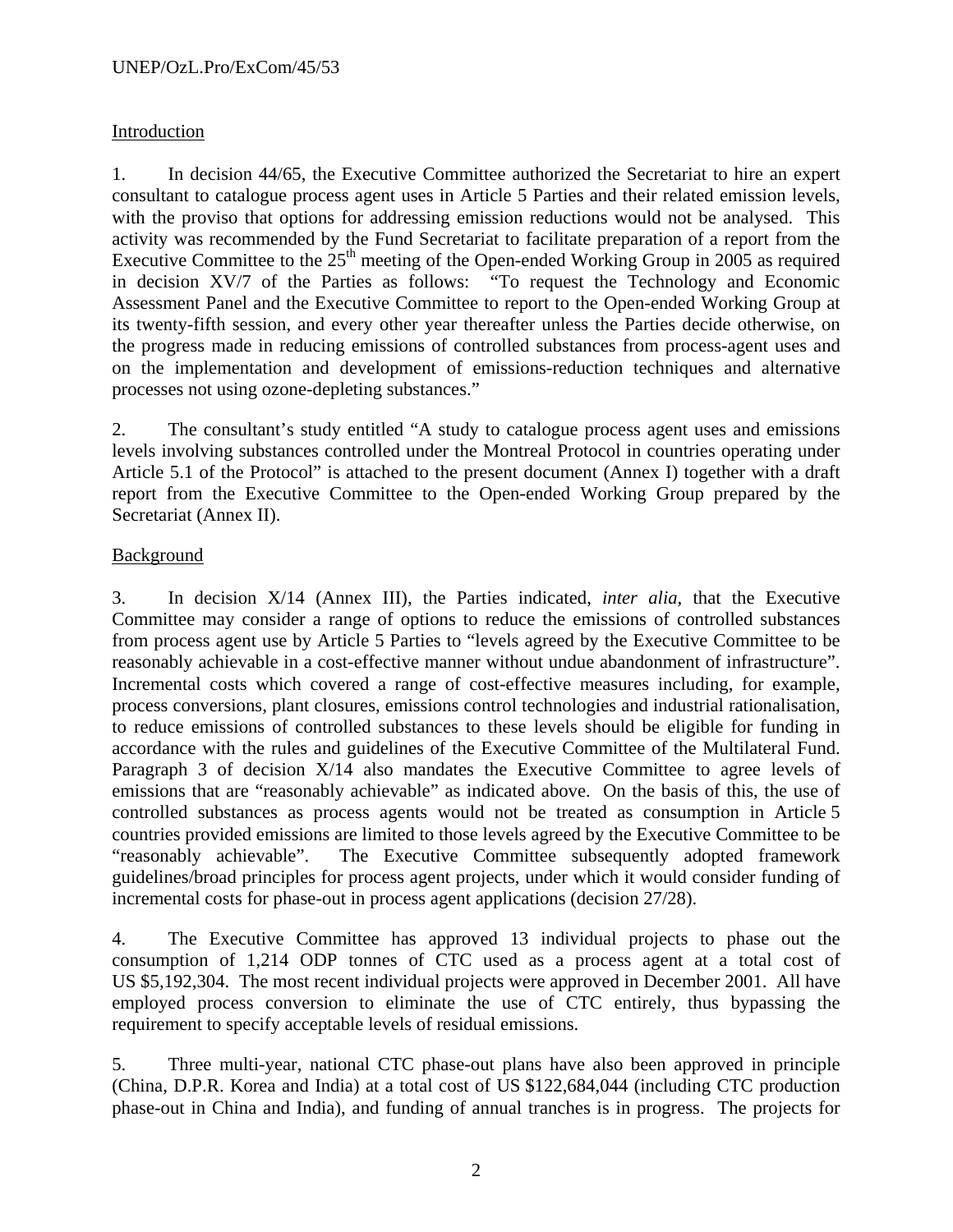China and D.P.R. Korea contain provisos that the countries may apply for additional assistance from the Multilateral Fund to complete the phase-out of a specified level of consumption in prospective process agent applications that were not included in decision  $X/14$  as approved process agent uses at the time the projects were considered by the Executive Committee, but will not seek any other assistance to phase out CTC.

6. China's additional uses have subsequently been approved *vide* decision XV/6 of the Parties (Annex IV). D.P.R. Korea still has four applications that are not included in the list approved under decision XV/6. The four applications were among those recommended by TEAP in its 2004 report. India has identified eight uses that are not included in decision XV/6, however India has agreed with the Executive Committee to phase-out all CTC consumption without further assistance from the Fund and has flexibility under the agreement to re-allocate funding to best facilitate the phase-out.

7. With the exception of three applications, complete phase-out of the relevant ODS process agents will be achieved in all the projects submitted to the Executive Committee by changing the process to eliminate the use of the ODS. The exceptions are three applications contained in the CTC phase-out plan for China in which CTC is currently used for which emission controls are to be proposed to limit future CTC emissions to acceptable levels. These activities will be addressed at a later stage in the implementation of the sector plan and technical details are not currently available.

### Study to catalogue process agent uses and emissions levels

8. The resources available to the consultant included: consumption data reported by Parties under Article 7 of the Protocol and in annual reports on progress with implementation of country programmes; enterprise use data and other technical information included in all individual and multi-year project proposals involving process agent applications approved by the Executive Committee, and; information from a survey of process agent use and emissions conducted by the consultant in conjunction with the Secretariat.

9. The country survey was conducted by means of a questionnaire, distributed to 26 Article 5 countries. The 26 countries were selected because they had either explicitly reported consumption in the process agent sector or had reported consumption greater than 1 ODP tonne of one or more of the three ODS identified as process agents in previous reports (namely, CTC, CFC-113, and bromochloromethane (BCM)). This action was taken to ensure that process agent uses were not inadvertently overlooked through being previously misreported as solvent uses. A full description of the methodology, including the questionnaires, is contained in the consultants report.

10. Responses had been received from 12 countries at the time of completion of the study (16 March 2005). Importantly, the 12 respondees included a number of medium or larger consuming countries that were not implementing national CTC phase-out plans, but that might have been potential candidates for process agent consumption. Thus, useful information was provided which confirmed that there was little process agent consumption in addition to that already explicitly reported to the Fund Secretariat. The project documentation supporting the three national CTC phase-out plans for China, D.P.R. Korea and India, plus the information in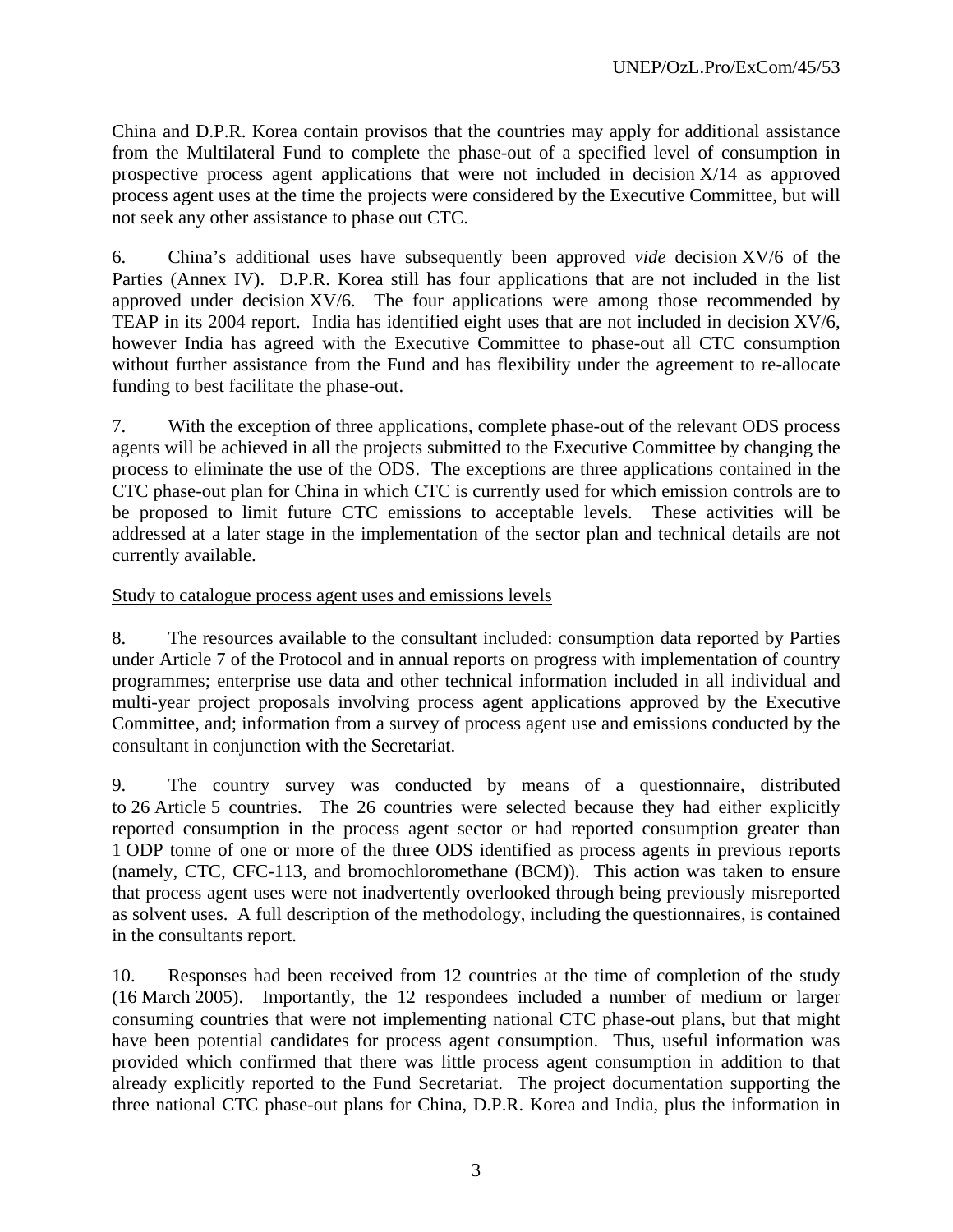earlier individual projects provided by far the majority of the detailed information used in the study.

### Findings

 $\overline{a}$ 

11. The principal findings of the study can be found in the executive summary of the report which is reproduced in full below.

## Executive Summary

12. The aim of this study is to catalogue process agent uses and related emission levels in countries operating under Article 5.1 of the Montreal Protocol (developing countries). Analysis of options for emissions reductions was specifically excluded.

13. The survey involved a desk study of annual ODS consumption data, provided by the Parties, to the Ozone Secretariat under Article 7 of the Protocol and to the Fund Secretariat under annual reports on the progress of implementation of country programmes. These, together with the project plans and phase-out plans provided most of the information. The study was followed up by a questionnaire to relevant Article 5.1 countries to ascertain their current usage of controlled substances for process agent applications and the levels of emissions from the processes. Use of controlled substances as chemical feedstocks for fluorocarbons manufacture in the People's Republic of China and in India and for the production of the intermediate chemical DV acid chloride in India were not included in this study.

14. Some 26 countries were surveyed; the criterion for inclusion being process agent or solvent use of a controlled substance comprising more than 1 ODP tonne per year. To date, 12 responses have been received. The principal findings from the information in the projects and phase-out plans already held by the Secretariats and the responses to questionnaires are:

- In most cases, the process agent is used as a process solvent. This is particularly so for carbon tetrachloride (CTC) which constitutes all but 0.4% of the emissions<sup>1</sup>;
- With two exceptions, some form of recycle of the process solvent is carried out. The exceptions are the production of Ketotifen in the People's Republic of China and l-Ascorbic acid in the Democratic People's Republic of Korea;
- The most informative measure of the effectiveness of containment of the solvent in the whole process is the use factor (or *usage*); this is the annual quantity of process agent consumed (also known as the "makeup quantity") relative to the annual quantity of product made;
- The closer the use factor is to zero, the more effective is the recycle of process agent and values range from 0.006 to 13.4 for all uses. Even in the six

<sup>&</sup>lt;sup>1</sup> The rest of the emissions are CFC-113 and bromochloromethane (BCM).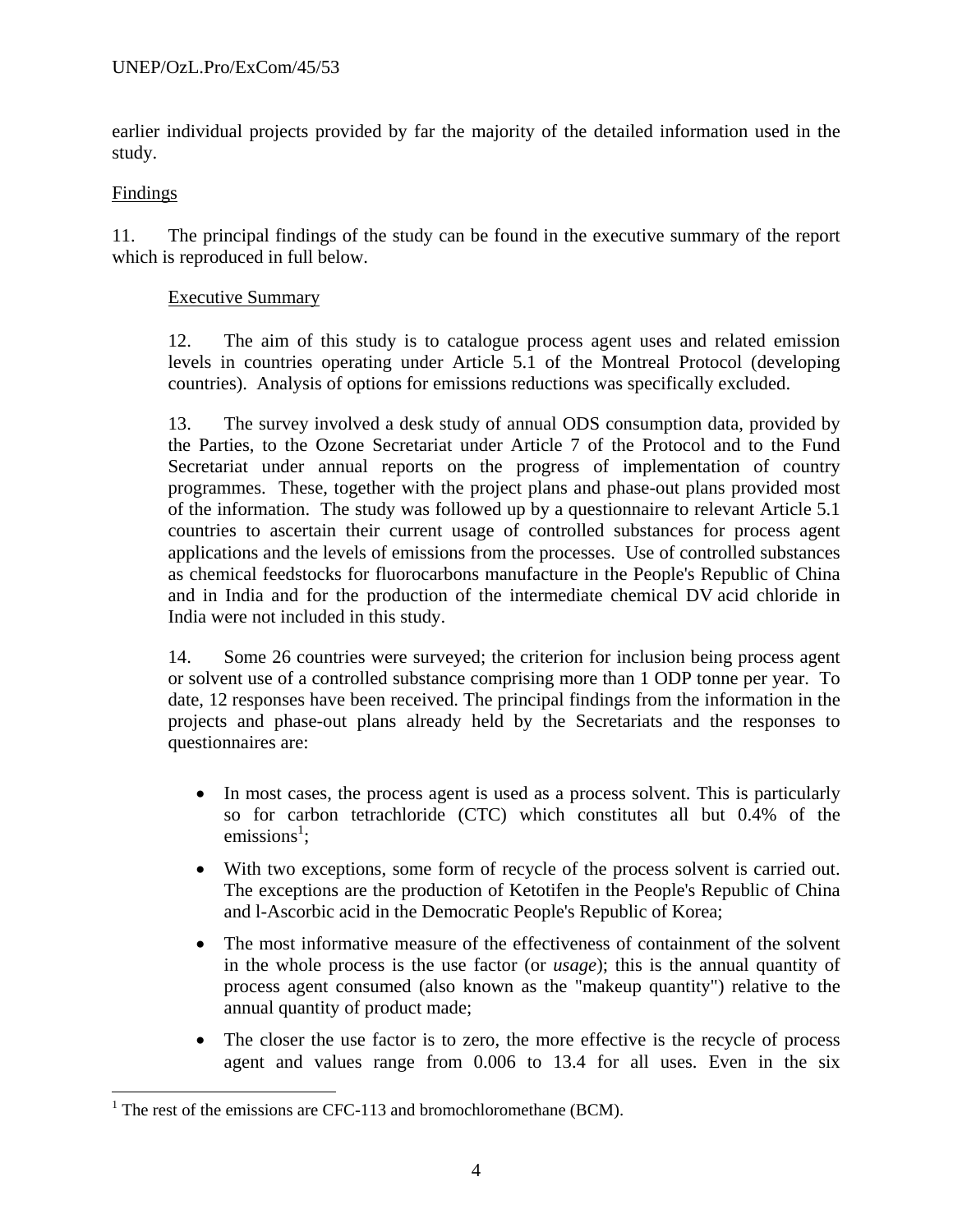applications using more than 1000 ODP tonnes per year of process agent, use factors from 0.12 to 1.6 were reported. Thus the effectiveness of recycling is highly variable. Nevertheless, in any particular process, improved recycling would be as effective in reducing process agent emissions as the capture and destruction of the emissions;

- No Party provided evidence for current destruction of process agents and so the quantities that are lost into the environment are equal to the quantities used to replenish material in the process - the "makeup quantities". All of the process agents under consideration will tend to migrate into the atmospheric compartment of the environment (as against water, soil or biota);
- The year to year variation in the consumption reported by Parties can be misleading and high. This is particularly the case where process agent uses are calculated as the remainder after accounting for imports, exports, domestic production and feedstock use, without allowing for changes in stock holding (inventory);
- Calculated from the best available data in national plans and the reports to the Protocol Secretariats, total process agent use in Article 5.1 countries was in the region of 13,600 ODP tonnes per year in 2003. However, for the reasons given above, the uncertainty of this number is large. For example, the simple sum of all reported data in 2003 is 23,300 ODP tonnes; a value that is almost certainly in error since it would have required a doubling in process agent use by one Party in direct contravention of its national plan for phase-out;
- The applications of all but 0.2% of the 13,600 ODP tonnes used are described in national plans or in individually approved projects but 7,350 ODP tonnes of this, while already identified in phase-out plans, may be the subject of additional requests for support from the Multilateral Fund;
- Some 94% of the identified consumption is in applications that are now listed as process agents under decisions XV/6 and XV/7 taken at the Fifteenth Meeting of the Parties;
- About 91% of the reduction in process agent use is proposed to be accomplished by changes in technology (including change in the process agent to a substance that is not controlled) or by shutting down the plant. The other 9% is expected to be achieved by emission controls to minimise, capture and destroy controlled substances vented to atmosphere. However, no evidence was presented to indicate that such procedures are happening now.

### Implications of the findings in the study for future Executive Committee work

15. In terms of the work of the Executive Committee in assisting Article 5 countries to meet their CTC control limits through phasing out process agent consumption, the implications of the principal findings appear to be as follows: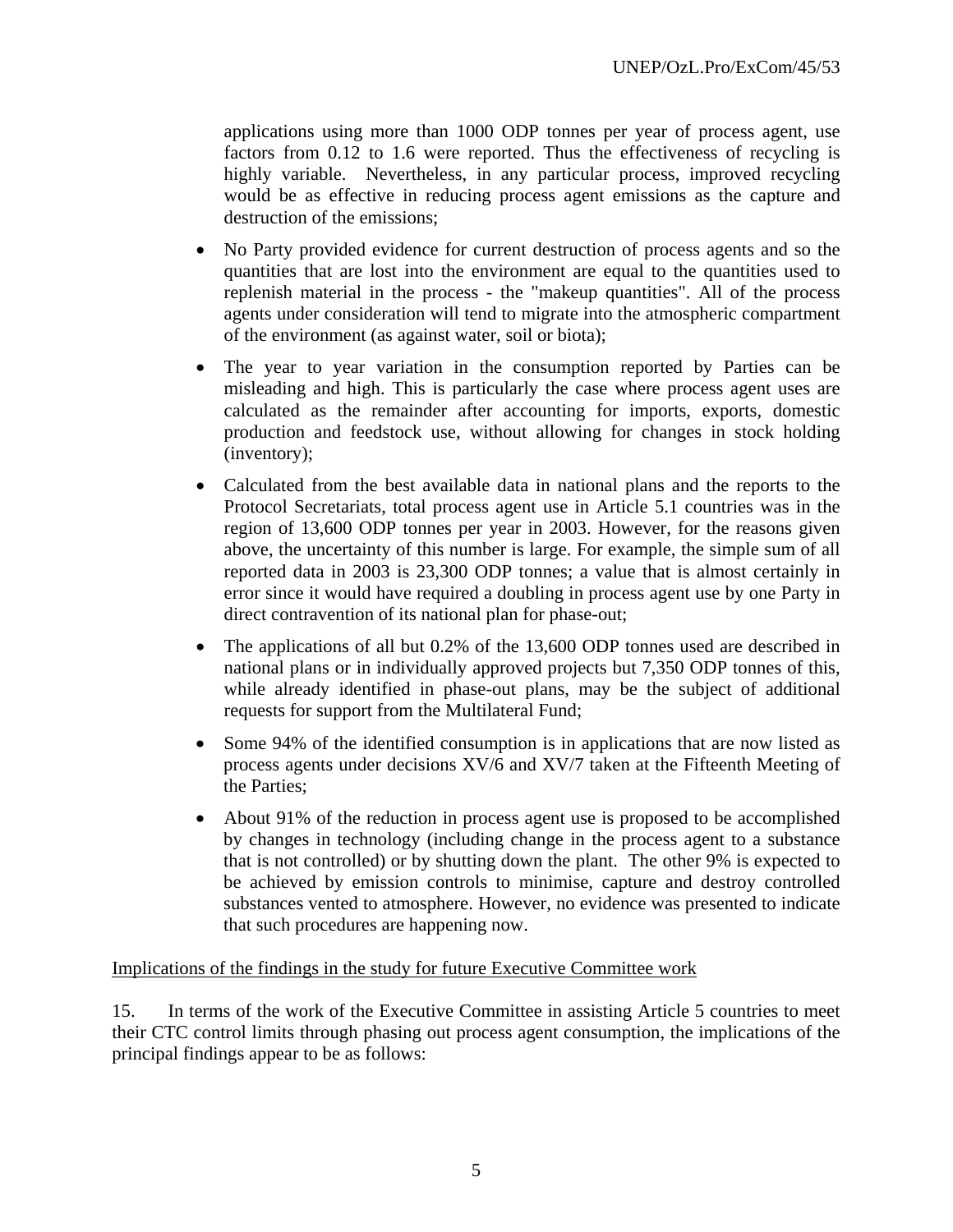- Of the ODS identified as process agent uses totalling some 13,600 ODP tonnes, 97% was reported in the three countries, China (10,538 ODP tonnes), India (2,268 ODP tonnes) and D.P.R. Korea (432 ODP tonnes) that have CTC phase-out plans in place. Thus the majority of the required phase-out in the process agent sector has already been addressed in principle;
- Consumption has been identified in 18 applications additional to those so far approved by the Parties as process agent use. However this consumption amounts to only six percent or 844 ODP tonnes of the total identified process agent use:
	- about half this amount, some 402 ODP tonnes, has been identified by India in eight applications and therefore will be phased out without further support from the Fund;
	- requests for assistance to complete the phase-out in D.P.R. Korea and Romania can be anticipated if and when the applications that occur in those countries are approved by the Parties;
- There could be uncertainty as to whether all uses in Article 5 countries have been identified, for example, Iran indicated in its response that a survey would be needed before it could confirm whether there were process agent uses in the country:
	- however current or recent consumption of any amount of ODS as a process agent has only been identified in 13 countries and consumption of over 100 tonnes has only be identified in four countries;
- No approved and funded process agent applications have yet been addressed through emissions control technology; all have been achieved through eliminating the use of CTC in the process or through plant closures;
- In regard to the major application in China identified for future use of emissions control technology (with annual use of 1,200 ODP tonnes), a similar process is included in the D.P.R. Korea phase-out plan. However in the case of D.P.R. Korea the relevant agency has identified a technology that will eliminate the need to use CTC:
	- it may be appropriate to request the World Bank to consult with UNIDO about the applicability of the technology to the relevant process in China, with a view to also eliminating CTC use in that process.

## Report to the  $25<sup>th</sup>$  Meeting of the Open-ended Working Group

16. The technical study to catalogue process agent uses and emissions levels can be used as a basis for providing much of the information sought by the Parties through their request in decision XV/7. The Secretariat has therefore incorporated the relevant information in a draft report to the 25<sup>th</sup> Meeting of the Open-ended Working Group to be found in Annex II to this document.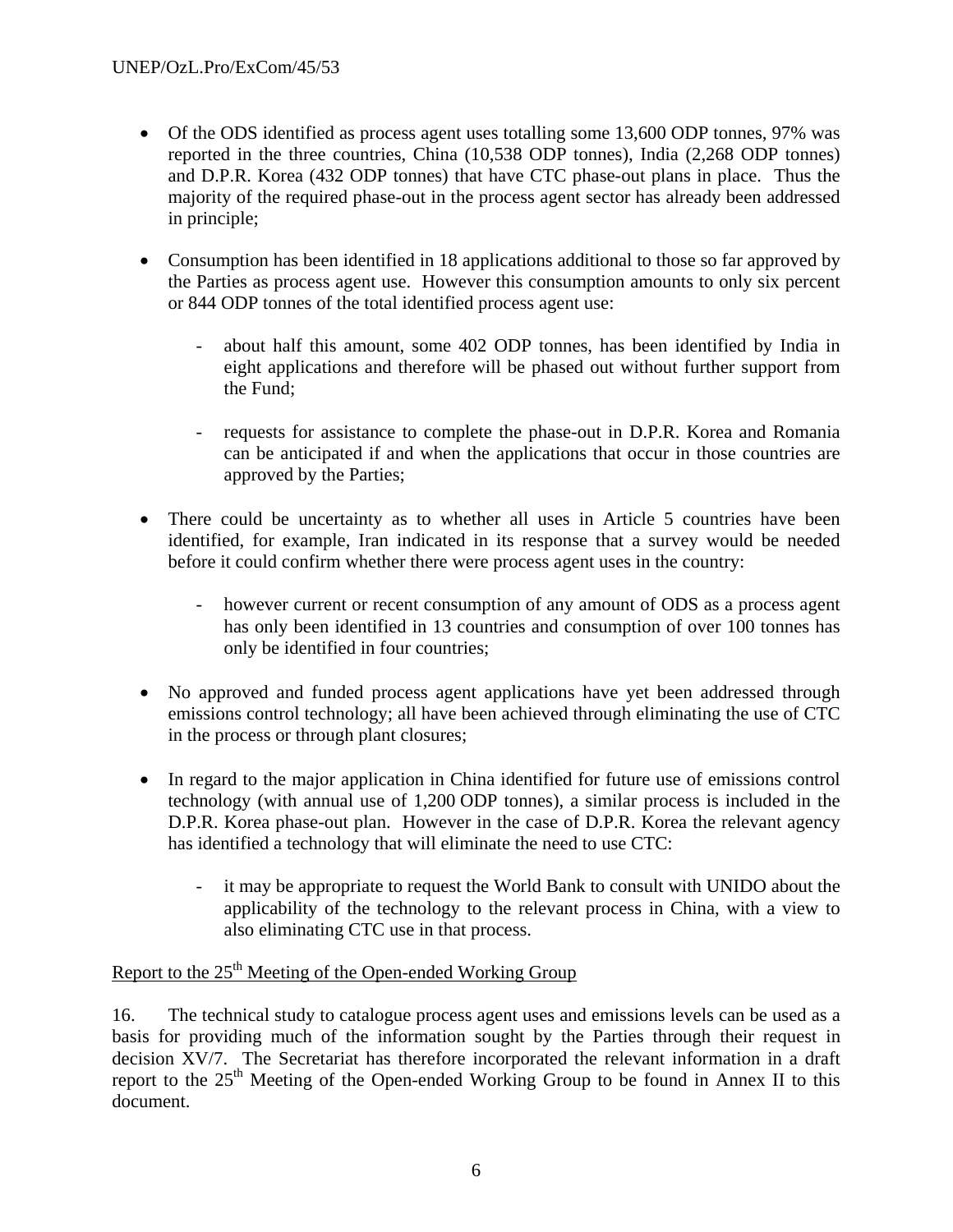### **Conclusions**

17. Following its consideration of this paper and the draft report to the  $25<sup>th</sup>$  Meeting of the Open-ended Working Group, the Executive Committee might wish to:

- (a) Request the Secretariat to:
	- (i) finalise the draft report, incorporating the views of members of the Executive Committee expressed at the  $45<sup>th</sup>$  Meeting and clear it with the Chair of the Executive Committee;
	- (ii) submit the report to the  $25<sup>th</sup>$  Meeting of the Open-ended Working Group, together with the technical study to catalogue process agent uses and emissions levels involving substances controlled under the Montreal Protocol in countries operating under Article 5.1 of the Protocol, with the recommendation that the technical study be made available to the  $25<sup>th</sup>$  Meeting as an information document.
- (b) Request the World Bank to consult with UNIDO to ascertain whether the technology proposed for use in the CTC phase-out plan for the D.P.R. Korea is applicable to the similar use in China for which emissions controls are currently proposed.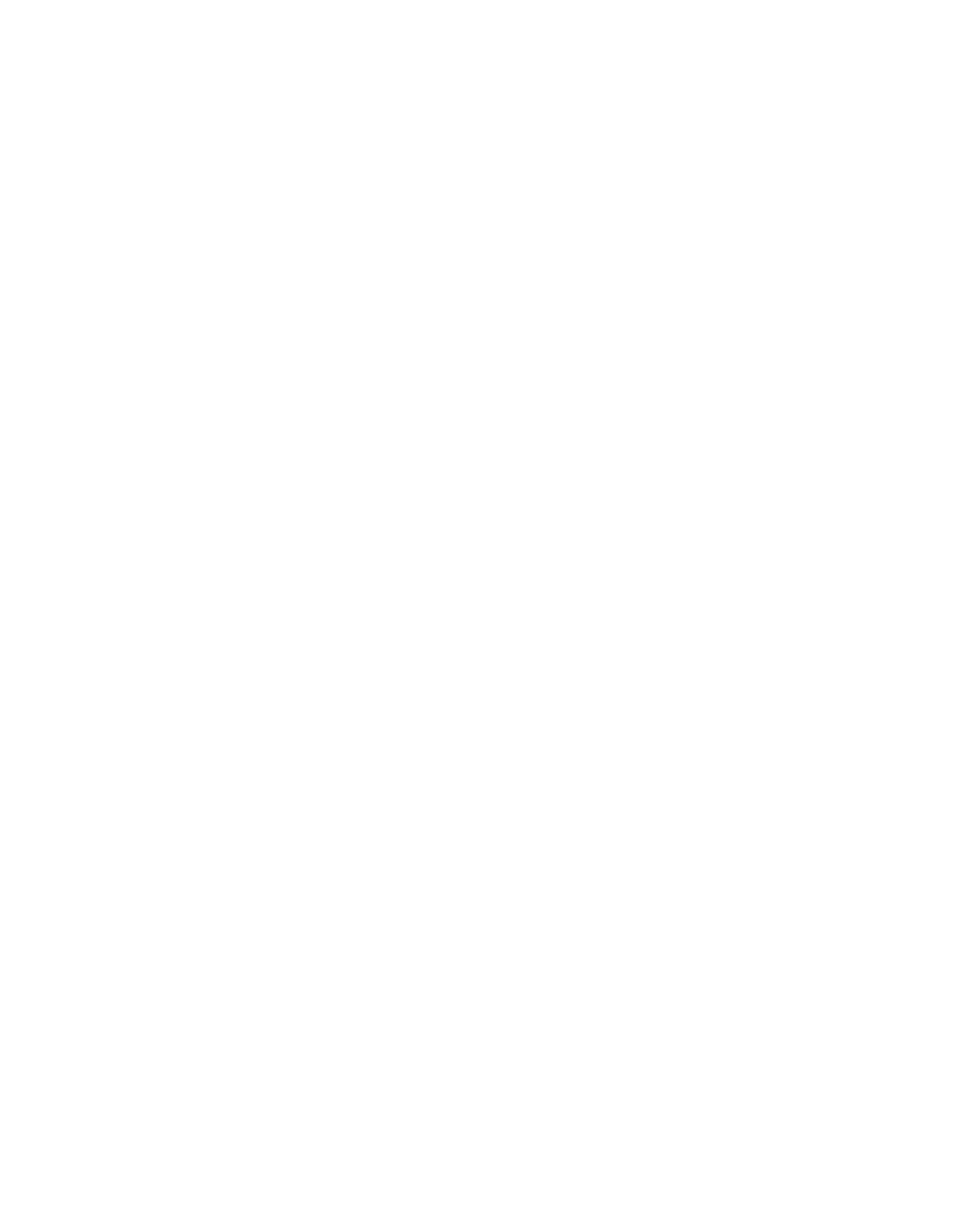**Annex I** 

## **A Study to Catalogue Process Agent Uses and Emissions Levels Involving Substances Controlled under the Montreal Protocol in Countries Operating under Article 5.1 of the Protocol**

Archie McCulloch

Marbury Technical Consulting and University of Bristol, United Kingdom

March 2005

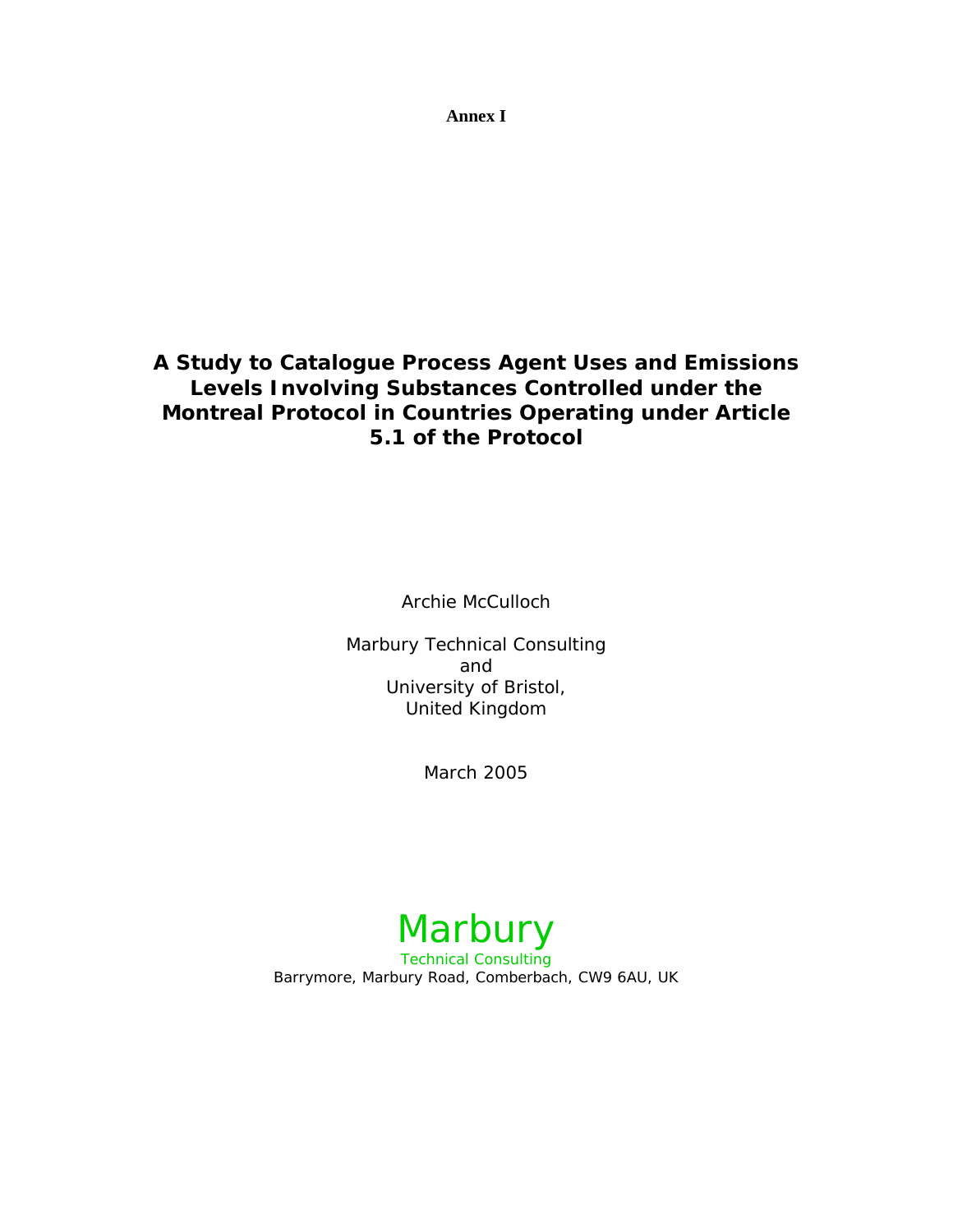### **Contents**

| <b>Executive Summary</b>                                                                                | 1  |
|---------------------------------------------------------------------------------------------------------|----|
| Introduction                                                                                            | 3  |
| <b>Feedstock Uses</b>                                                                                   | 4  |
| Emissions                                                                                               | 5  |
| Methodology                                                                                             | 8  |
| Results                                                                                                 | 10 |
| Conclusions                                                                                             | 16 |
| References                                                                                              | 17 |
| Appendix A. Definition of Process Agent                                                                 | 21 |
| Appendix B. Technical Annex                                                                             | 22 |
| Appendix C. Example of Specific Questionnaire<br>for a Country with a National Emissions Reduction Plan | 30 |
| Appendix D. Form of General Questionnaire                                                               | 32 |

### **Disclaimer**

While every effort has been made to ensure the accuracy of the text the author does not accept any responsibility for errors and/or omissions however caused and accepts no responsibility for subsequent use of the information contained in this report.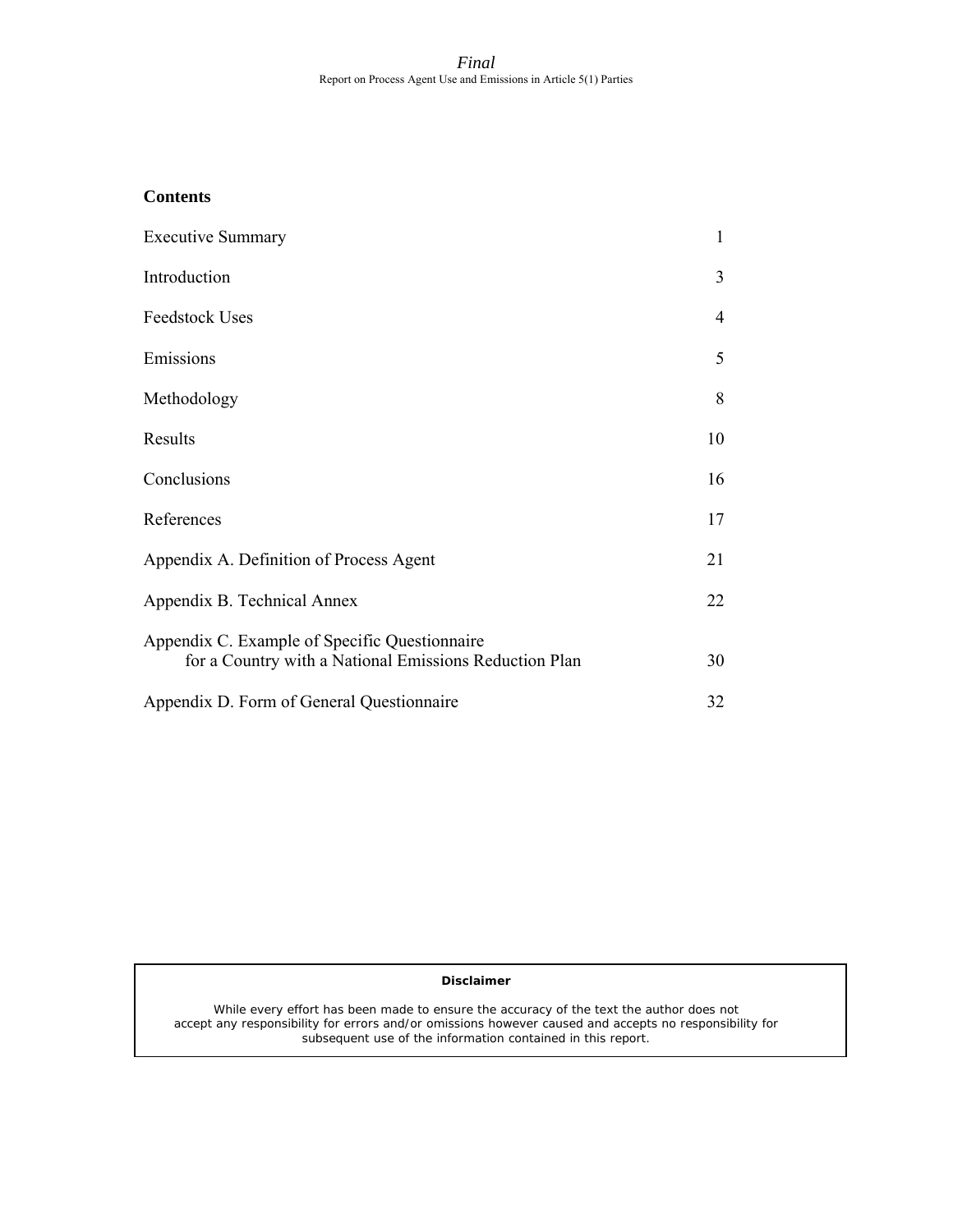### **Executive Summary**

The aim of this study is to catalogue process agent uses and related emission levels in countries operating under Article 5.1 of the Montreal Protocol (developing countries). Analysis of options for emissions reductions was specifically excluded.

The survey involved a desk study of annual ODS consumption data, provided by the Parties, to the Ozone Secretariat under Article 7 of the Protocol and to the Fund Secretariat under annual reports on the progress of implementation of country programmes. These, together with the project plans and phase-out plans provided most of the information. The study was followed up by a questionnaire to relevant Article 5.1 countries to ascertain their current usage of controlled substances for process agent applications and the levels of emissions from the processes. Use of controlled substances as chemical feedstocks for fluorocarbons manufacture in the People's Republic of China and in India and for the production of the intermediate chemical DV acid chloride in India were not included in this study.

Some 26 countries were surveyed; the criterion for inclusion being process agent or solvent use of a controlled substance comprising more than 1 ODP tonne per year. To date, 12 responses have been received. The principal findings from the information in the projects and phase-out plans already held by the Secretariats and the responses to questionnaires are:

- In most cases, the process agent is used as a process solvent. This is particularly so for carbon tetrachloride (CTC) which constitutes all but  $0.4\%$  of the emissions<sup>1</sup>.
- With two exceptions, some form of recycle of the process solvent is carried out. The exceptions are the production of Ketotifen in the People's Republic of China and l-Ascorbic acid in the Democratic People's Republic of Korea.
- The most informative measure of the effectiveness of containment of the solvent in the whole process is the use factor (or *usage*); this is the annual quantity of process agent consumed (also known as the "makeup quantity") relative to the annual quantity of product made.
- The closer the use factor is to zero, the more effective is the recycle of process agent and values range from 0.006 to 13.4 for all uses. Even in the six applications using more than 1,000 ODP tonnes per year of process agent, use factors from 0.12 to 1.6 were reported. Thus the effectiveness of recycling is highly variable. Nevertheless, in any particular process, improved recycling would be as effective in reducing process agent emissions as the capture and destruction of the emissions.
- No Party provided evidence for current destruction of process agents and so the quantities that are lost into the environment are equal to the quantities used to replenish material in the process - the "makeup quantities". All of the process agents under consideration will tend to migrate into the atmospheric compartment of the environment (as against water, soil or biota).

-

<sup>&</sup>lt;sup>1</sup> The rest of the emissions are CFC-113 and bromochloromethane (BCM).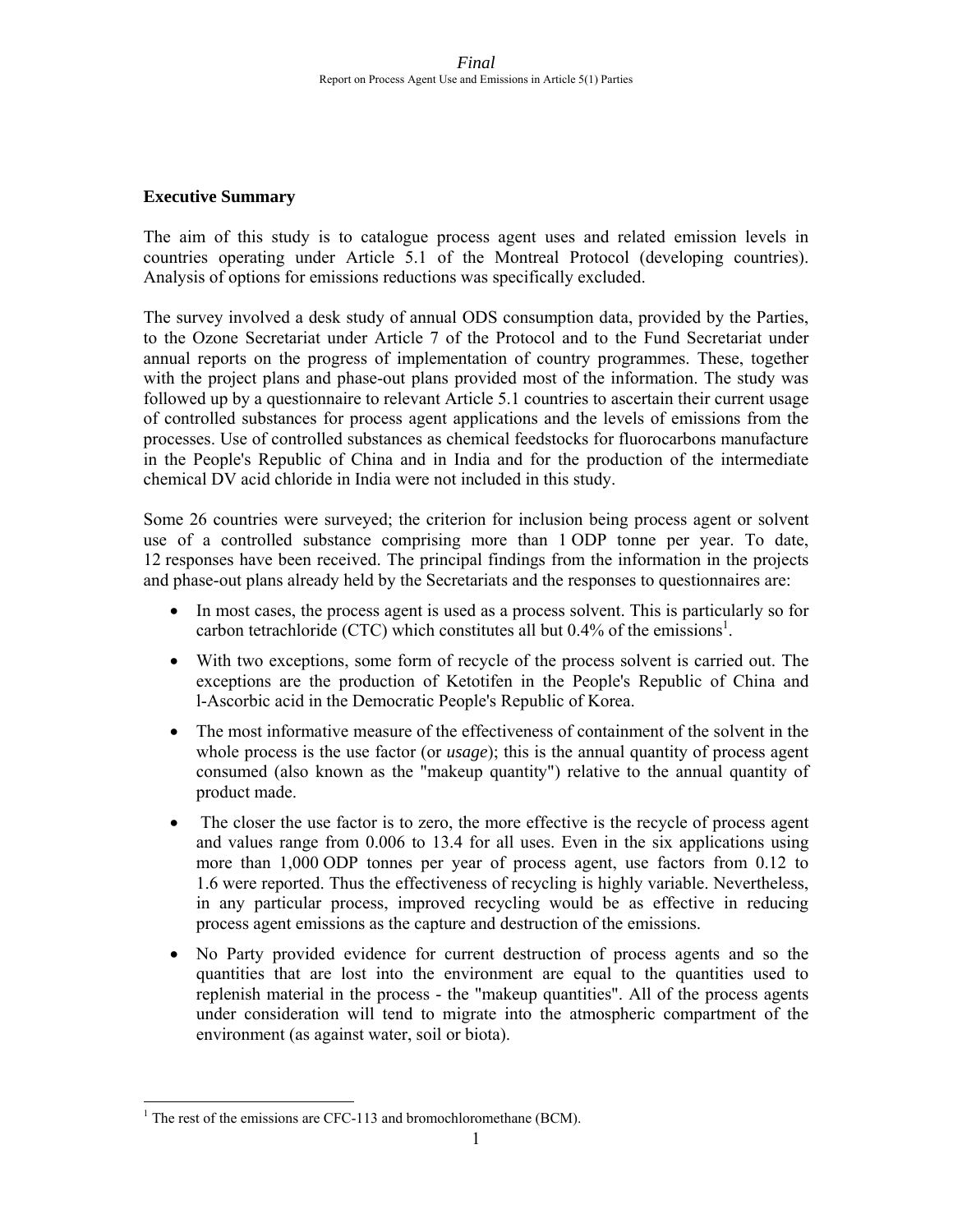- The year to year variation in the consumption reported by Parties can be misleading and high. This is particularly the case where process agent uses are calculated as the remainder after accounting for imports, exports, domestic production and feedstock use, without allowing for changes in stock holding (inventory).
- Calculated from the best available data in national plans and the reports to the Protocol Secretariats, total process agent use in Article 5.1 countries was in the region of 13,600 ODP tonnes per year in 2003. However, for the reasons given above, the uncertainty of this number is large. For example, the simple sum of all reported data in 2003 is 23,300 ODP tonnes; a value that is almost certainly in error since it would have required a doubling in process agent use by one Party in direct contravention of its national plan for phase-out.
- The applications of all but 0.2% of the 13,600 ODP tonnes used are described in national plans or in individually approved projects but 7,350 ODP tonnes of this, while already identified in phase-out plans, may be the subject of additional requests for support from the Multilateral Fund.
- Some 94% of the identified consumption is in applications that are now listed as process agents under decisions XV/6 and XV/7 taken at the Fifteenth Meeting of the Parties.
- About 91% of the reduction in process agent use is proposed to be accomplished by changes in technology (including change in the process agent to a substance that is not controlled) or by shutting down the plant. The other 9% is expected to be achieved by emission controls to minimise, capture and destroy controlled substances vented to atmosphere. However, no evidence was presented to indicate that such procedures are happening now.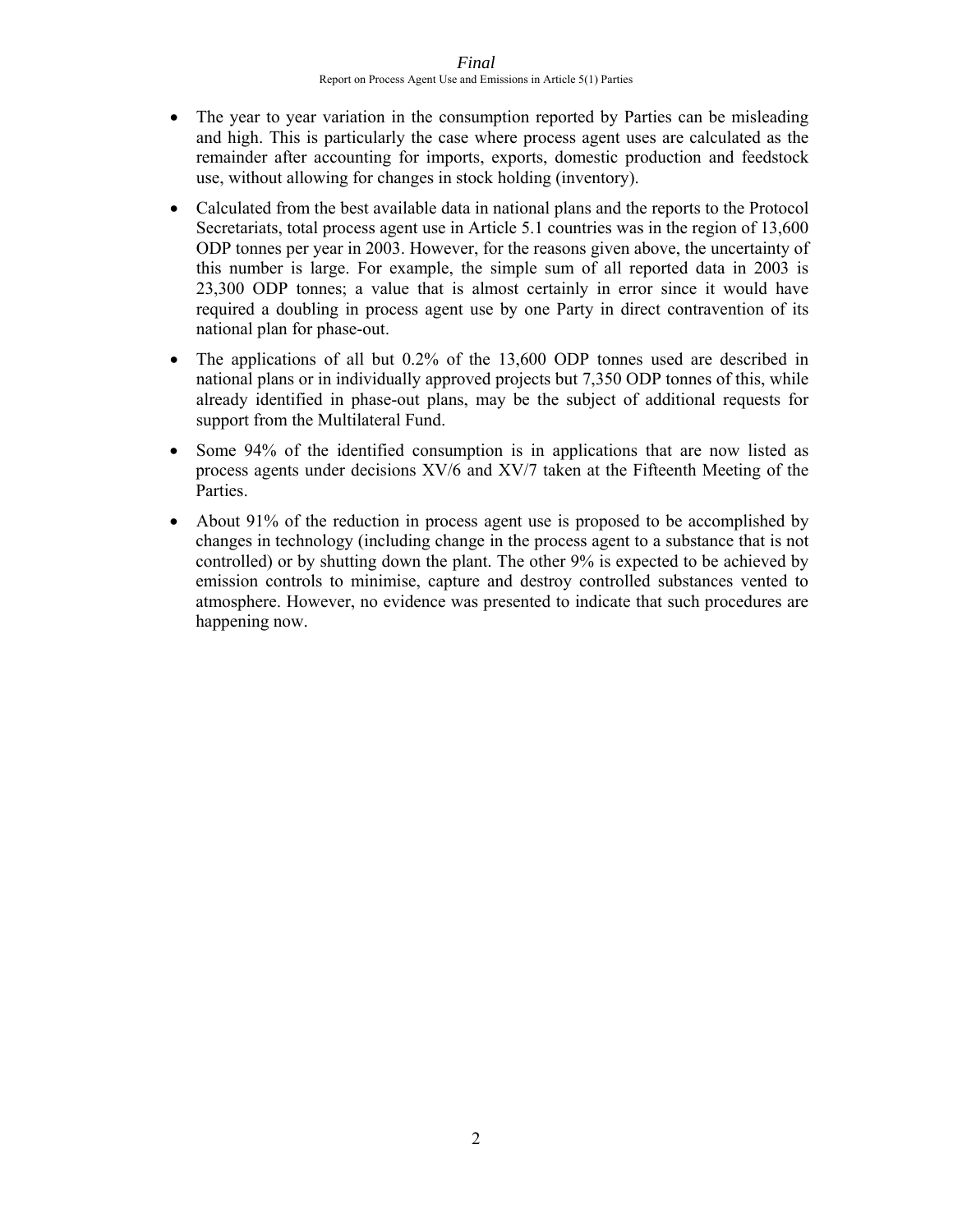### **Introduction**

At their fifteenth meeting the Parties to the Montreal Protocol requested the Executive Committee to report to the twenty fifth session of the Open-ended Working Group (in July 2005) on the progress made in reducing emissions of controlled substances from process-agent uses and on the implementation and development of emissions-reduction techniques and alternative processes not using ozone-depleting substances. Subsequently at its 44<sup>th</sup> Meeting, the Executive Committee of the Multilateral Fund authorised the study in this form to catalogue process agent uses and related emission levels (excluding the analysis of options for emissions reductions) in countries operating under Article 5.1 of the Montreal Protocol (developing countries).

The survey involved a desk study of annual ODS consumption data provided to the Ozone Secretariat under Article 7 of the Protocol and to the Fund Secretariat under annual reports on progress with implementation of country programmes, followed up by a questionnaire to relevant Article 5 countries to ascertain their usage of controlled substances for process agent applications and the levels of emissions from the processes.

### **The Nature of Process Agents**

A Process Agent is defined in the Process Agent Task Force Report of 1997 [*1*] as a controlled substance that because of its unique chemical or physical properties facilitates an intended chemical reaction or inhibits an unintended (undesired) chemical reaction. Thus a solvent that facilitates a chemical reaction simply by dissolving the reagents and does not react itself with those reagents meets the criteria for a process agent. Many of the process agent applications described in this report fall into that category.

In a broader context, the chemical and physical properties that make a controlled substance suitable for use as a process agent in a chemical process include:

chemical inertness in the chemical reaction process,

appropriate physical properties, e.g.

- Boiling point

- Vapour pressure

- Specific solvency,

non-flammability and the ability to suppress explosion.

They are used:

to facilitate reactions, including entering into the reaction acting as chain transfer agents,

to control the desired physical properties of a process, e.g.,

- Molecular weight

- Viscosity,

to increase plant yield and

to minimise undesirable by-product formation.

The complete definition is given in Appendix A.

Where the controlled substance is a major component of the reaction mixture and becomes transformed during the reaction and is incorporated chemically into the product, it should be treated as a chemical feedstock.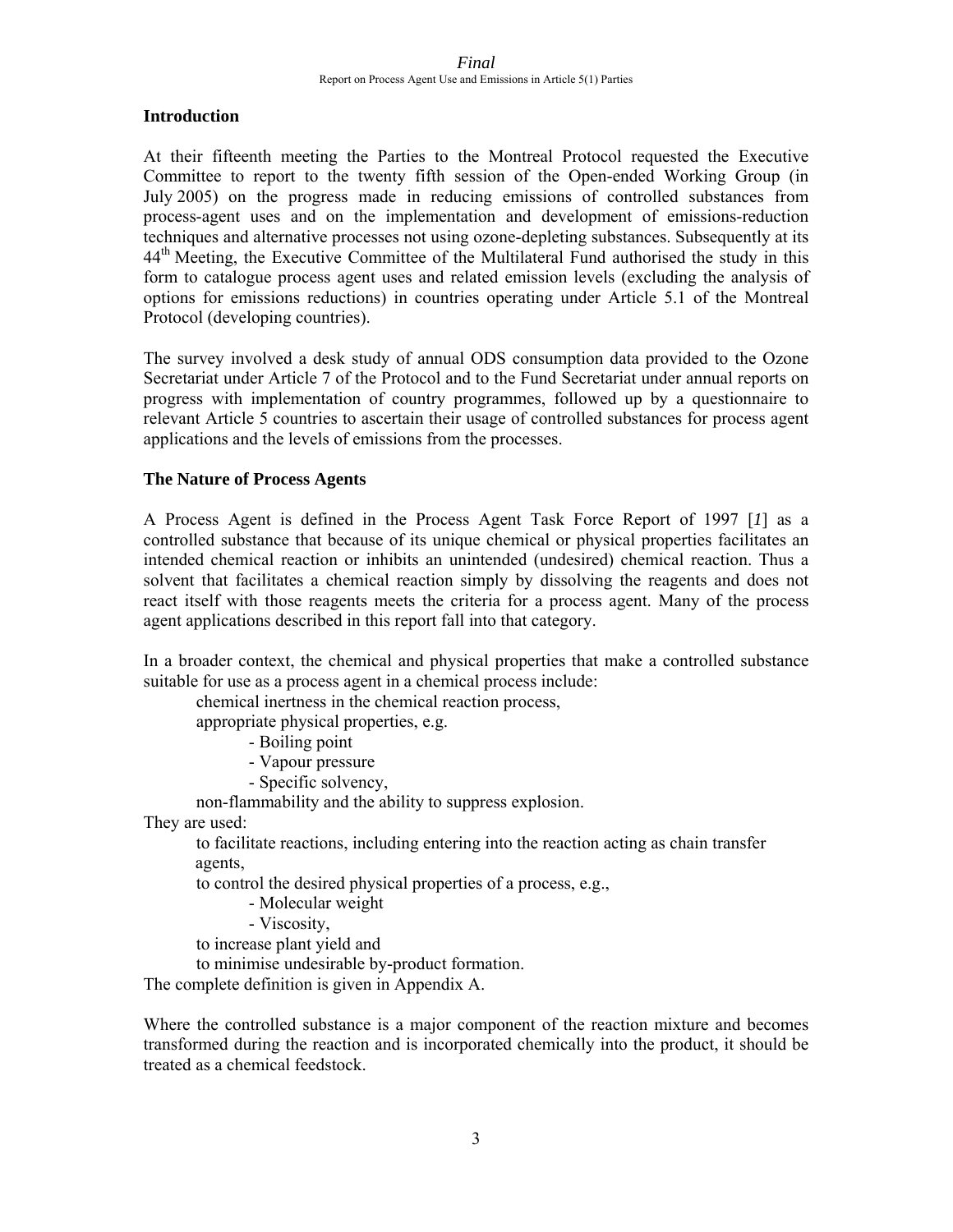The process agents considered in this report comprise only those that were listed in the responses from Article 5.1 Parties:

Carbon tetrachloride (CTC,  $CCl<sub>4</sub>$ ), Fluorotrichloromethane (CFC-12,  $CCl_2F_2$ ), Trichlorotrifluoroethane (CFC-113, CCl<sub>2</sub>FCClF<sub>2</sub>) and Bromochloromethane (BCM,  $CH<sub>2</sub>ClBr$ )

and, throughout the report, the materials will be referred to by their short names - CTC, CFC-12, CFC-113 and BCM.

Approved uses covered by Decisions XV/6 and XV/7, taken at the Fifteenth Meeting of the Parties are listed in Appendix B, Table 1, plus brief descriptions of the reasons for using the agent and ways that emissions can be reduced. Appendix B, Table 2 carries a similar list for applications not yet approved. In both cases, only the applications that have been identified by Article 5.1 Parties are listed.

Reductions in emissions may be accomplished in a number of ways through optimisation of the process. On the other hand, elimination of emissions requires more radical approaches. These involve changes to the process to avoid use of controlled substances, shut-down of the process (and cessation of manufacture) or treatment of the process streams that are released into the environment to destroy the controlled substances they contain. The extent of emission of the controlled substance is different for each process agent application.

In the general case where controlled substances are used as process agents, the supply is utilized to replenish process inventory lost as the result of transformation, destruction and emissions to the atmosphere from the process and/or trace quantities slowly emitted from the product. Therefore the supply required for replenishment of lost inventory is referred to as "makeup" and defined as follows:

Make up quantity: The quantity of controlled substance per year, needed to continue the manufacture of products in a plant, due to transformation, destruction and inadvertent losses (i.e. emissions and residual amounts in final product) [*2*].

### **Feedstock Uses**

Carbon tetrachloride is used in India and China as a chemical feedstock in the manufacture of CFCs 11 and 12 (fluorotrichloromethane and dichlorodifluoromethane), in the course of which all of the quantity used is either chemically converted or lost into the environment from process leaks [*3, 4*]. It is not a process agent in this application.

Carbon tetrachloride is also used in India as a chemical feedstock to make "DV acid chloride", 3-(2,2-dichloroethenyl)-2,2-dimethyl cyclopropane carbonyl chloride or *cypermethric acid chloride*. This is an intermediate in the manufacture of insecticides. No details of the process were made available but the consumption is significant, at several thousand tonnes per year, and increasing rapidly. Emissions of CTC from the process were stated to be much less than 7% of the make-up quantities and this use is not treated as process agent in this report [*3*].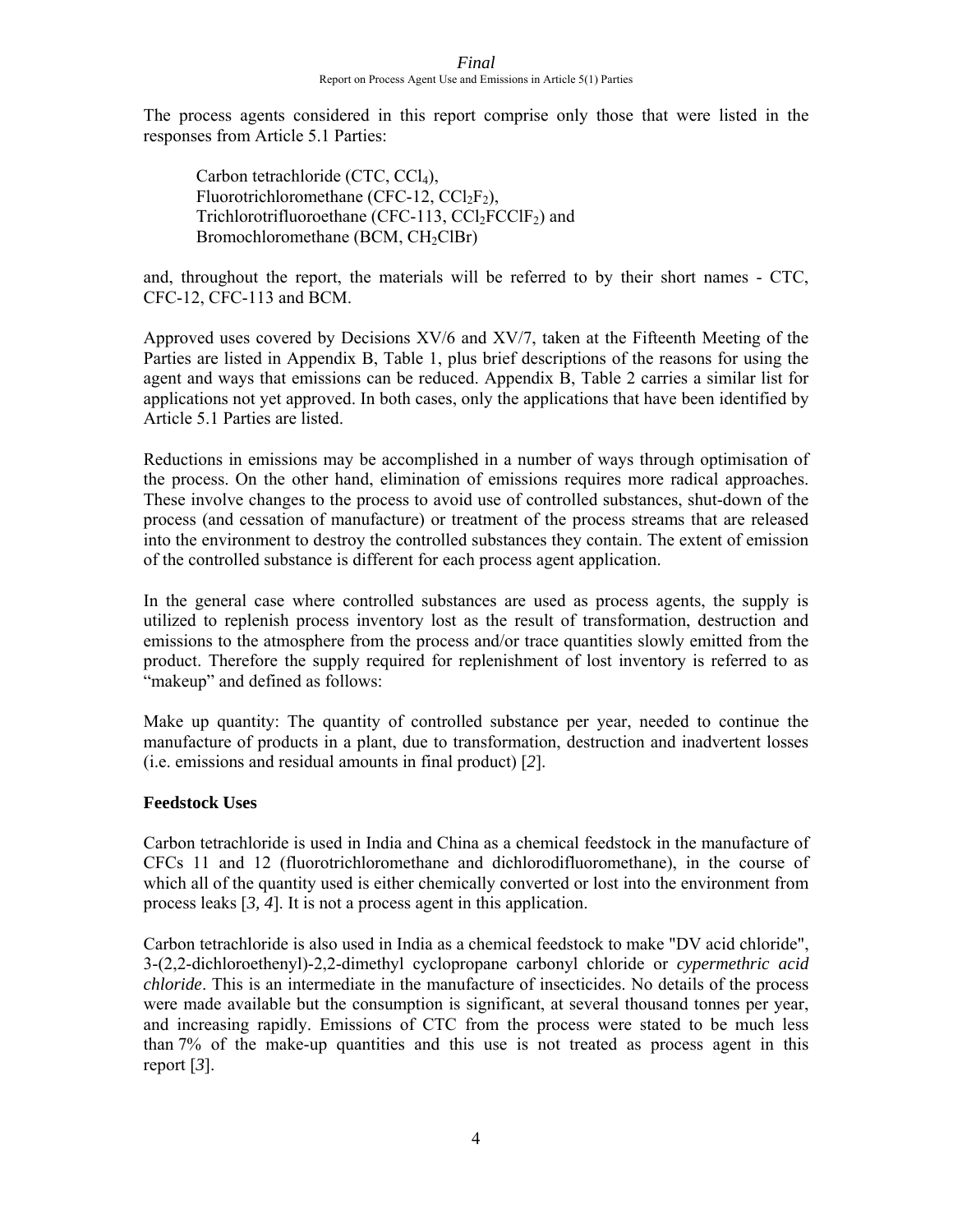### **Emissions**

### **CTC**

This is the most significant process agent in terms of both its range of applications and the quantities involved. In a large number of the processes, CTC is used as a solvent (*see Appendix B, Tables 1 and 2*) to facilitate the chemical reaction. It is recovered and recycled within the process by a variety of means: distillation and decantation being the more common. The recovery and recycle regime can be highly effective; for example in the average chlorinated rubber process in China the instantaneous inventory is in the region of 10 tonnes but some 160 tonnes/year of CTC passes through each processes [*4*]. It can also be non-existent; in the same country the production of Ketotifen is accompanied by total loss of the 13.4 tonnes of CTC used to make each tonne of product [*4*]. The data in Appendix B contain values, as reported in the reference documents, for:

The use ratio (also reported as usage). This is the quantity of process agent consumed per unit of product and is a measure of the overall efficiencies of use, recovery and recycle. With total recovery and recycle, the use ratio would be zero but, in practical situations, some makeup quantities are required and some material is destroyed within the process. The use ratio combines all of these influences and so is reported here. Furthermore, most of the reference documents provide enough information to calculate use ratios.

The emission ratio (instantaneous quantity of process agent not recovered relative to the quantity in use). There are many fewer data for this and the number itself is less informative than the use ratio. A low emission ratio simply indicates that only a small proportion of the mass in circulation in the process is lost each time it passes through. That could still mean that the use ratio is significant. For example, if the emission ratio were 4% and 30 tonnes of process agent were circulated for each tonne of product, then 1.2 tonnes of process agent would be lost for each tonne of product, giving a use ratio of 1.2.

None of the processes is completely sealed and losses occur by leakage of CTC directly into the atmosphere (from storage and processing vessels) and also indirectly, after being released into surface water. It has been demonstrated that chlorinated solvent (such as CTC) in a contaminated surface water course rapidly migrates into the atmosphere, rather that remaining in the water [*5, 6*]

Emission ratios vary from 100% (total loss of the material as it is used) to a few percent (effective recycle procedures) but, in an established process unless specific procedures have been put in place to collect and destroy the potential emissions ("emission control technology"), the quantity required each year for process agent use is equal to the quantity lost into the environment. Although the possibility of emission control technology was discussed in some national plans [*3, 4*], no party claimed that emission control is currently being operated (or indeed that it has been installed). Consequently, the quantity of material emitted was set equal to the quantity used.

With very few exceptions, the process agents are recycled to some extent through the processes, with varying degrees of success in their recovery and containment. However, for most, if not all, of the CTC uses reported by Article 5.1 Parties, there is no transformation within the process and no deliberate destruction and so make-up quantities are equal to the quantities emitted.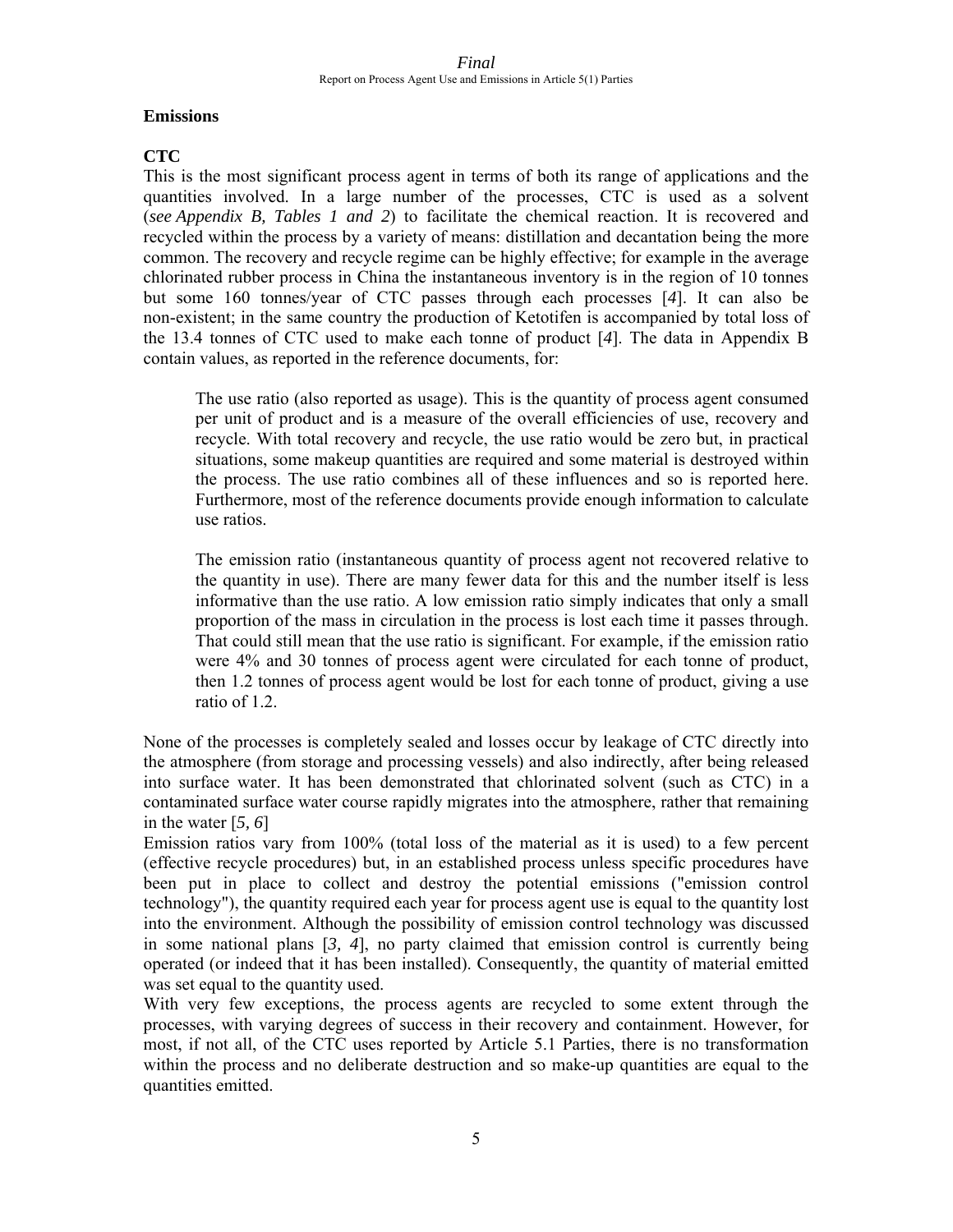### **CFC-12**

Consumption of this controlled substance as a process agent was reported historically by one Party (see Table 5). While it was thought to be used as a purifying agent in primary aluminium production, the exact nature of the process agent application was not made available and, although the material and this application were included in the survey, no details could be given in Appendix B. No CFC-12 is now used in this application.

### **CFC-113**

The single process agent application for CFC-113 considered here is in the production of fluoropolymer resins. In this case, emissions may be reduced by capture and treatment of the process streams that are released into the atmosphere [*4*].

### **BCM**

Two uses for this material are included in Appendix B. In the first, the manufacture of the pharmaceutical Losartan Potassium (Losartan K), use of BCM as a process agent was approved under Decisions XV/6 and XV/7 of the Fifteenth Meeting of Parties. In the second, BCM is a reagent and solvent in the chloromethylation of Sulbactam to make chloromethylpenicillinate-S,S-dioxide. In the course of this reaction it is a chemical reagent that is completely incorporated into the product molecule and gives rise to sodium bromide as a co-product. Although this use is still included in those subsequently listed in this report as process agents, it would appear that it is more accurately characterised as a feedstock.

### **Box 1.**

### **Article 5.1 Parties reporting consumption under Article 7 of the Montreal Protocol**

Afghanistan, Albania, Algeria, Angola, Antigua and Barbuda, Argentina, Armenia, Bahamas, Bahrain, Bangladesh, Barbados, Belize, Benin, Bhutan, Bolivia, Bosnia and Herzegovina, Botswana, Brazil, Brunei Darussalam, Burkina Faso, Burundi, Cambodia, Cameroon, Cape Verde, Central African Republic, Chad, Chile, China, Colombia, Comoros, Congo, Democratic Republic of Congo, Cook Islands, Costa Rica, Côte d'Ivoire, Croatia, Cuba, Cyprus, Djibouti, Dominica, Dominican Republic, Ecuador, Egypt, El Salvador, Ethiopia, Federated States of Micronesia, Fiji, Gabon, Gambia, Georgia, Ghana, Grenada, Guatemala, Guinea, Guinea Bissau, Guyana, Haiti, Honduras, India, Indonesia, Islamic Republic of Iran, Jamaica, Jordan, Kenya, Kiribati, Democratic People's Republic of Korea, Republic of Korea, Kuwait, Kyrgyzstan, Lao People's Democratic Republic, Lebanon, Lesotho, Liberia, Libyan Arab Jamahiriya, Madagascar, Malawi, Malaysia, Maldives, Mali, Marshall Islands, Mauritania, Mauritius, Mexico, Moldova, Mongolia, Morocco, Mozambique, Myanmar, Namibia, Nauru, Nepal, Nicaragua, Niger, Nigeria, Niue, Oman, Pakistan, Palau, Panama, Papua New Guinea, Paraguay, Peru, Philippines, Qatar, Romania, Rwanda, Saint Kitts and Nevis, Saint Lucia, Saint Vincent and the Grenadines, Samoa, Sao Tome and Principe, Saudi Arabia, Senegal, Serbia and Montenegro, Seychelles, Sierra Leone, Singapore, Solomon Islands, Somalia, South Africa, Sri Lanka, Sudan, Suriname, Swaziland, Syrian Arab Republic, United Republic of Tanzania, Thailand, The Former Yugoslav Republic of Macedonia, Togo, Tonga, Trinidad and Tobago, Tunisia, Turkey, Tuvalu, Uganda, United Arab Emirates, Uruguay, Vanuatu, Venezuela, Viet Nam, Yemen, Zambia, Zimbabwe. Source, reference [*7*]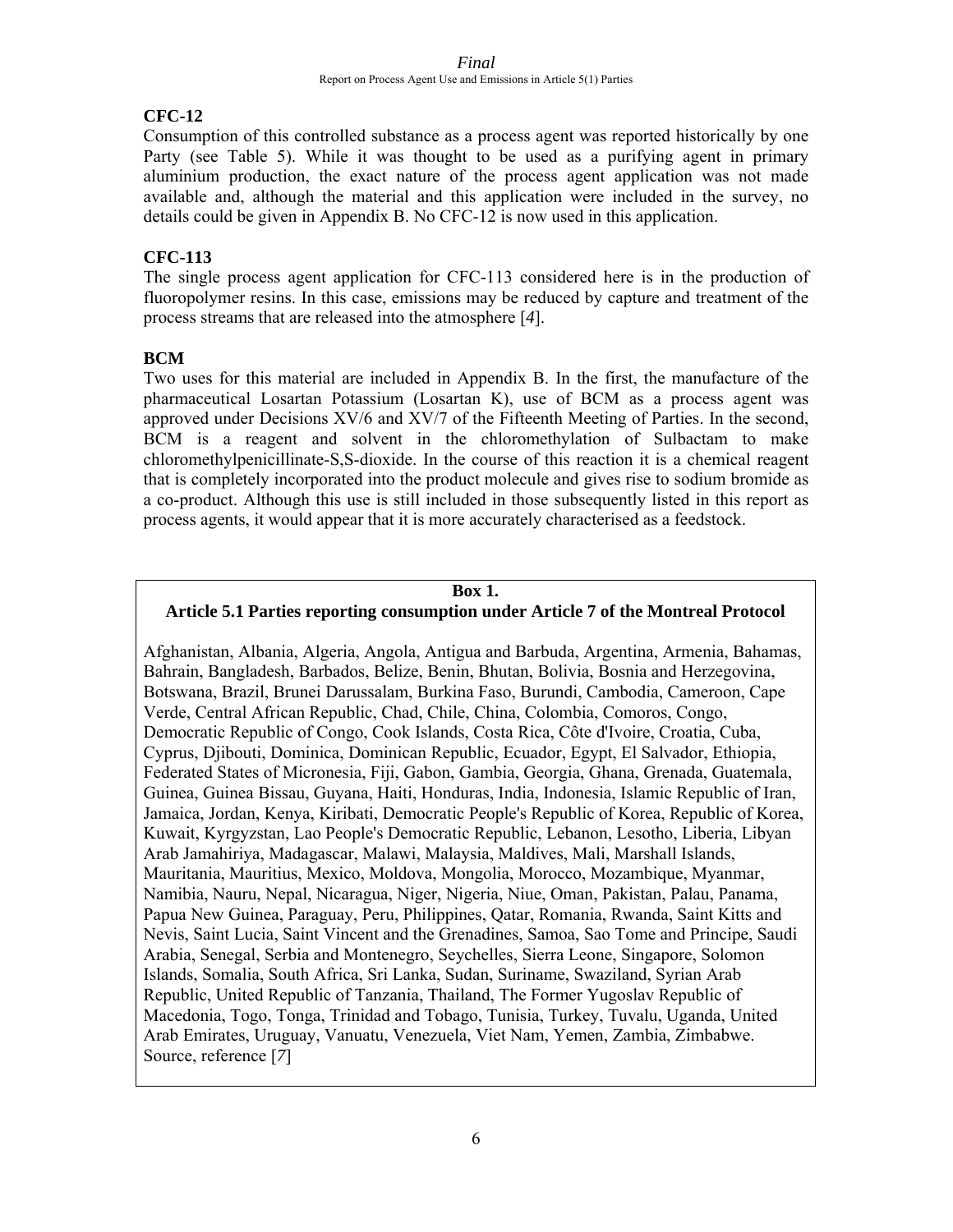Table 1. Summary of Country Studies

| Country             | Not examined -<br>use less than 1<br>ODP tonne | <b>Individual Process</b><br>Agent Application(s) | Process Agent(s)<br>approved as part of<br>National Plan | <b>Potential Process</b><br>Agent use | Responded<br>to question-<br>naire | Included in<br>further study |
|---------------------|------------------------------------------------|---------------------------------------------------|----------------------------------------------------------|---------------------------------------|------------------------------------|------------------------------|
| Algeria             |                                                |                                                   |                                                          | ✓                                     |                                    |                              |
| Argentina           |                                                | ✓                                                 |                                                          |                                       | ✓                                  | $\checkmark$                 |
| <b>Bahamas</b>      |                                                |                                                   |                                                          | ✓                                     |                                    |                              |
| <b>Bahrain</b>      | $\checkmark$                                   |                                                   |                                                          |                                       |                                    |                              |
| Bangladesh          |                                                |                                                   |                                                          | ✓                                     |                                    |                              |
| <b>Barbados</b>     | ✓                                              |                                                   |                                                          |                                       |                                    |                              |
| <b>Bolivia</b>      | ✓                                              |                                                   |                                                          |                                       |                                    |                              |
| <b>Brazil</b>       |                                                | $\checkmark$                                      |                                                          |                                       |                                    |                              |
| China, PR           |                                                |                                                   | $\checkmark$                                             |                                       |                                    | ✓                            |
| Colombia            |                                                | ✓                                                 |                                                          |                                       | $\checkmark$                       | ✓                            |
| Congo, DR           |                                                |                                                   |                                                          | $\checkmark$                          |                                    |                              |
| Cuba                | $\checkmark$                                   |                                                   |                                                          |                                       |                                    |                              |
| Egypt               |                                                | $\checkmark$                                      |                                                          |                                       | ✓                                  |                              |
| Ghana               | $\checkmark$                                   |                                                   |                                                          |                                       |                                    |                              |
| India               |                                                |                                                   | $\checkmark$                                             |                                       |                                    | $\checkmark$                 |
| Indonesia           |                                                |                                                   |                                                          | $\checkmark$                          |                                    |                              |
| Iran <sup>*</sup>   |                                                |                                                   |                                                          | ✓                                     | ✓                                  |                              |
| Jordan              |                                                |                                                   |                                                          | ✓                                     | $\checkmark$                       |                              |
| Korea, DPR          |                                                |                                                   | $\checkmark$                                             |                                       |                                    | $\checkmark$                 |
| Lebanon             | ✓                                              |                                                   |                                                          |                                       |                                    |                              |
| <b>Mauritius</b>    | ✓                                              |                                                   |                                                          |                                       |                                    |                              |
| Mexico              |                                                | $\checkmark$                                      |                                                          |                                       | ✓                                  |                              |
| Morocco             | ✓                                              |                                                   |                                                          |                                       |                                    |                              |
| Myanmar             | ✓                                              |                                                   |                                                          |                                       |                                    |                              |
| Nepal               | ✓                                              |                                                   |                                                          |                                       |                                    |                              |
| Nigeria             |                                                |                                                   |                                                          | ✓                                     |                                    |                              |
| Oman                | $\checkmark$                                   |                                                   |                                                          |                                       |                                    |                              |
| Pakistan            |                                                | $\checkmark$                                      |                                                          |                                       |                                    | $\checkmark$                 |
| Paraguay            |                                                |                                                   |                                                          | ✓                                     |                                    |                              |
| Peru                | ✓                                              |                                                   |                                                          |                                       |                                    |                              |
| Romania             |                                                | $\checkmark$                                      |                                                          |                                       | $\checkmark$                       | ✓                            |
| Sri Lanka           |                                                | ✓                                                 |                                                          |                                       | ✓                                  | ✓                            |
| Sudan               |                                                | $\checkmark$                                      |                                                          |                                       |                                    |                              |
| Syria               |                                                |                                                   |                                                          | $\checkmark$                          | ✓                                  |                              |
| Tanzania            | ✓                                              |                                                   |                                                          |                                       |                                    |                              |
| Tunisia             | $\checkmark$                                   |                                                   |                                                          |                                       |                                    |                              |
| Turkey              |                                                | $\checkmark$                                      |                                                          |                                       | $\checkmark$                       | $\checkmark$                 |
| Uganda              | ✓                                              |                                                   |                                                          |                                       |                                    |                              |
| Uruguay             | $\checkmark$                                   |                                                   |                                                          |                                       |                                    |                              |
| Venezuela           |                                                |                                                   |                                                          | $\checkmark$                          |                                    |                              |
| Yemen <sup>**</sup> |                                                |                                                   |                                                          | ✓                                     | ✓                                  |                              |
| Zimbabwe            |                                                |                                                   |                                                          | ✓                                     | $\checkmark$                       |                              |

\* The response from Iran indicated that a further survey would be required to ascertain applications and quantities of process agents

\*\* In the period of writing this report, consumption of Process Agent reported by Yemen was amended to

below the 1 ODP tonne threshold.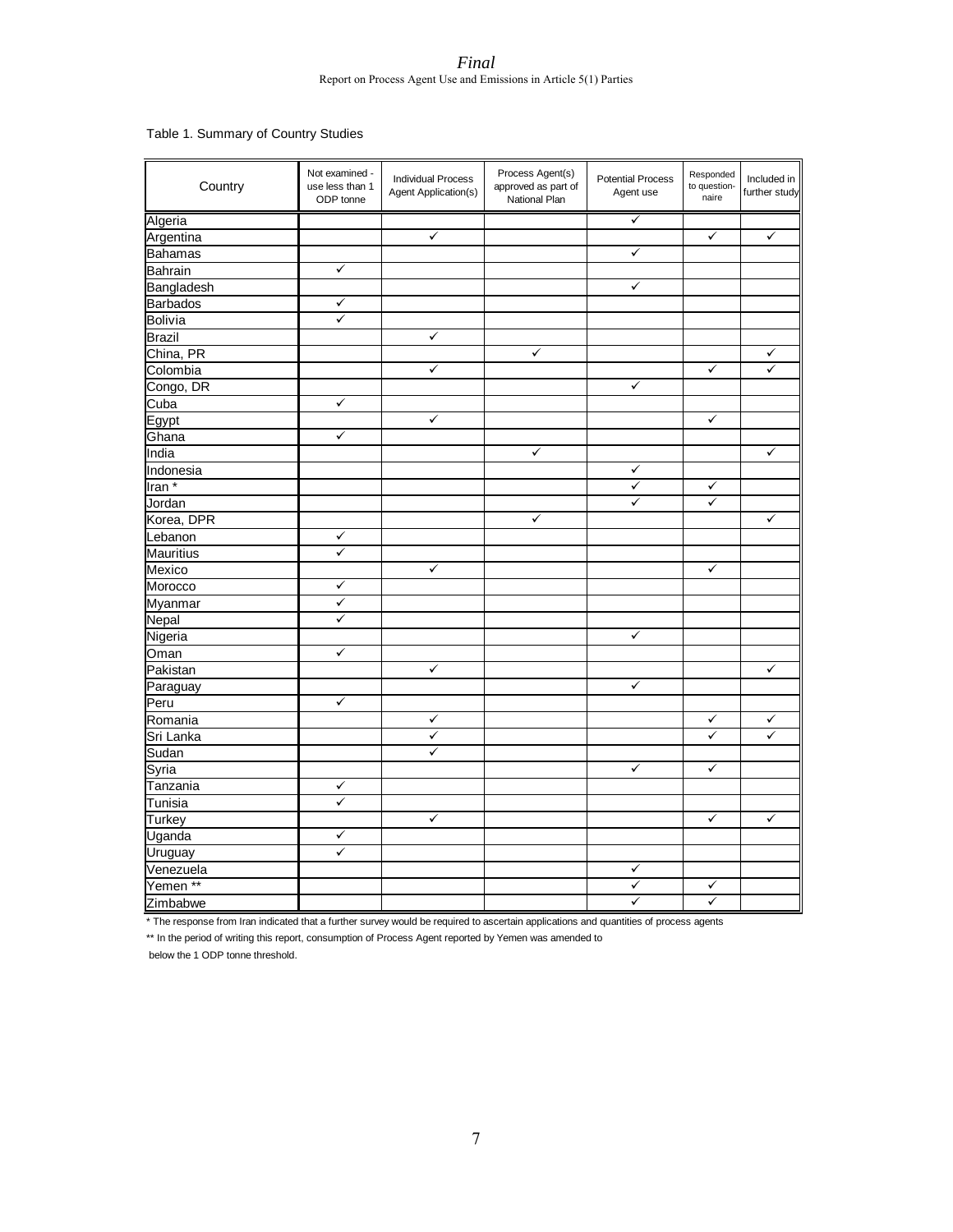### **Methodology-Survey by Questionnaire**

Based on submissions of the Parties to the Ozone Secretariat (as required by Article 7 of the Montreal Protocol) and submissions to the Fund Secretariat, a list of candidate Parties was compiled. The criteria for inclusion in this initial screen of the 143 Article 5.1 Parties, that report under Article 7 (see Box 1), was that they should have either declared a process agent consumption or the consumption of a compound of interest in the "solvent" application category. Throughout this study, it has been assumed that submissions by parties are accurate and exact numerically but this is not always consistent with the actual results.

The list of Parties surveyed is shown in Table 1 and comprises 42 of the 143 eligible Parties. At this stage, 16 countries were deselected because, although they had reported individual consumption as either a process agent or solvent, the value was less than 1 ODP tonne. Although this is a rather arbitrary cut-point, it represents only 1/100th of 1 percent of the total process agent use by Article 5.1 Parties and is a defensible *de minimis* level.

The remaining 26 Parties received questionnaires individually designed to elicit their latest data for the quantities, nature and applications of process agent use. For the 10 Parties with process agent uses declared in individually approved projects and the three Parties whose process agent declarations were part of National Plans, the questionnaire sought to update the information previously provided. In addition, the questionnaire provided the opportunity for the Party to list any other applications of the controlled substances as process agents that had not been submitted as approved projects or in applications that have not yet been approved (as process agents by Parties), although they could meet the criteria.

The general form of this questionnaire is shown in Appendix C. In the particular case cited, one of the process agent applications that was part of the National Plan is no longer approved by the Parties (the manufacture of Ketotifen). However, when the National Plan was drawn up, Ketotifen was on the approved list and it appears to remain, technically, a process agent application of CTC, so was cited in this part of the form for this country.

The thirteen parties remaining had submitted data that showed solvent applications for one of the controlled substances of interest. In these cases a questionnaire of the form shown in Appendix D was employed with the aim of eliciting whether or not any part of that use could have been as a process agent and, if so, in what application.

In total twelve responses were received. In the absence of a response from countries receiving a general questionnaire, it was assumed that their solvent applications had been correctly reported and that they could be excluded from further study. The responses from three Parties also enabled them to be eliminated:

*Argentina,* where BCM is no longer used in the manufacture of Losartan K and the 13.86 tonnes of CTC used in petroleum reforming catalyst treatment has been reclassified by the party as feedstock because it is destroyed;

*Egypt*, where 51 ODP tonnes of CFC-12 had been declared as a process agent apparently to purify primary production aluminium, reported that controlled substances were no longer used for this application and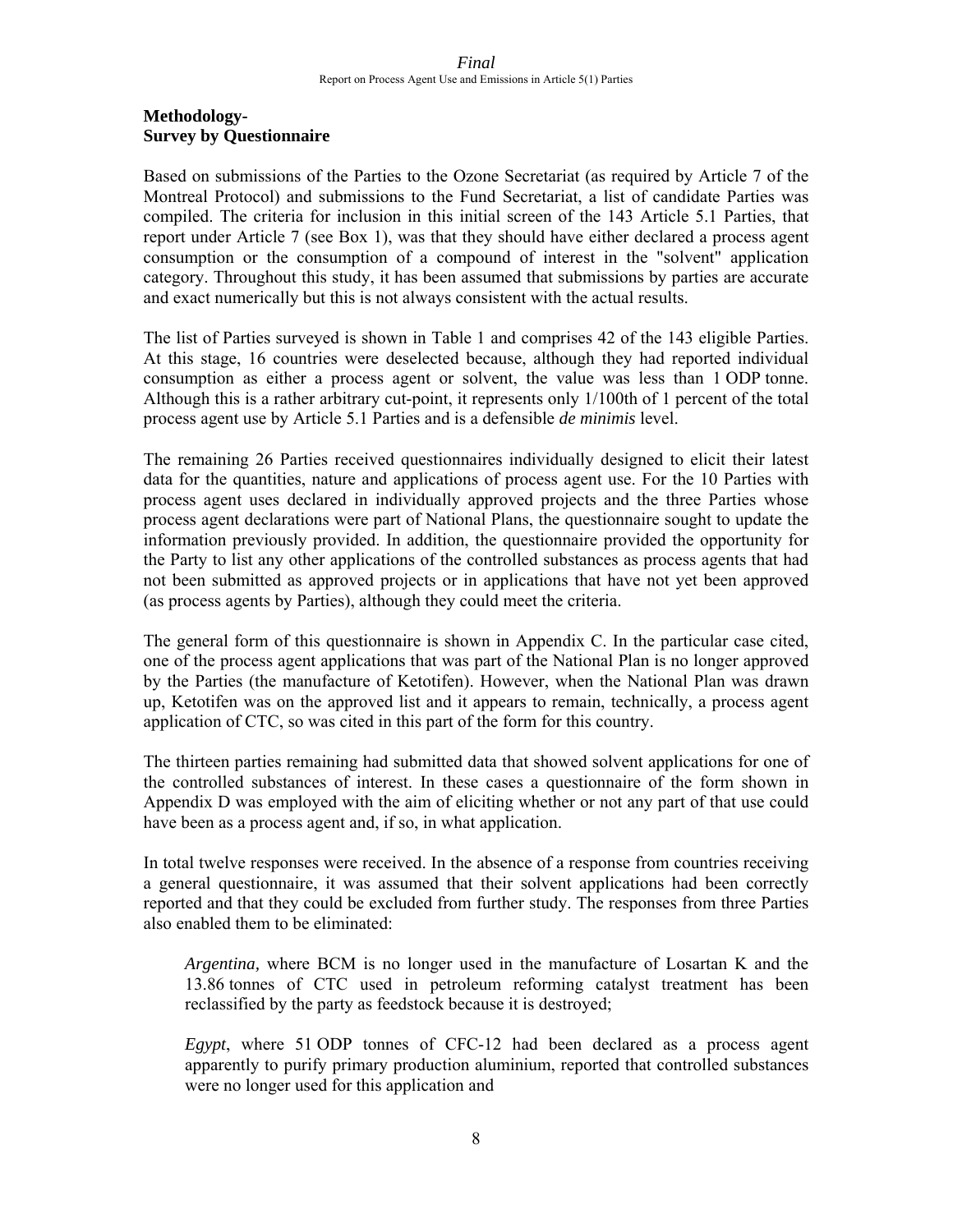### *Mexico*, where a 26.4 ODP tonne use of CFC-113 had actually been miscategorised.

Process agent applications in Colombia, Romania, Sri Lanka, Sudan and Turkey were examined on the basis of their responses to the questionnaires and information supplied to the Ozone and Fund Secretariats. Similar applications in China, India, D.P.R. of Korea and Pakistan were studied using the National Plans or individual process agent approvals.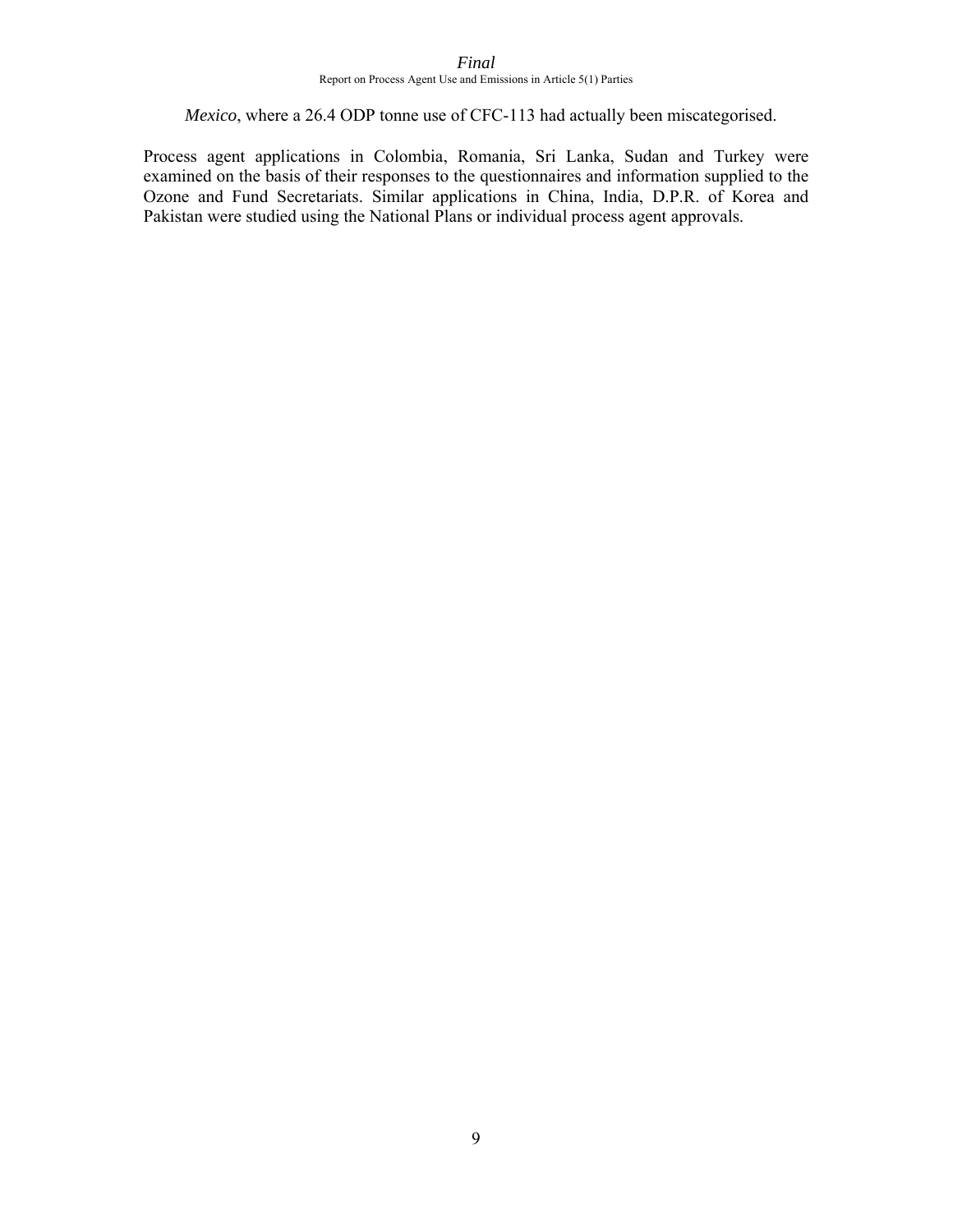### **Results**

There are three classes of Application:

1. Those that are approved under Decisions XV/6 and XV/7 from the Fifteenth meeting of Parties. The method of use of the process agent is well described and the essentials are listed in Appendix B, Table B.1.

2. Those that are not approved under a decision of the Parties but which are also well documented and are listed in Appendix B, Table B.2. In some cases, although the method of use of the controlled substance is documented, no actual use is reported by any of the Parties.

3. Those for which quantities are claimed by some Parties but which are not well documented. These are listed without further comment at the end of Table B.2.

The quantities used in each application are listed in Table 2 which also shows the source of information and the countries reporting use. In total, some 13,621 ODP tonnes of process agents have been reported as being used by Article 5.1 Parties, comprising 13,569 ODP tonnes of CTC, 40 of CFC-113 and 12 of BCM. The last figure is material used in Turkey for the manufacture of Sultamicillin antibiotic that, in fact, may be feedstock.

The values were taken from the latest information that gave consumption in individual applications; either the responses to the questionnaires or data submitted to the Fund Secretariat and Ozone Secretariat. This has resulted in total values that are significantly less than the total value for the year 2003 published by the Ozone Secretariat. This is almost wholly due to the values reported by the People's Republic of China and will be discussed later.

Emissions were assumed to equal consumption. Firstly, no Party reported that emissions were any different from consumption in their responses to the questionnaire, and secondly, the technical data summarised in Appendix B suggests that, in most cases, emission reductions would result only from changes in process agent use. The exceptions are the uses of CFC-113 for fluoropolymer resins, CTC for Ketotifen and CTC for the manufacture of chlorosulphonated polyolefin in the People's Republic of China, where vents treatment systems that will reduce emissions by destroying the controlled substance component are planned [*4*]. These applications account for 9% of the emissions that potentially can be abated. Alternative technology has been proposed to stop emissions of CTC from the manufacture of chlorosulphonated polyolefin in the DPR of Korea by changing to a new, solvent free fluidised bed process [*10*].

In the region of 94% of the quoted consumption is in applications that have been approved under Decisions XV/6 and XV/7 by the Fifteenth Meeting of the Parties and are shown on the first page of Table 2. The remainder, shown on the second page of Table 2 have yet to be considered by the Parties for approval, or were dropped from the approved list for procedural reasons. For example, the manufacture of Ketotifen was in the list approved initially [*1*] but is not on the current list although it is included in a national plan that was approved in the meantime [*4*].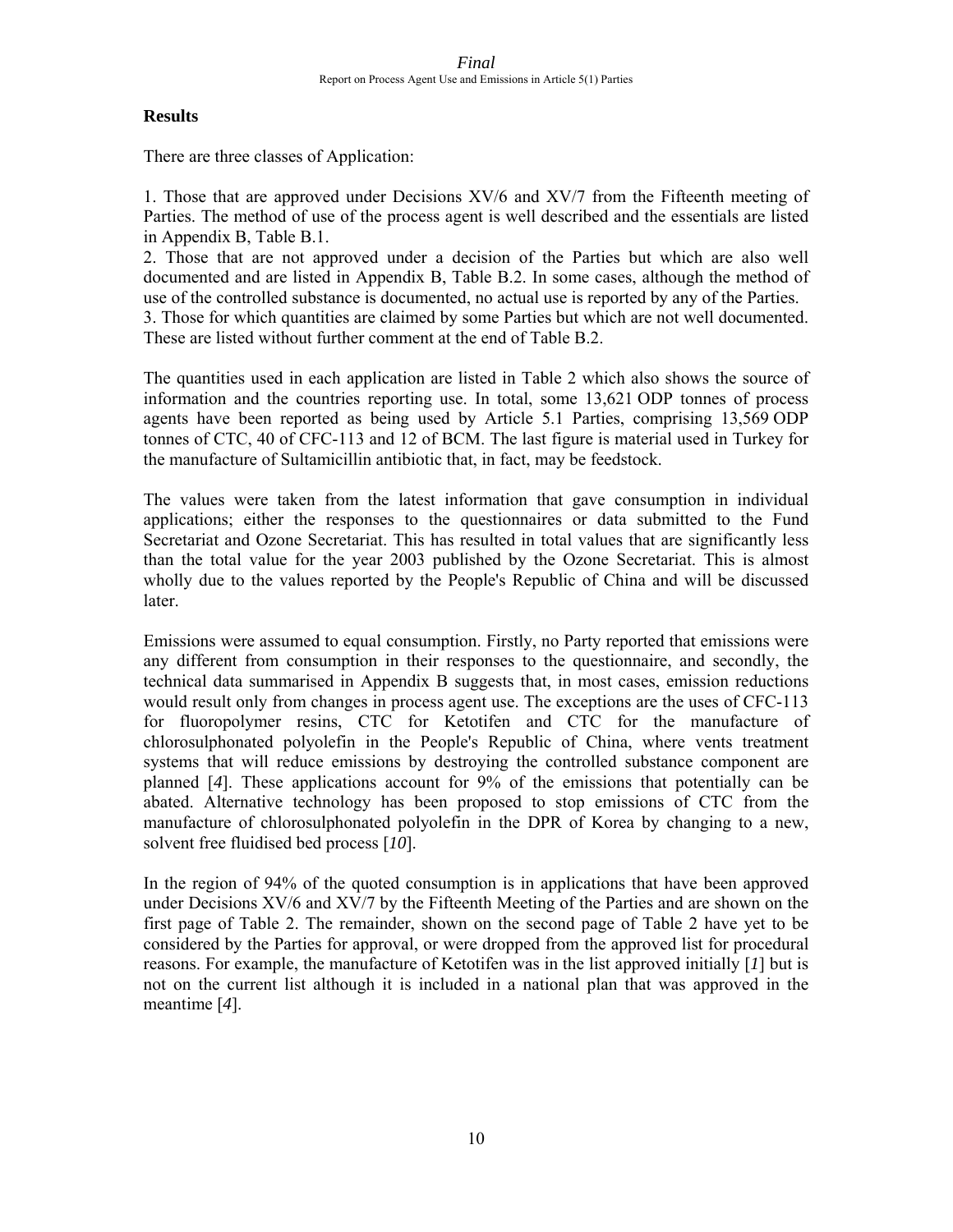*Final*  Report on Process Agent Use and Emissions in Article 5(1) Parties

Table 2. Process Agent Use and Emission by Article 5.1 Parties

| Process<br>Agent | Application (approved under decisions XV/6 and<br>XV/7                                  | References                      | Emission, equal to<br>Use ODP tonnes | Countries               |
|------------------|-----------------------------------------------------------------------------------------|---------------------------------|--------------------------------------|-------------------------|
| <b>CTC</b>       | Elimination of nitrogen trichloride in the production of chlorine                       | 1, 8, 9                         | 2.75                                 | Colombia                |
| <b>CTC</b>       | Manufacture of chlorinated rubber                                                       | 3, 4, 10, 11                    | 1908                                 | China, India, DPR Korea |
| СТС              | Manufacture of Endosulphan insecticide                                                  | 1, 3, 12, 13                    | 290                                  | India                   |
| <b>CTC</b>       | Manufacture of isobutyl acetophenone (Ibuprofen analgesic)                              | 3, 14, 15,<br>16, 17, 18,<br>19 | 274                                  | India, Pakistan         |
| <b>CTC</b>       | Manufacture of 1,1-bis (4-chlorophenyl) 2,2,2-trichloroethanol<br>(Dicofol insecticide) | 1, 3, 20                        | 76                                   | India                   |
| <b>CTC</b>       | Manufacture of chlorosulphonated polyolefin (CSM)                                       | 1,4, 10, 21                     | 1375                                 | China, DPR Korea        |
| <b>CFC-113</b>   | Manufacture of fluoropolymer resins                                                     | 4, 22                           | 40                                   | China                   |
| <b>CTC</b>       | Manufacture of chlorinated paraffin                                                     | 1, 3, 4, 23                     | 1442                                 | China, India            |
| <b>CTC</b>       | Manufacture of bromohexine hydrochloride                                                | 3, 24, 25,<br>26, 27, 28        | 234                                  | India                   |
| <b>CTC</b>       | Manufacture of Diclofenac sodium                                                        | 3, 29, 30                       | 561                                  | India                   |
| <b>CTC</b>       | Manufacture of phenyl glycine                                                           | 3, 31, 32,<br>33                | 15                                   | India                   |
| <b>CTC</b>       | Manufacture of chlorinated polypropylene                                                | 4                               | 1942                                 | China                   |
|                  | Manufacture of chlorinated EVA                                                          |                                 |                                      |                         |
| CTC              | Manufacture of methyl isocyanate derivatives                                            | 4                               | 1440                                 | China                   |
| CTC              | Manufacture of 3-phenoxybenzaldehyde                                                    | 4                               | 520                                  | China                   |
| <b>CTC</b>       | Manufacture of 2-chloro-5-methylpyridine                                                | 4                               | 282                                  | China                   |
| <b>CTC</b>       | Manufacture of Imidacloprid                                                             | 4                               | 1230                                 | China                   |
| <b>CTC</b>       | Manufacture of Buprofenzin                                                              | 4                               | 964                                  | China                   |
| CTC              | Manufacture of Oxadiazon                                                                | $\overline{\mathcal{A}}$        | 17                                   | China                   |
| <b>CTC</b>       | Manufacture of chloridized N-methylaniline                                              | 4                               | 103                                  | China                   |
| <b>CTC</b>       | Manufacture of Mefenacet                                                                | 4                               | 23                                   | China                   |
| <b>CTC</b>       | Manufacture of 1,3-dichlorobenzothiazole                                                | 4                               | 28                                   | China                   |
| <b>BCM</b>       | Manufacture of Losartan potassium                                                       | 2,34                            | 2.4                                  | Argentina               |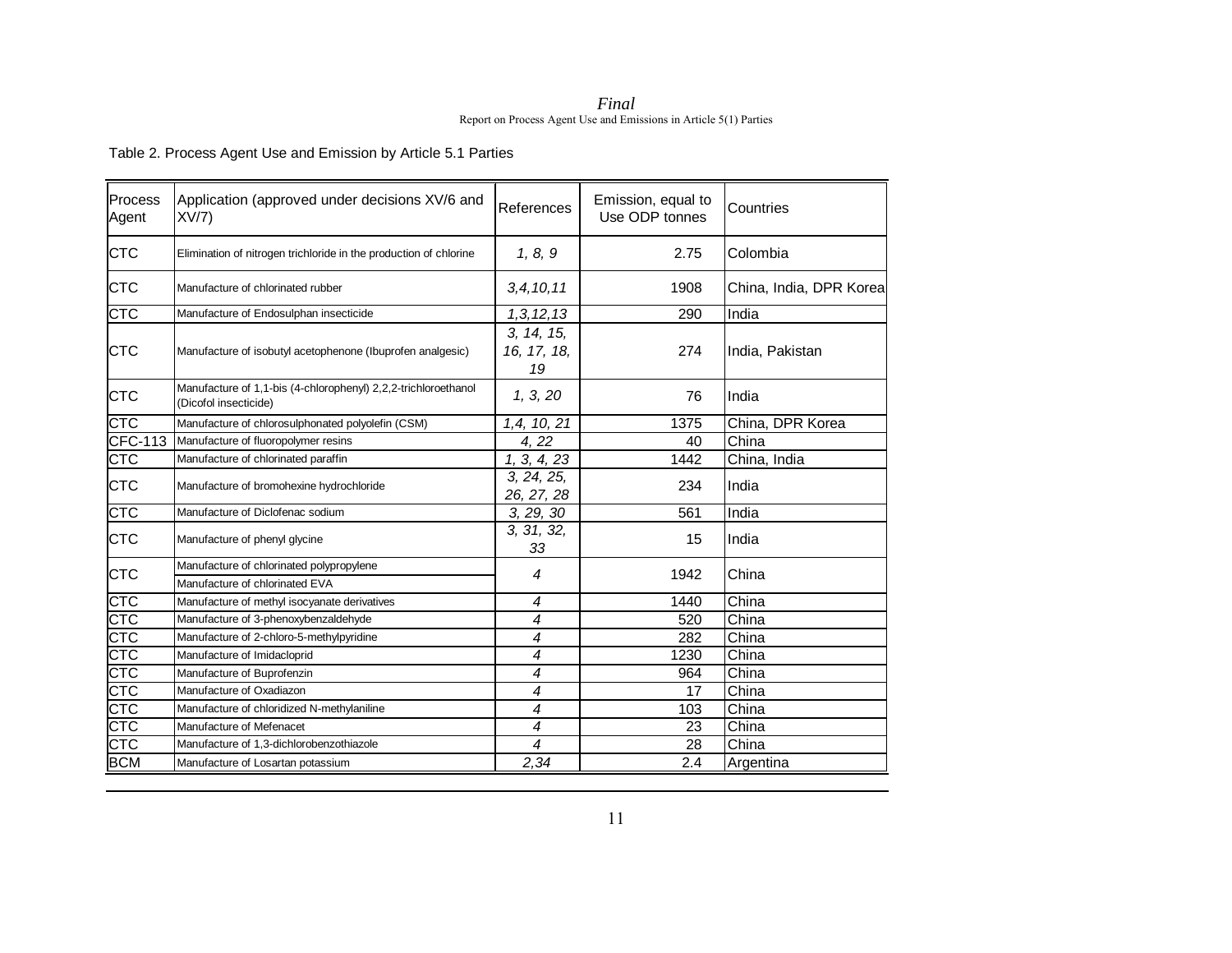*Final*  Report on Process Agent Use and Emissions in Article 5(1) Parties

| Process<br>Agent        | Application (not yet approved)                             | References       | Emission, equal to<br>Use ODP tonnes | Countries        |
|-------------------------|------------------------------------------------------------|------------------|--------------------------------------|------------------|
| <b>BCM</b>              | Manufacture of Sultamicillin                               | 35               | 12                                   | Turkey           |
| <b>CFC-11</b>           | Purification of aluminium                                  | no data          | 0                                    | Egypt            |
| <b>CTC</b>              | Manufacture of Ampicillin                                  | 3, 31, 32,<br>33 | Included in phenyl<br>glycine above  |                  |
| CTC                     | Manufacture of ascorbic acid                               | 2, 10, 36        | 79.2                                 | <b>DPR Korea</b> |
| CTC                     | Manufacture of betamethazone phosphate                     | 33               |                                      |                  |
| <b>CTC</b>              | Manufacture of Cefaclor®                                   | 33               |                                      |                  |
| $\overline{\text{CTC}}$ | Manufacture of Ceftriaxone®                                | 33               |                                      |                  |
| CTC                     | Manufacture of Chlorophenesin                              | 33               | 44                                   | India            |
| <b>CTC</b>              | Manufacture of Ciprofloxacin                               | 2, 10, 33,<br>36 | 82.5                                 | <b>DPR Korea</b> |
| <b>CTC</b>              | Manufacture of Clotrimazole                                | 33               |                                      |                  |
| <b>CTC</b>              | Manufacture of Cloxacillin                                 | 33               |                                      |                  |
| CTC                     | Manufacture of dexamethazone phosphate                     | 33               | 55                                   | India            |
| CTC                     | Manufacture of estramustine phosphate                      | 33               |                                      |                  |
| <b>CTC</b>              | Manufacture of the herbicide 2,4-D                         | 2,37             | 22                                   | Romania          |
| <b>CTC</b>              | Manufacture of the herbicide DHEPC                         | 2,37             | 135.3                                | Romania          |
| CTC                     | Manufacture of isosorbide mononitrate                      | 33               | 6                                    | India            |
| CTC                     | Manufacture of Ketotifen                                   | $\overline{4}$   | 13                                   | China            |
| CTC                     | Manufacture of Naproxen                                    | 33               |                                      |                  |
| <b>CTC</b>              | Manufacture of Norfloxacin                                 | 2, 10, 33,<br>36 | Included in<br>Ciprofloxacin above   | <b>DPR Korea</b> |
| CTC                     | Manufacture of Omeprazol                                   | 33               |                                      |                  |
| <b>CTC</b>              | Manufacture of trityl chloride                             | 33               | 130                                  | India            |
| <b>CTC</b>              | Production of the disinfectant sodium dichloroisocyanurate | 2, 10, 33,<br>36 | 68.2                                 | <b>DPR Korea</b> |
| CTC                     | Conditioning of Petroleum Reforming Catalyst               | 34, 38           | 13.86                                | Argentina        |
| <b>CTC</b>              | Production of Vinyl Chloride Monomer                       | 39               | 0                                    | <b>Brazil</b>    |
| <b>CTC</b>              | Manufacture of Carbimazole                                 | $\sqrt{3}$       | 8                                    | India            |
| <b>CTC</b>              | Production of p-nitrobenzyl bromide                        | 3                | 103                                  | India            |
| <b>CTC</b>              | Production of benzophenone                                 | 3                | 45                                   | India            |
| $\overline{\text{CTC}}$ | Production of ethyl-4-chloroacetoacetate                   | $\overline{3}$   | $\overline{11}$                      | India            |
| <b>CTC</b>              | Absorption quality testing of activated carbon             | no data          | 16.65                                | Sri Lanka        |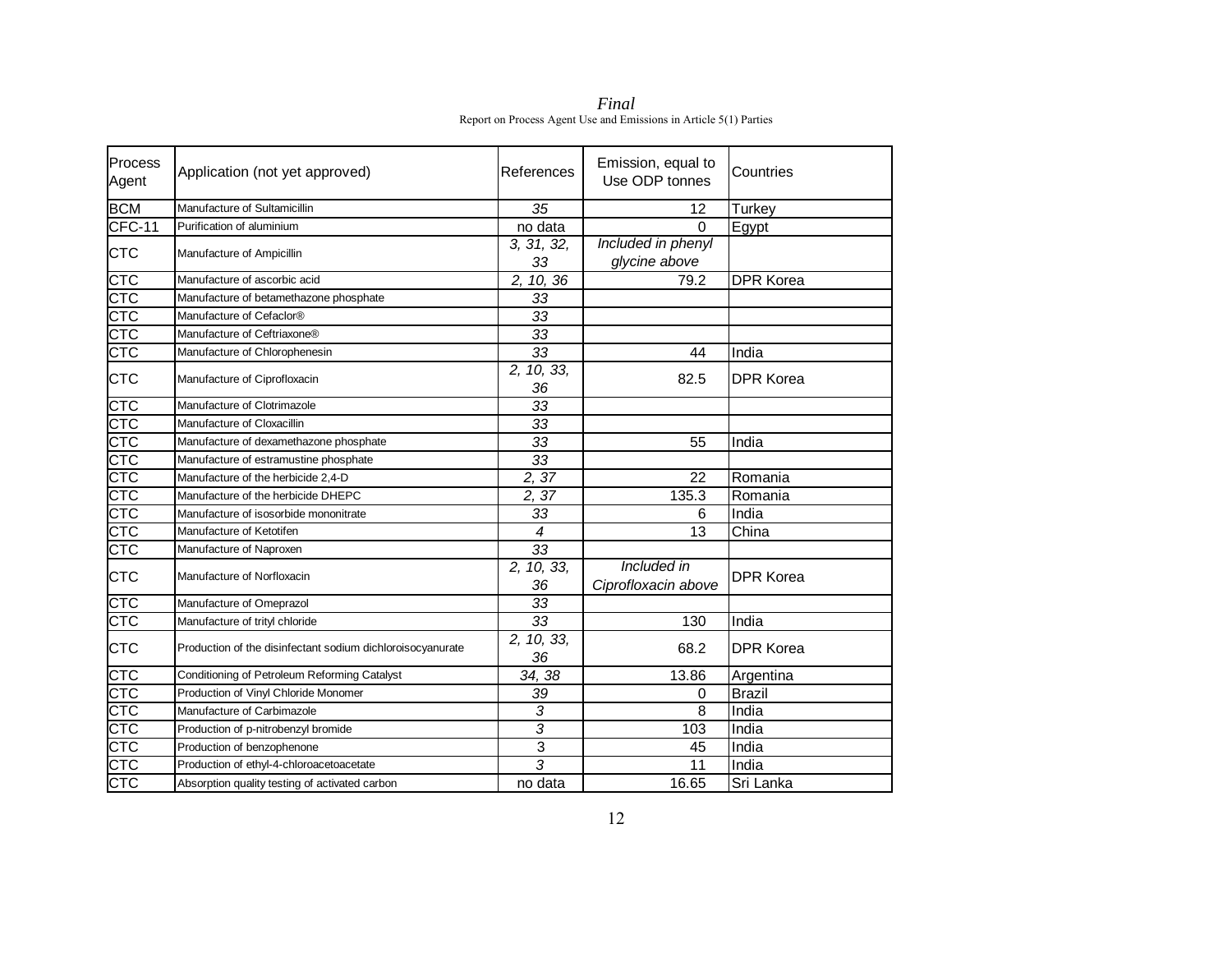Tables 3 and 4 carry information similar to Table 2, grouped into applications approved under decisions XV/6 and XV/7 and those not so approved. Furthermore, within each table, the results are grouped by Party. The year to which the results actually correspond is also given. However, in most cases, values in the plan and more recent information are similar.

The data in the column describing the use factor for each application in each Party were extracted from the national data reported in the quoted reference. In almost all cases where carbon tetrachloride is used as a process solvent it is recycled. The exceptions are Ketotifen production in the People's Republic of China and ascorbic acid production in the Democratic People's Republic of Korea. The effectiveness of recycling is variable and this is partly responsible for the wide variation in the use factors, which are also impacted by process technology considerations. For some applications, the national data did not give enough information to calculate a usage factor; generally because the process agent use was quoted without giving a value for the production. Nevertheless, in any one process, improved recycling would be as effective in reducing process agent emissions as the capture and destruction of the emissions.

| Party          | Activity                                                                                   | ODS used Year |       | Emission,<br>equal to<br>Use ODP<br>tonnes | Use factor<br>metric<br>tonnes per<br>tonne of<br>product | Ref.           |
|----------------|--------------------------------------------------------------------------------------------|---------------|-------|--------------------------------------------|-----------------------------------------------------------|----------------|
| Argentina      | Manufacture of Losartan potassium                                                          | <b>BCM</b>    | 2000  | 2.4                                        | id                                                        | 34             |
| China (PR)     | Manufacture of chlorinated rubber                                                          | <b>CTC</b>    | 2000  | 1494                                       | 0.55                                                      | 4              |
|                | Manufacture of chlorosulphonated polyolefin (CSM)                                          | <b>CTC</b>    | 2000  | 1202                                       | 0.44                                                      | $\overline{4}$ |
|                | Manufacture of fluoropolymer resins                                                        | CFC-113       | 2000  | 40                                         | 0.006                                                     | $\overline{4}$ |
|                | Manufacture of chlorinated paraffin                                                        | <b>CTC</b>    | 2000  | 1243                                       | 0.20                                                      | $\overline{4}$ |
|                | Manufacture of chlorinated polypropylene                                                   | <b>CTC</b>    | 2000  | 1942                                       | 0.73                                                      | $\overline{4}$ |
|                | Manufacture of chlorinated EVA                                                             | <b>CTC</b>    |       |                                            |                                                           |                |
|                | Manufacture of methyl isocyanate derivatives                                               | <b>CTC</b>    | 2000  | 1440                                       | 0.12                                                      | $\overline{4}$ |
|                | Manufacture of 3-phenoxybenzaldehyde                                                       | <b>CTC</b>    | 2000  | 520                                        | 0.40                                                      | 4              |
|                | Manufacture of 2-chloro-5-methylpyridine                                                   | <b>CTC</b>    | 2000  | 282                                        | 4.07                                                      | $\overline{4}$ |
|                | Manufacture of Imidacloprid                                                                | CTC           | 2000  | 1230                                       | 1.60                                                      | 4              |
|                | Manufacture of Buprofenzin                                                                 | <b>CTC</b>    | 2000  | 964                                        | 0.29                                                      | $\overline{4}$ |
|                | Manufacture of Oxadiazon                                                                   | CTC           | 2000  | 17                                         | 0.28                                                      | $\overline{4}$ |
|                | Manufacture of chloridized N-methylaniline                                                 | <b>CTC</b>    | 2000  | 103                                        | 0.18                                                      | $\overline{4}$ |
|                | Manufacture of Mefenacet                                                                   | <b>CTC</b>    | 2000  | 23                                         | 0.70                                                      | $\overline{4}$ |
|                | Manufacture of 1.3-dichlorobenzothiazole                                                   | <b>CTC</b>    | 2000  | 28                                         | 0.35                                                      | $\overline{4}$ |
| Colombia       | Elimination of nitrogen trichloride in the production of chlorine                          | <b>CTC</b>    | 2000* | 2.75                                       | na                                                        | 8              |
| India          | Manufacture of chlorinated rubber                                                          | <b>CTC</b>    | 2000  | 305                                        | id                                                        | 3              |
|                | Manufacture of Endosulphan insecticide                                                     | <b>CTC</b>    | 2000  | 290                                        | 0.067                                                     | 12             |
|                | Manufacture of isobutyl acetophenone (Ibuprofen analgesic)                                 | <b>CTC</b>    | 2000  | 186                                        | 0.68                                                      | 14             |
|                | Manufacture of 1,1-bis (4-chlorophenyl) 2,2,2-trichloroethanol<br>(Dicofol insecticide)    | CTC           | 2000  | 76                                         | id                                                        | 3              |
|                | Manufacture of chlorinated paraffin                                                        | <b>CTC</b>    | 2000  | 199                                        | id                                                        | 3              |
|                | Manufacture of bromohexine hydrochloride                                                   | <b>CTC</b>    | 2000  | 234                                        | 0.92                                                      | 24             |
|                | Manufacture of Diclofenac sodium                                                           | <b>CTC</b>    | 2000  | 561                                        | 1.14                                                      | 29             |
|                | Manufacture of phenyl glycine                                                              | CTC           | 2000  | 15                                         | 0.083                                                     | 31             |
| Korea (DPR of) | Manufacture of chlorinated rubber                                                          | <b>CTC</b>    | 2002  | 109                                        | id                                                        | 10             |
|                | Manufacture of chlorosulphonated polyolefin (CSM)                                          | CTC           | 2002  | 173                                        | id                                                        | 10             |
| Pakistan       | Manufacture of isobutyl acetophenone (Ibuprofen analgesic)                                 | <b>CTC</b>    | 2003  | 88                                         | 0.78                                                      | 14             |
|                | $\overline{\phantom{a}}$ . The set of $\overline{\phantom{a}}$<br>$\overline{\phantom{a}}$ |               |       |                                            |                                                           |                |

Table 3. Process Agent Usage and Emissions in Activities Approved under Decisions XV/6 and XV/7.

Notes: id insufficient data in references to complete calculation

na not applicable

average over the period 1997-2001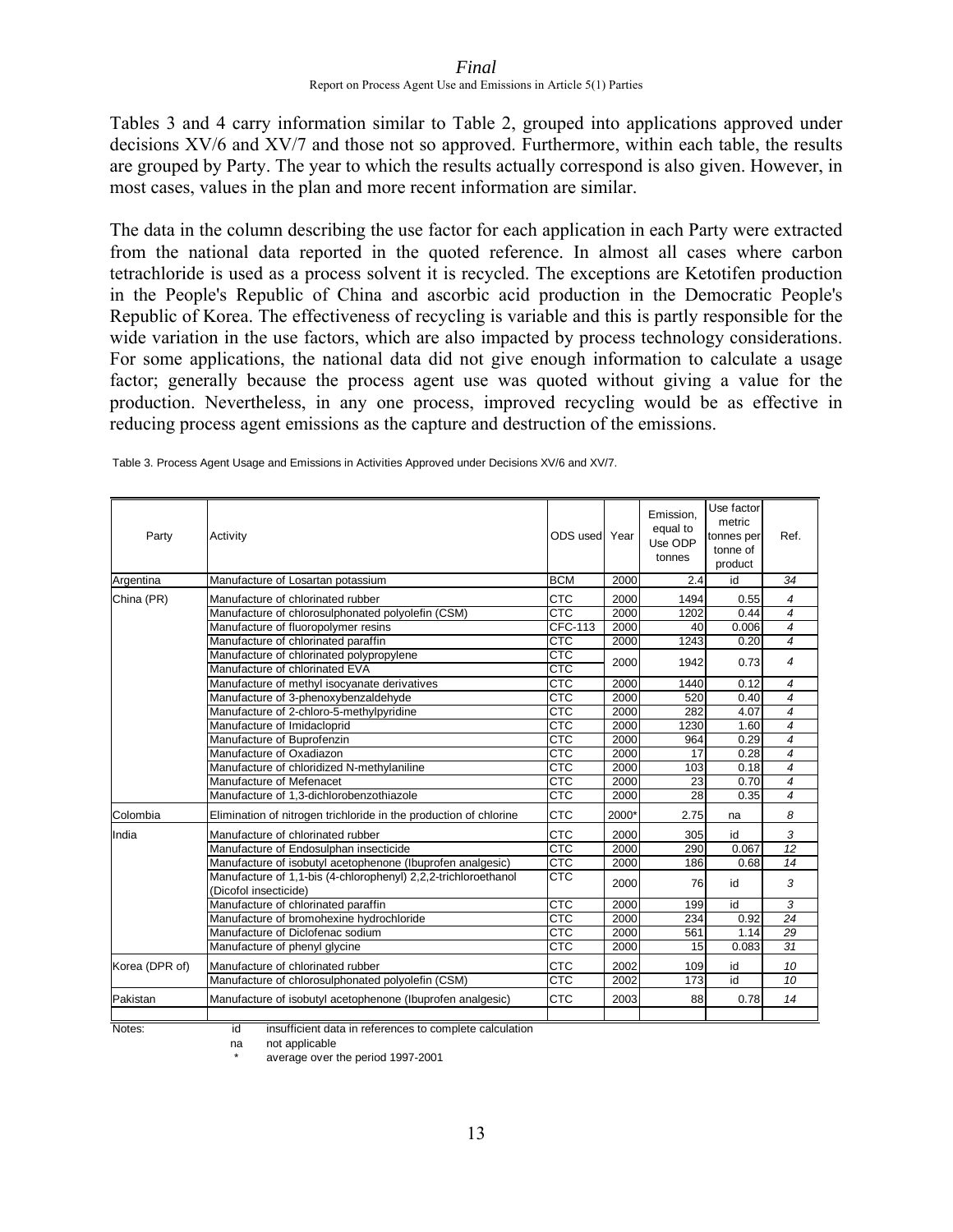| Table 4. Process Agent Usage and Emissions in Activities not Approved under Decisions XV/6 and XV/7. |  |
|------------------------------------------------------------------------------------------------------|--|
|                                                                                                      |  |
|                                                                                                      |  |

| Party          | Activity                                                   | ODS used Year           |      | Emission.<br>equal to<br>Use ODP<br>tonnes | Use factor<br>metric<br>tonnes per<br>tonne of<br>product | Ref.           |
|----------------|------------------------------------------------------------|-------------------------|------|--------------------------------------------|-----------------------------------------------------------|----------------|
| Argentina      | Conditioning of Petroleum Reforming Catalyst               | CTC                     | 2002 | 13.86                                      | na                                                        | 38             |
| <b>Brazil</b>  | Production of Vinyl Chloride Monomer                       | <b>CTC</b>              | 2003 | 68.38                                      | na                                                        | 39             |
| China (PR)     | Manufacture of Ketotifen                                   | CTC                     | 2000 | 12                                         | 13.4                                                      | $\overline{4}$ |
| Egypt          | Purification of aluminium                                  | CFC-12                  | 2003 | 0                                          | na                                                        |                |
| India          | Manufacture of Chlorophenesin                              | <b>CTC</b>              | 2000 | 44                                         | id                                                        | 3              |
|                | Manufacture of dexamethazone phosphate                     | <b>CTC</b>              | 2000 | 55                                         | id                                                        | 3              |
|                | Manufacture of isosorbide mononitrate                      | <b>CTC</b>              | 2000 | 6                                          | id                                                        | 3              |
|                | Manufacture of trityl chloride                             | $\overline{\text{CTC}}$ | 2000 | 130                                        | id                                                        | 3              |
|                | Manufacture of Carbimazole                                 | <b>CTC</b>              | 2000 | 8                                          | id                                                        | 3              |
|                | Production of p-nitrobenzyl bromide                        | CTC                     | 2000 | 103                                        | id                                                        | 3              |
|                | Production of benzophenone                                 | <b>CTC</b>              | 2000 | 45                                         | id                                                        | 3              |
|                | Production of ethyl-4-chloroacetoacetate                   | <b>CTC</b>              | 2000 | 11                                         | id                                                        | 3              |
| Korea (DPR of) | Manufacture of ascorbic acid                               | <b>CTC</b>              | 2002 | 79.2                                       | 0.92                                                      | 36             |
|                | Manufacture of Ciprofloxacin                               | <b>CTC</b>              | 2002 | 82.5                                       | 4.6                                                       | 36             |
|                | Manufacture of Norfloxacin                                 | CTC                     |      |                                            |                                                           | 36             |
|                | Production of the disinfectant sodium dichloroisocyanurate | CTC                     | 2002 | 68.2                                       | 0.24                                                      | 36             |
| Romania        | Manufacture of the herbicide 2,4-D                         | <b>CTC</b>              | 2003 | 22                                         | 0.56                                                      | 37             |
|                | Manufacture of DEHPC                                       | <b>CTC</b>              | 2003 | 135.3                                      | 1.38                                                      | 37             |
| SriLanka       | Absorption quality testing of activated carbon             | <b>CTC</b>              | 2003 | 16.65                                      | na                                                        |                |
| Turkey         | Manufacture of Sultamicillin *                             | <b>BCM</b>              | 2003 | 12                                         | 7.3                                                       | 35             |

id insufficient data in references to complete calculation

na not applicable

Table 5 summarises the total consumptions listed for each party in Tables 3 and 4 and also the latest reported total data from the Ozone Secretariat [*40*]. The report from Argentina to the Ozone Secretariat under Article 7 of the Protocol did not contain information on either of the process agent uses mentioned in reference [*34*]. In the cases of Brazil, Egypt and Mexico, use has been discontinued, so that the most recent (2004) reported consumptions are all zero.

In Pakistan, Romania, Sri Lanka and Turkey, there is no significant change in use and the reduction in Colombia is more apparent than real because of the effect of sporadic imports on the accounting for process agent use (without allowing for stockholding).

There would seem to be a similar problem, on a much larger scale, with the data from the People's Republic of China. It is apparent that the usage rate for CTC as a process agent is calculated from its annual production, plus imports, minus exports, less the quantity used as feedstock. The remainder is given as the quantity used as process agent *without allowing for stock changes*. In the year 2001, the process agent use was reported as 10,637 ODP tonnes [*41*] so that the apparent 88% growth rate in process agent use over two years between 2001 and 2003 is almost certainly the result of such stock changes not being properly accounted.

Because neither Party responded to the questionnaire, there are no data to substantiate the reasons for the fall in use of CTC in India by 9% between 2000 and 2002, nor the rise in use of CTC in the Democratic People's Republic of Korea by 69% between 2002 and 2003. As with the data from China, these could be artefacts of the accounting and reporting procedures.

Notes:  $*$  This may not be a process agent application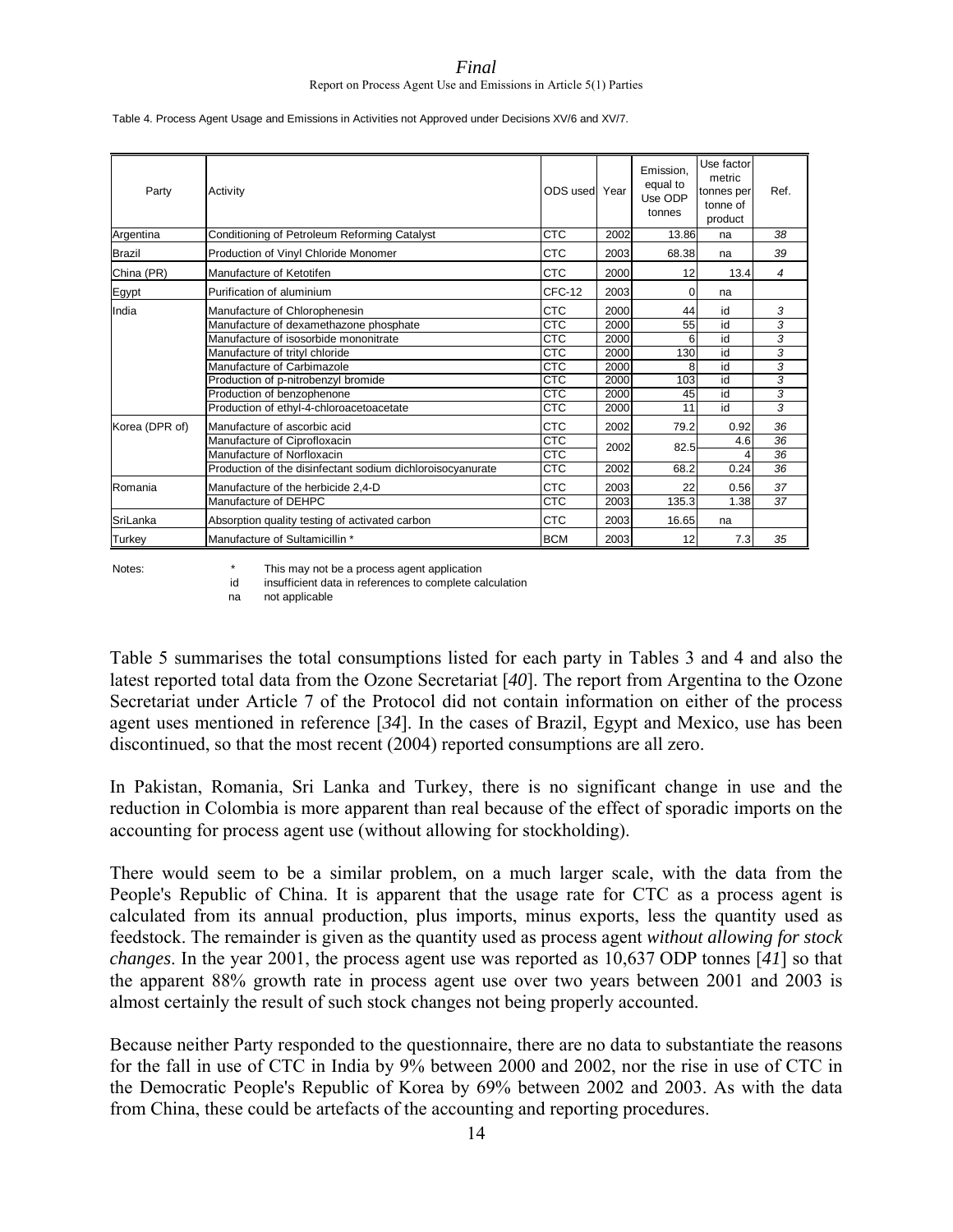*Final* 

Report on Process Agent Use and Emissions in Article 5(1) Parties

| Table 5 Summary of Uses of Process Agents by the Parties |  |  |
|----------------------------------------------------------|--|--|
|----------------------------------------------------------|--|--|

|                     |                         |      | Sum of latest individually denominated uses |      |                      |                       |          |  |
|---------------------|-------------------------|------|---------------------------------------------|------|----------------------|-----------------------|----------|--|
|                     |                         |      | Activities not                              |      | Activities approved  | Latest reported total |          |  |
|                     | ODS used                |      | approved by the                             |      | under Decisions XV/6 | [40, 42]              |          |  |
| Party               |                         |      | Parties                                     |      | and XV/7             |                       |          |  |
|                     |                         | Year | Use ODP                                     | Year | Use ODP              | Year                  | Use ODP  |  |
|                     |                         |      | tonnes                                      |      | tonnes               |                       | tonnes   |  |
| Argentina           | <b>BCM</b>              |      |                                             | 2004 | 0                    | 2003                  | 2.4      |  |
|                     | <b>CTC</b>              | 2004 | 0                                           |      |                      | 2003                  |          |  |
| <b>Brazil</b>       | <b>CTC</b>              | 2003 | 68.38                                       |      |                      | 2003                  | 68.38    |  |
| PR of China         | <b>CFC-113</b>          |      |                                             | 2000 | 40                   | 2003                  | 17.11    |  |
|                     | <b>CTC</b>              | 2000 | 13                                          | 2000 | 10485                | 2003                  | 20014.36 |  |
| Colombia            | <b>CTC</b>              |      |                                             | 2000 | 2.75                 | 2004                  | 1.38     |  |
| Egypt               | CFC-12                  | 2004 | $\Omega$                                    |      |                      | 2003                  | 51       |  |
| India               | CFC-113                 |      |                                             |      |                      | 2002                  | 23.58    |  |
|                     | СТС                     | 2000 | 402                                         | 2000 | 1866                 | 2002                  | 2065.8   |  |
| <b>DPR</b> of Korea | <b>CTC</b>              | 2002 | 229.9                                       | 2002 | 202                  | 2003                  | 731.5    |  |
| Pakistan            | <b>CTC</b>              | 2001 | 88                                          |      |                      | 2003                  | 88       |  |
| Romania             | $\overline{\text{CTC}}$ | 2002 | 173                                         |      |                      | 2004                  | 157.3    |  |
| Sri Lanka           | $\overline{\text{CTC}}$ | 2003 | 16.65                                       |      |                      | 2003                  | 16.65    |  |
| Sudan               | $\overline{\text{CTC}}$ |      |                                             |      |                      | 2003                  | 1.1      |  |
| Turkey              | <b>BCM</b>              | 2003 | 12                                          |      |                      | 2003                  | 12       |  |

Viewed as uncertainties, these discrepancies would suggest that country data could be in error by an average of about 30 to 50% in any one year but the remedy is to account for the use as actual quantities used in the process operations ("bottom-up accounting") rather than attempting to asses the usage from overall production and use in other major outlets without allowing for stock changes.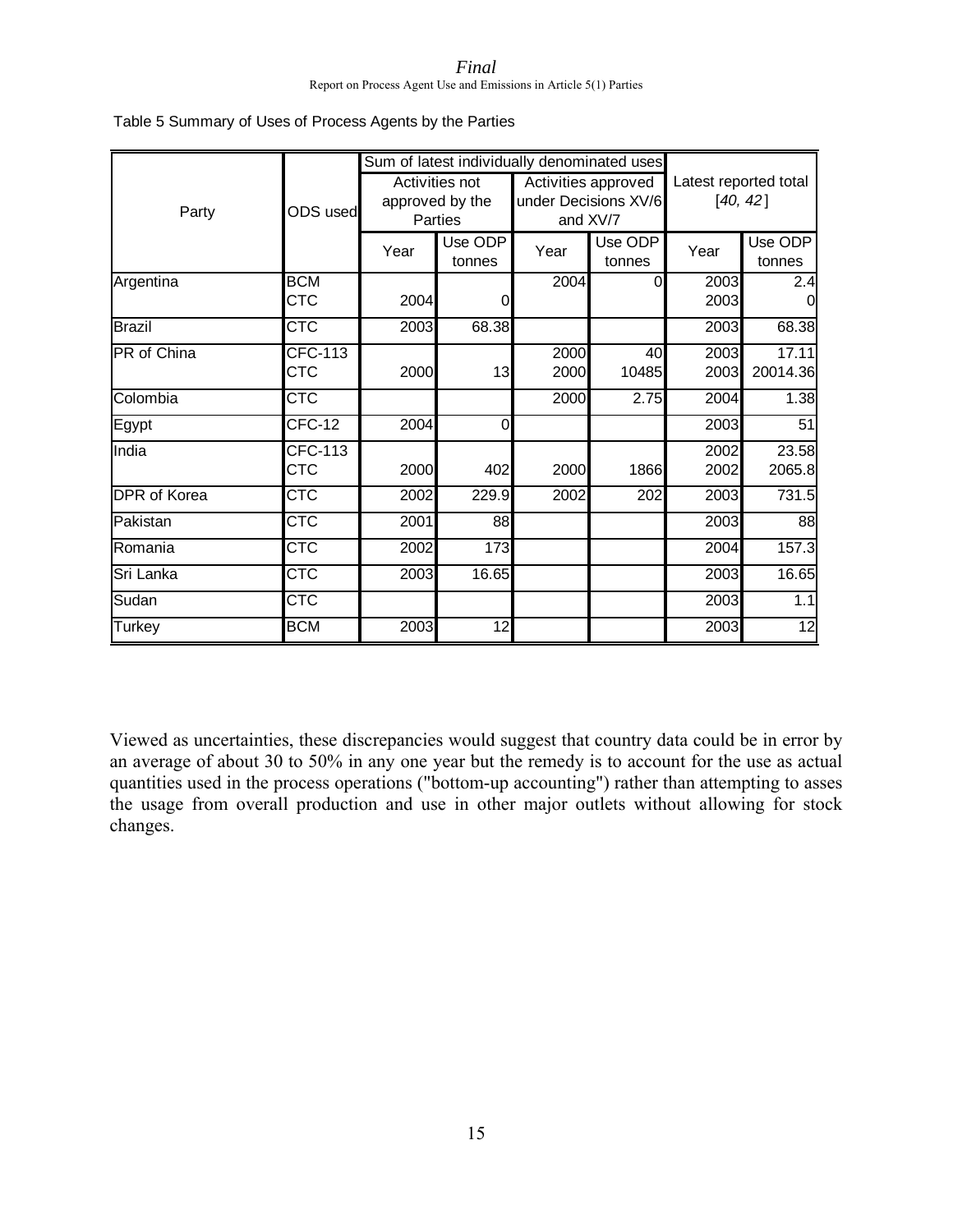### **Conclusions**

Some 143 Parties to the Montreal Protocol operating under Article 5.1 report data on their consumption of controlled substances to the Protocol Secretariats. From these data, only 26 Parties were determined to use (or could potentially be using) controlled substances as process agents. Each was sent a questionnaire individually designed to elicit their latest values for the quantities of process agent used and to ascertain the applications in which they were employed, together with estimates of the emissions from these applications.

The results showed that, in total, some 13,599 ODP tonnes per year of process agents were used by Article 5.1 Parties, comprising 13,562 ODP tonnes of CTC, 40 of CFC-113 and 12 ODP tonnes of BCM. The estimate relates to years in the period 2000 to 2003 but the year to year variation in the values quoted by Parties can be misleading and high. This is particularly the case where process agent uses are calculated as the remainder after accounting for imports, exports, domestic production and feedstock use, without allowing for changes in stock holding (inventory). For example, the simple sum of all reported data in 2003 is 23,300 ODP tonnes; a value that is almost certainly in error since it would have required a doubling in process agent use by one Party in direct contravention of its national plan for phase-out.

Applications of all but 0.2% of the 13,600 ODP tonnes used are described in national plans or in individually approved projects but 7,350 ODP tonnes of this, while already identified in phase-out plans, may be the subject of additional requests for support from the Multilateral Fund.

Some 94% of the consumption is in applications that are now listed as process agents under decisions XV/6 and XV/7 taken at the Fifteenth Meeting of the Parties. In most cases, the process agent is used as a process solvent. This is particularly so for carbon tetrachloride (CTC) which constitutes all but 0.4% of the emissions.

With two exceptions, some form of recycle of the process solvent is carried out. The exceptions are the production of Ketotifen in the People's Republic of China and l-Ascorbic acid in the Democratic People's Republic of Korea. The effectiveness of recycling is variable and this is partly responsible for the wide variation in the use factors, which are also impacted by process technology considerations. Nevertheless, in any particular process, improved recycling would be as effective in reducing process agent emissions as the capture and destruction of the emissions.

About 91% of the reduction in process agent use is proposed to be accomplished by changes in technology (including change in the process agent to a substance that is not controlled) or by shutting down the plant. The other 9% is expected to be achieved by emission controls to minimise, capture and destroy controlled substances vented to atmosphere.

However, no Party provided evidence for current destruction of process agents and so all of the material lost must be emitted into the environment. All of the process agents under consideration will tend to migrate into the atmospheric compartment of the environment (as against water, soil or biota). The quantities that are lost are equal to the quantities used to replenish material in the process - the "make-up quantities".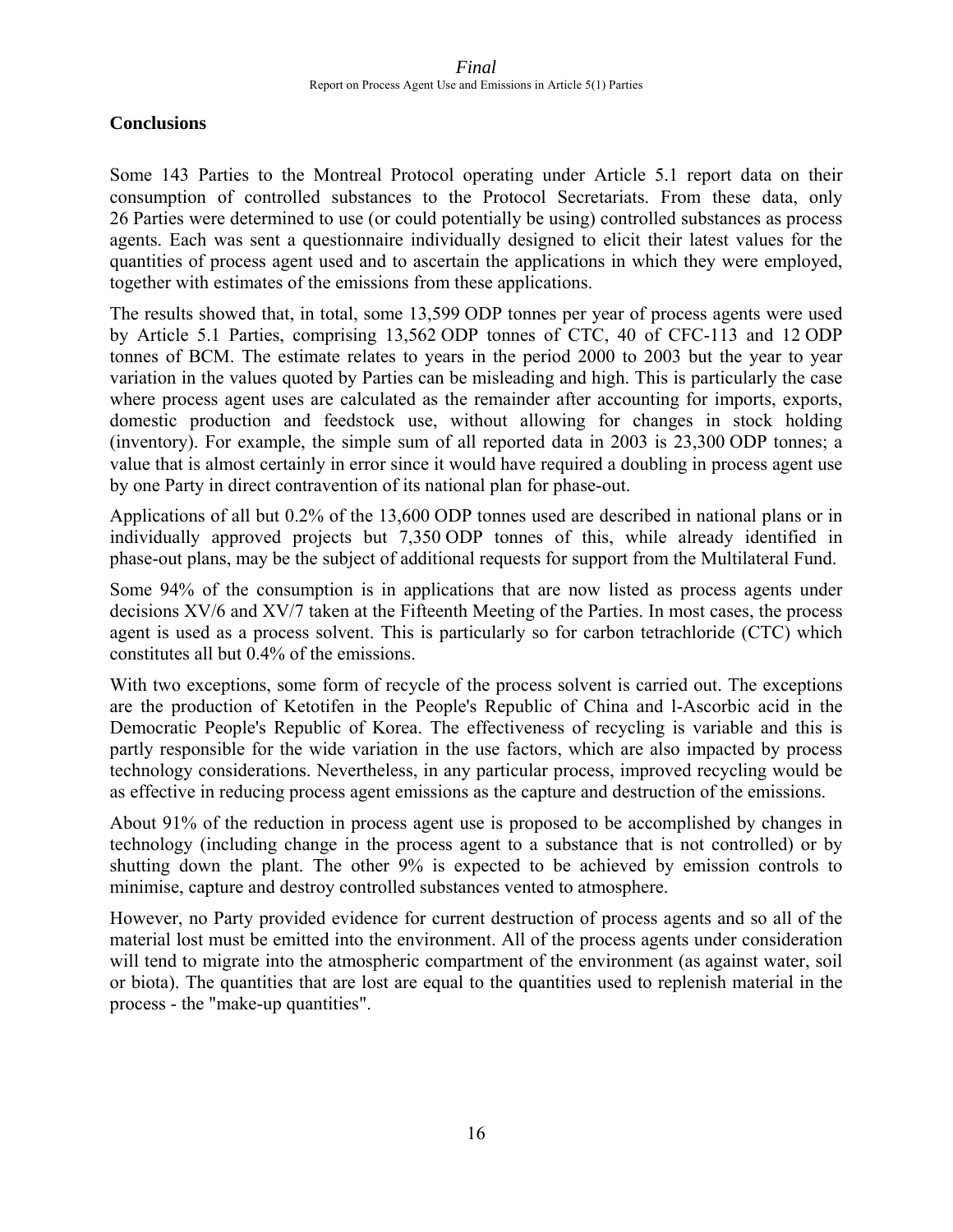### **References**

- [*1*] Report of the Process Agents Task Force, United Nations Environment Programme, April 1997, Ozone Secretariat, P.O. Box 30552, Nairobi, Kenya.
- [*2*] Report of the Process Agents Task Force, United Nations Environment Programme, April 2001, Ozone Secretariat, P.O. Box 30552, Nairobi, Kenya.
- [*3*] CTC Phase out Plan for the Consumption Sector for India, information to 40th Meeting of the Executive Committee of the Multilateral Fund of the Montreal Protocol, from the government of India, April 2003.
- [*4*] Sector Plan for Phaseout Of ODS in the Process Agent Sector in China, information to 37th Meeting of the Executive Committee of the Multilateral Fund of the Montreal Protocol, from the government of the Peoples' Republic of China, April 22, 2002.
- [*5*] Ballschmiter K., Transport and fate of organic compounds in the global environment, *Angew. Chem. Int. Ed. Engl., 31*, 487-515, 1992.
- [*6*] Dyrssen D., E. Fogelqvist, M. Krysell and R. Sturm, Release of halocarbons from an industrial estuary, *Tellus, 42B*, 162-169, 1990.
- [*7*] Information Provided by the Parties in accordance with Article 7 of the Montreal Protocol on Substances that deplete the Ozone Layer, Report No UNEP/OzL.Pro.16/4, of 18 October 2004.
- [*8*] Correspondence between Minister Jaime Giron Duarte, Colombia, and Marco González, Ozone Secretariat to the Montreal Protocol, August 2004.
- [9] Process Agents Task Force, Case Study #1, Use of CTC in the elimination of NCl<sub>3</sub> in the production of chlorine and caustic soda, UNEP, Technology and Economic Assessment Panel, May 2001.
- [*10*] Korea Plan for Terminal Phase-out of CTC, information to 41st Meeting of the Executive Committee of the Multilateral Fund of the Montreal Protocol, from the government of the Democratic Peoples' Republic of Korea, Nov 2003.
- [*11*] Process Agents Task Force, Case Study #3, Use of CTC in Chlorinated Rubber production, UNEP, Technology and Economic Assessment Panel, May 2001.
- [*12*] Phaseout of use of Carbon tetrachloride as process agent in the production of Endosulphan by Excel Industries Limited, information to 28th Meeting of the Executive Committee of the Multilateral Fund of the Montreal Protocol, from the government of India, April 22, 1998.
- [*13*] Process Agents Task Force, Case Study #4, Use of CTC in Endosulfan production, UNEP, Technology and Economic Assessment Panel, May 2001.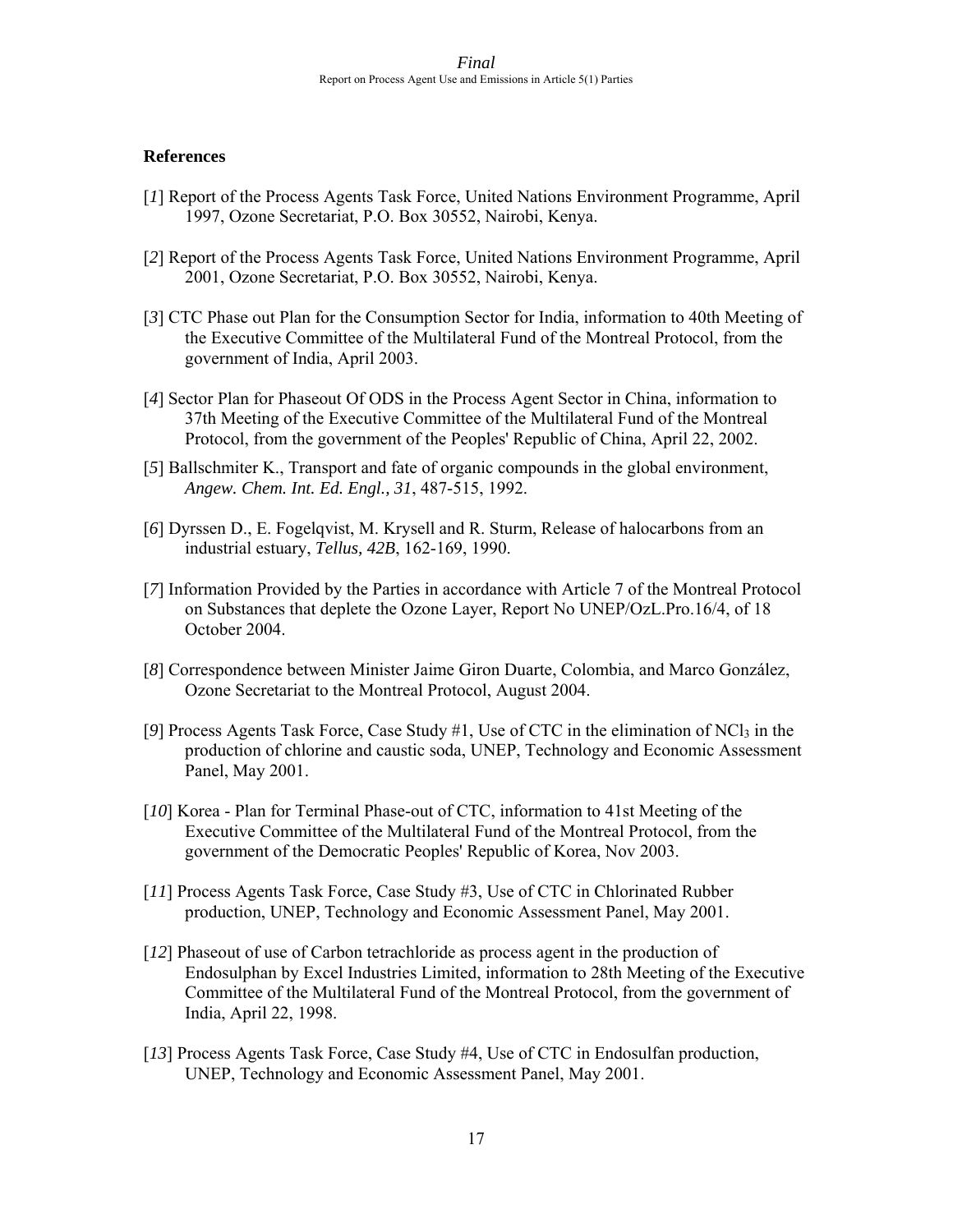- [*14*] Conversion of Carbon Tetrachloride (CTC) as Process Solvent to 1,2-Dichloroethane at Himont Chemicals Ltd., information to 35th Meeting of the Executive Committee of the Multilateral Fund of the Montreal Protocol, from the government of Pakistan, September 20, 2001.
- [15] Conversion of Carbon tetrachloride (CTC) as process solvent to Ethylene dichloride at Doctors Organic Chemicals Ltd., information to 32nd Meeting of the Executive Committee of the Multilateral Fund of the Montreal Protocol, from the government of India, September 22, 2000.
- [16] Conversion of Carbon tetrachloride (CTC) as process solvent to Ethylene dichloride at Satya Deeptha Pharmaceuticals Ltd., information to 32nd Meeting of the Executive Committee of the Multilateral Fund of the Montreal Protocol, from the government of India, April 11, 2000.
- [17] Conversion of Carbon tetrachloride (CTC) as process solvent to Ethylene dichloride at Svis Labs Ltd., information to 32nd Meeting of the Executive Committee of the Multilateral Fund of the Montreal Protocol, from the government of India, April 14, 2000.
- [18] Conversion of Carbon Tetrachloride (CTC) as process solvent to ethylene dichloride at Chiplun Fine Chemicals Ltd. (CFC) information to 29th Meeting of the Executive Committee of the Multilateral Fund of the Montreal Protocol, from the government of India, September 12, 1999.
- [*19*] Process Agents Task Force, Case Study #5, Use and consumption of CTC in Ibuprofen production, UNEP, Technology and Economic Assessment Panel, May 2001.
- [*20*] Process Agents Task Force, Case Study #6, Use of CTC in Dicofol production, UNEP, Technology and Economic Assessment Panel, May 2001.
- [*21*] Process Agents Task Force, Case Study #7b, Use of CTC in Chlorosulphonated Polyolefin (CSM) production in an Article 5(1) country, UNEP, Technology and Economic Assessment Panel, May 2001.
- [*22*] Process Agents Task Force, Case Study #9, Use of CFC 113 for manufacturing a family of fluoropolymer resins, UNEP, Technology and Economic Assessment Panel, May 2001.
- [*23*] Process Agents Task Force, Case Study #12, Use of CTC in the manufacture of chlorinated paraffin, UNEP, Technology and Economic Assessment Panel, May 2001.
- [*24*] Conversion of Carbon Tetrachloride (CTC) as Process Agent to Monochlorobenzene at M/S Benzo Chemical Industries, information to 34th Meeting of the Executive Committee of the Multilateral Fund of the Montreal Protocol, from the government of India, May 11, 2001.
- [25] Conversion of Carbon Tetrachloride (CTC) as Process Agent to Monochlorobenzene (MCB) at Pradeep Shetye Ltd. information to 34th Meeting of the Executive Committee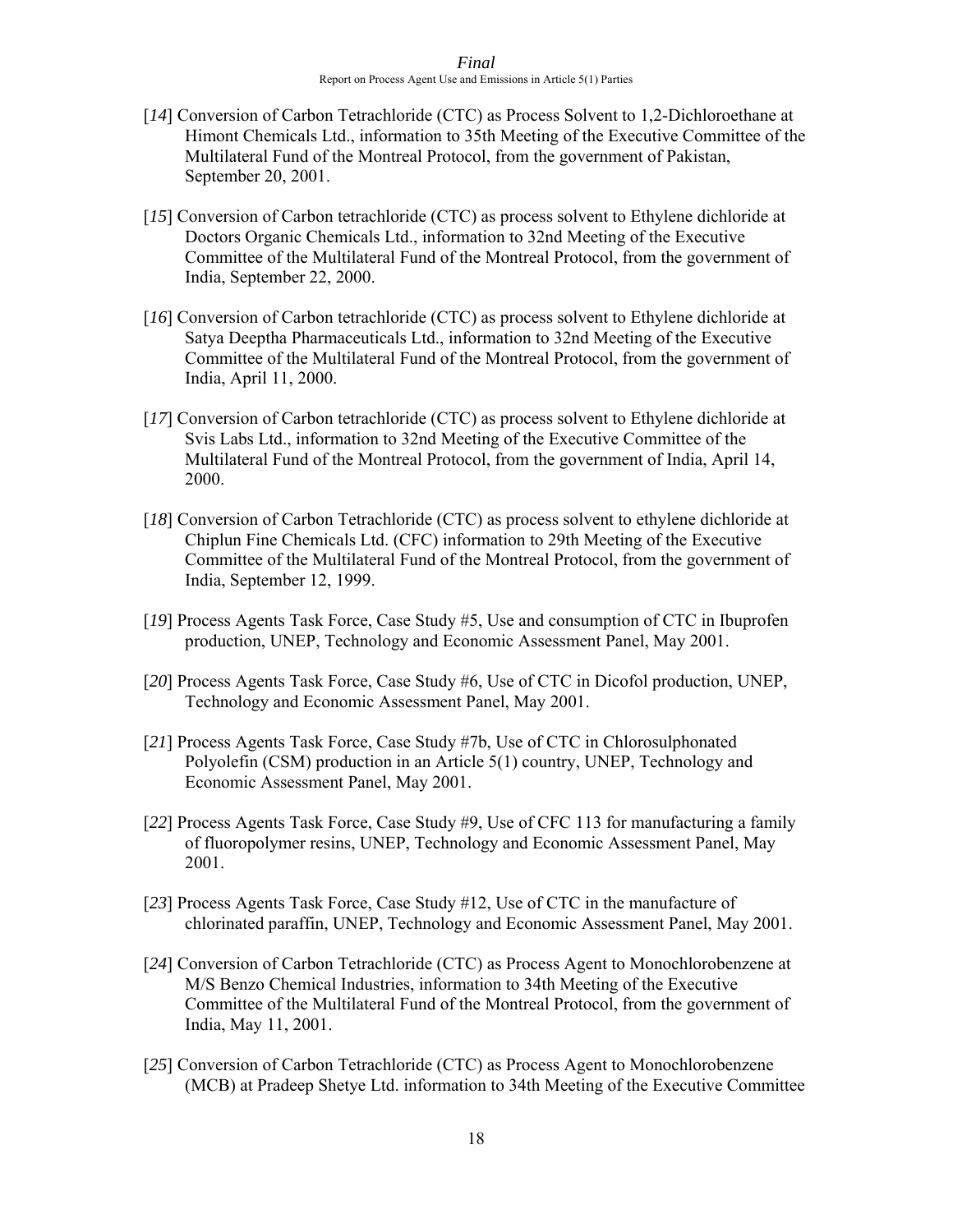of the Multilateral Fund of the Montreal Protocol, from the government of India, May 11, 2001.

- [*26*] Conversion of Carbon Tetrachloride (CTC) as Process Agent to Monochlorobenzene at FDC Limited, information to 29th Meeting of the Executive Committee of the Multilateral Fund of the Montreal Protocol, from the government of India, May 13, 2001.
- [*27*] Conversion of Carbon Tetrachloride (CTC) as Process Agent to Monochlorobenzene at GRD Chemicals Ltd., information to 34th Meeting of the Executive Committee of the Multilateral Fund of the Montreal Protocol, from the government of India, May 12, 2001.
- [*28*] Process Agents Task Force, Case Study #19, Use of CTC 11 in manufacturing bromohexine hydrochloride, UNEP, Technology and Economic Assessment Panel, May 2001.
- [*29*] Conversion of Carbon Tetrachloride (CTC) as Process Agent to Cyclohexane at Amoli Organics Limited, information to 35th Meeting of the Executive Committee of the Multilateral Fund of the Montreal Protocol, from the government of India, August 7, 2001.
- [*30*] Process Agents Task Force, Case Study #20, Use of CTC in manufacture of diclofenac sodium, UNEP, Technology and Economic Assessment Panel, May 2001.
- [*31*] Conversion of Carbon tetrachloride (CTC) as process solvent to trichloromethane at M/S Alpha Drugs India Ltd., information to 32nd Meeting of the Executive Committee of the Multilateral Fund of the Montreal Protocol, from the government of India, April 15, 2000.
- [*32*] Process Agents Task Force, Case Study #22, Use of CTC in manufacture of phenyl glycine, UNEP, Technology and Economic Assessment Panel, May 2001.
- [33] Information supplied by UNIDO to the Ozone Secretariat, August, 2001.
- [*34*] Correspondence between Ambassador Raúl A. Estrada Oyuela, Argentina, and Marco González, Ozone Secretariat to the Montreal Protocol, September, 2003.
- [*35*] Correspondence between Director Musa Demirbaş, Turkey, and Marco González, Ozone Secretariat to the Montreal Protocol, December 2004.
- [*36*] Correspondence between Kim Yong U, National Ozone Coordinator, Democratic Peoples' Republic of Korea, and Ms. Megumi Seki, Ozone Secretariat to the Montreal Protocol, September 2004.
- [*37*] Correspondence between Rodic Ella Morohoi, Ozone Unit Coordinator, Romania, and Marco González, Ozone Secretariat to the Montreal Protocol, September 2004.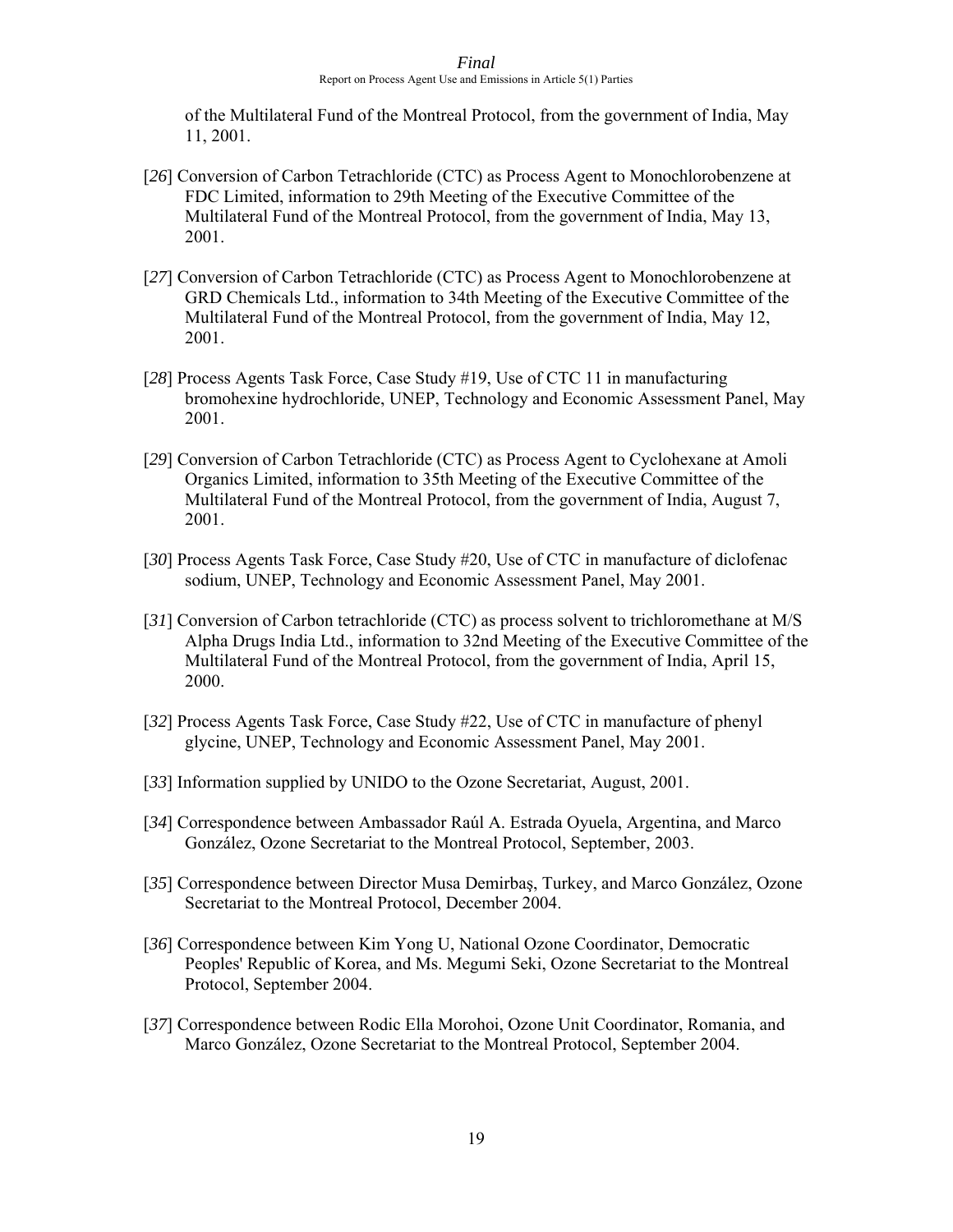- [*38*] Plan for Phase-out of ODS in the Solvent Sector in the Republic of Argentina information to 41st Meeting of the Executive Committee of the Multilateral Fund of the Montreal Protocol, from the government of the Republic of Argentina, August, 2003.
- [*39*] Brazil Formulation of a Project Proposal for the Elimination of Ozone Depleting Substances ( CFC-113, 1,1,1-Trichloroethane, CTC) Used in Chemical Production Processes Trikem S.A, May 8, 2002.
- [*40*] Process Agents: Implementation of Decisions X/14 and XV/7 of the Meetings of the Parties, Executive Committee of the Multilateral Fund for the Implementation of the Montreal Prototol, Report No UNEP/OzL.Pro/ExCom/44/Inf.2, of 9 November 2004.
- [*41*] Correspondence between Director Liu Yi, PR of China, and Marco González, Ozone Secretariat to the Montreal Protocol, September, 2001.
- [*42*] Report of the Process Agents Task Force, United Nations Environment Programme, October 2004, Ozone Secretariat, P.O. Box 30552, Nairobi, Kenya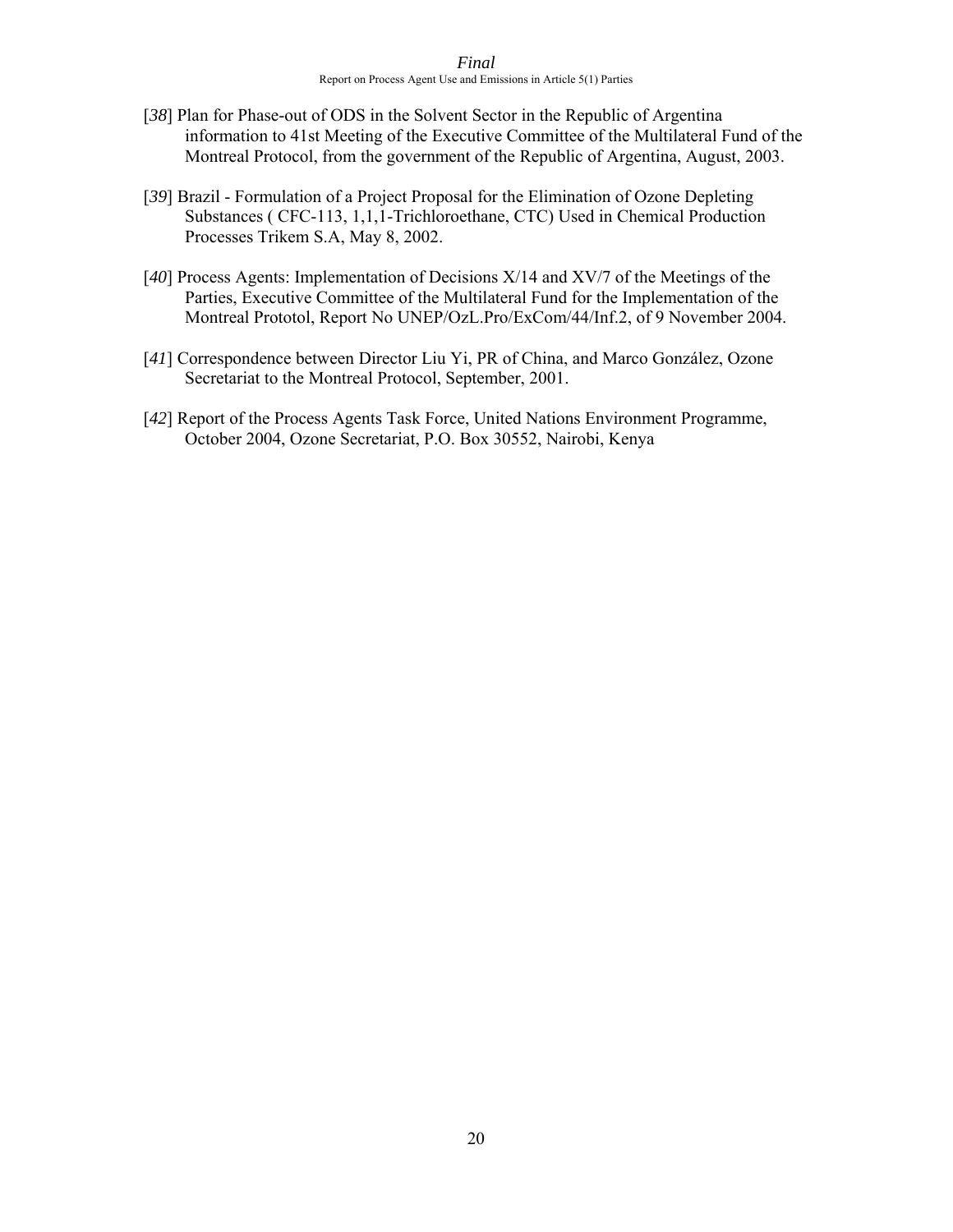## **Appendix A - Definitions from the 1997 PATF Report**

"**Feedstock**: A controlled substance that undergoes transformation in a process in which it is converted from its original composition except for insignificant trace emissions as allowed by Decision IV/12."

"**Process Agent**: A controlled substance that because of its unique chemical and/or physical properties facilitates an intended chemical reaction and/or inhibits an unintended (undesired) chemical reaction.

Controlled substances are typically used in chemical processes as process agents for at least two of the following unique chemical and/or physical properties:

- 1. Chemically inert during a chemical reaction
- 2. Physical properties, e.g.
- Boiling point
- Vapour pressure
- Specific solvency
- 3. To act as a chain transfer agent
- 4. To control the desired physical properties of a process, e.g.,
- Molecular weight
- Viscosity
- 5. To increase plant yield
- 6. Non-flammable/non explosive
- 7. To minimise undesirable by-product formation

Note 1: Refrigeration, solvent cleaning, sterilisation, aerosol propellants and firefighting are not process agents according to this definition

Note 2: Parties need not consider use of ODS for foam blowing, tobacco puffing, caffeine extraction, or fumigation because these uses are already covered in other Decisions and/or by Technical Option Committee Reports." [*1*]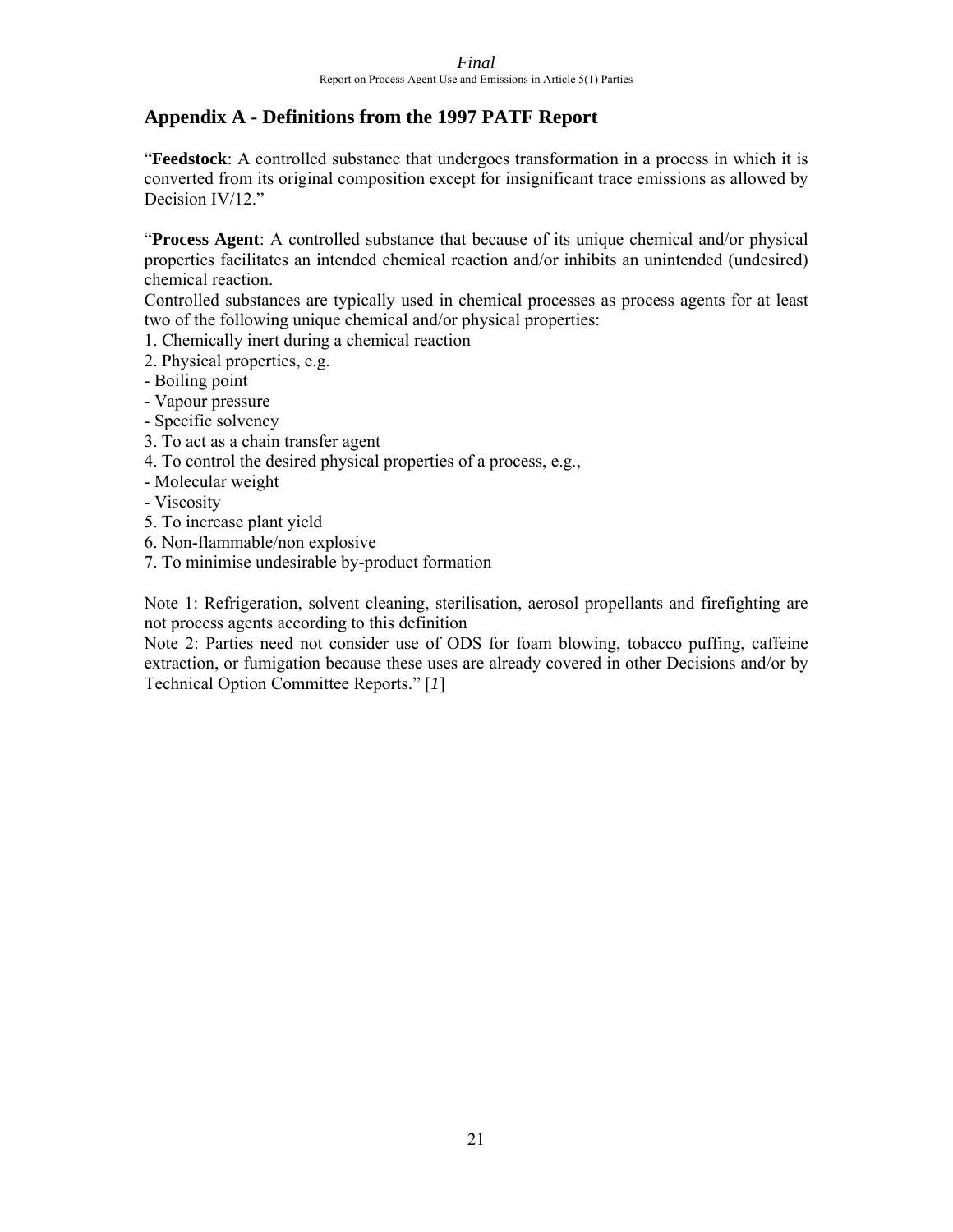| Final                                                             |
|-------------------------------------------------------------------|
| Report on Process Agent Use and Emissions in Article 5(1) Parties |

| APPENDIX B Summary of Process Agent Applications featured in this Report                |                    |                                                                                                                                                    |                                                           |                                                                                                    |                          |  |  |  |
|-----------------------------------------------------------------------------------------|--------------------|----------------------------------------------------------------------------------------------------------------------------------------------------|-----------------------------------------------------------|----------------------------------------------------------------------------------------------------|--------------------------|--|--|--|
| Table B.1<br>Activities Approved under Decisions XV/6 and XV/7                          |                    |                                                                                                                                                    |                                                           |                                                                                                    |                          |  |  |  |
|                                                                                         |                    |                                                                                                                                                    | Fate of Process agent                                     |                                                                                                    |                          |  |  |  |
| Activity                                                                                | <b>ODS</b><br>used | Details of use of process<br>agent                                                                                                                 | Internal Recycle                                          | Emission                                                                                           | Source of<br>information |  |  |  |
| Elimination of nitrogen trichloride in the<br>production of chlorine                    | <b>CTC</b>         | Solvent for nitrogen<br>trichloride used in the<br>destruction process                                                                             | Yes, ratio variable                                       | Make-up quantities are transferred<br>into the atmosphere unless captured<br>and destroved.        | 9                        |  |  |  |
| <b>IManufacture of chlorinated rubber</b>                                               | <b>CTC</b>         | Solvent for the<br>chlorination of rubber<br>using chlorine. No<br>process details                                                                 | No process details.                                       | Make-up quantities are transferred<br>into the atmosphere unless<br>destroyed. Usage 0.55t/t       |                          |  |  |  |
| Manufacture of Endosulphan insecticide                                                  | <b>CTC</b>         | Solvent for reaction of<br><b>HET diol with thionyl</b><br>chloride.                                                                               | Recovery by distillation.                                 | Make-up quantities are transferred<br>into the atmosphere unless<br>destroyed.                     | 13                       |  |  |  |
| Manufacture of isobutyl acetophenone<br>(Ibuprofen analgesic)                           | <b>CTC</b>         | Solvent for reaction of<br>isobutyl benzene with<br>acetyl chloride and<br>aluminium chloride.<br>Recovery by distillation.                        | Yes. No information on ratio                              | Make-up quantities are transferred<br>into the atmosphere unless<br>destroyed.                     | 18, 19                   |  |  |  |
| Manufacture of 1,1-bis (4-chlorophenyl)<br>2,2,2-trichloroethanol (Dicofol insecticide) | <b>CTC</b>         | Solvent in chlorination of<br>technical DDE, whence it<br>is recovered by<br>purify technical dicofol,<br>whence it is removed by<br>distillation. | distillation. And solvent to Yes. No information on ratio | Make-up quantities are transferred<br>into the atmosphere unless<br>destroyed. Emission ratio = 5% | 20                       |  |  |  |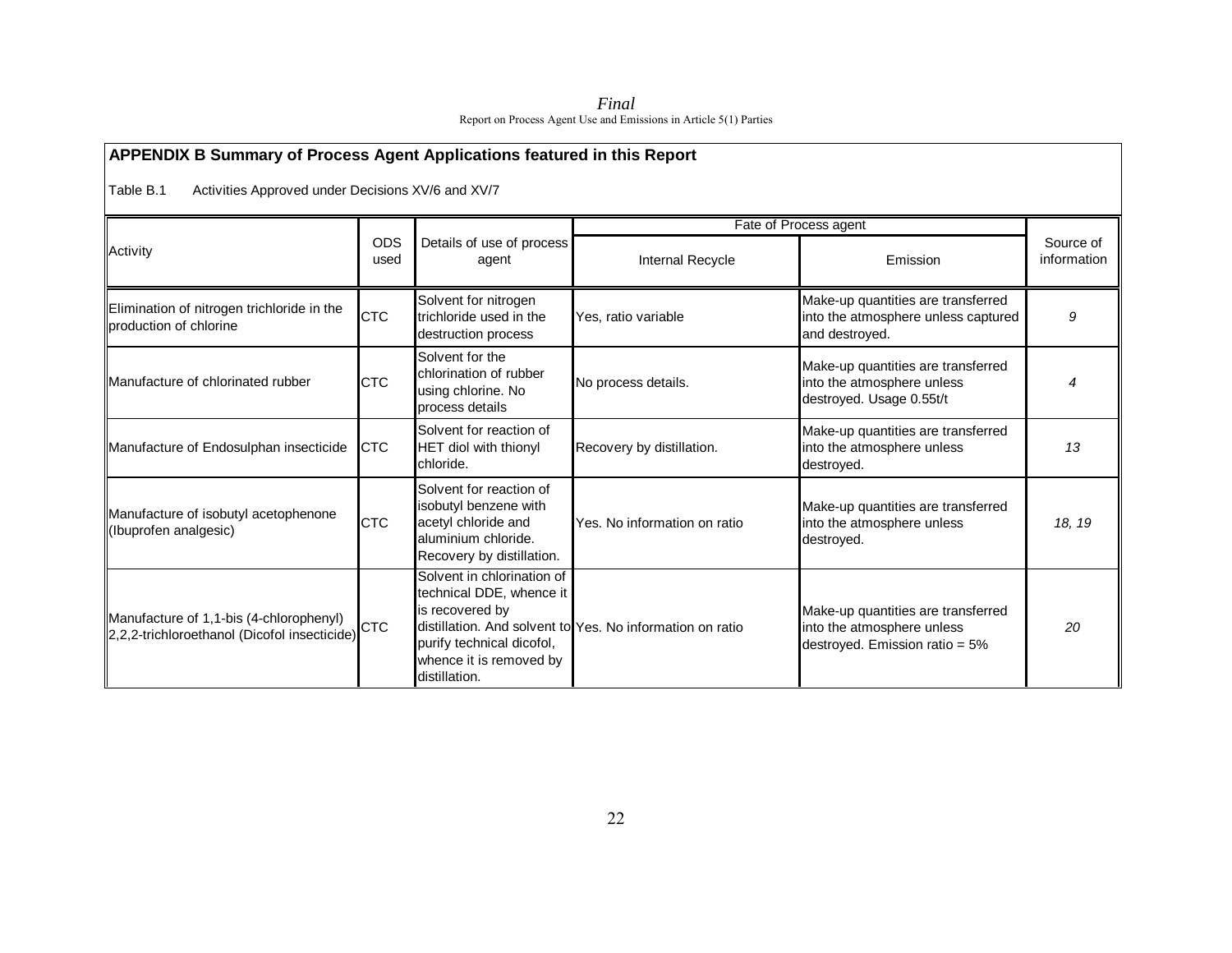*Final*  Report on Process Agent Use and Emissions in Article 5(1) Parties

| Table B.1 continued                                  |                    |                                                                                                                                                                                                       |                                                                                                                                                                          |                                                                                                                                       |                          |  |  |
|------------------------------------------------------|--------------------|-------------------------------------------------------------------------------------------------------------------------------------------------------------------------------------------------------|--------------------------------------------------------------------------------------------------------------------------------------------------------------------------|---------------------------------------------------------------------------------------------------------------------------------------|--------------------------|--|--|
|                                                      |                    |                                                                                                                                                                                                       |                                                                                                                                                                          | Fate of Process agent                                                                                                                 |                          |  |  |
| Activity                                             | <b>ODS</b><br>used | Details of use of process<br>agent                                                                                                                                                                    | Internal Recycle                                                                                                                                                         | Emission                                                                                                                              | Source of<br>information |  |  |
| Manufacture of chlorosulphonated<br>polyolefin (CSM) | <b>CTC</b>         | Solvent for the reaction<br>of polyethylene with<br>chlorine and sulphur<br>dioxide. The released<br>rear operations is<br>recovered, purified and<br>recycled by condensation<br>and absorption.     | CTC from the reactor and Yes. No information on ratio                                                                                                                    | Make-up quantities are transferred<br>into the atmosphere unless<br>destroyed. Emission ratio = 3%                                    | 21                       |  |  |
| Manufacture of fluoropolymer resins                  | CFC-<br>113        | Resins, process agents<br>(solvents), and other<br>reactants are batch<br>charged into reaction<br>vessels followed by<br>product isolation, product<br>purification, and solvent<br>recovery.        | Vent collection and recovery systems<br>capture and recycle 99% of CFC-113<br>in the primary vents.                                                                      | Make-up quantities are transferred<br>into the atmosphere unless<br>destroyed separately by thermal<br>oxidation. Emission ratio = 1% | 4, 22                    |  |  |
| Manufacture of chlorinated paraffin                  | <b>CTC</b>         | Solvent for reaction of                                                                                                                                                                               | During paraffin dissolution and<br>chlorination, the evaporated CTC is<br>paraffin wax with chlorine recovered by condensation and<br>recycled upstream for the process. | Make-up quantities are transferred<br>into the atmosphere unless<br>destroyed. Emission ratio = 3%                                    | 23                       |  |  |
| Manufacture of bromohexine<br>hydrochloride          | <b>CTC</b>         | Solvent for bromination<br>of o-nitrotoluene to o-<br>nitrobenzylbromide,<br>whence it passes through<br>several other process<br>steps and is recovered by<br>distillation from the crude<br>product | Yes                                                                                                                                                                      | Make-up quantities are transferred<br>into the atmosphere unless<br>destroyed.                                                        | 27, 28                   |  |  |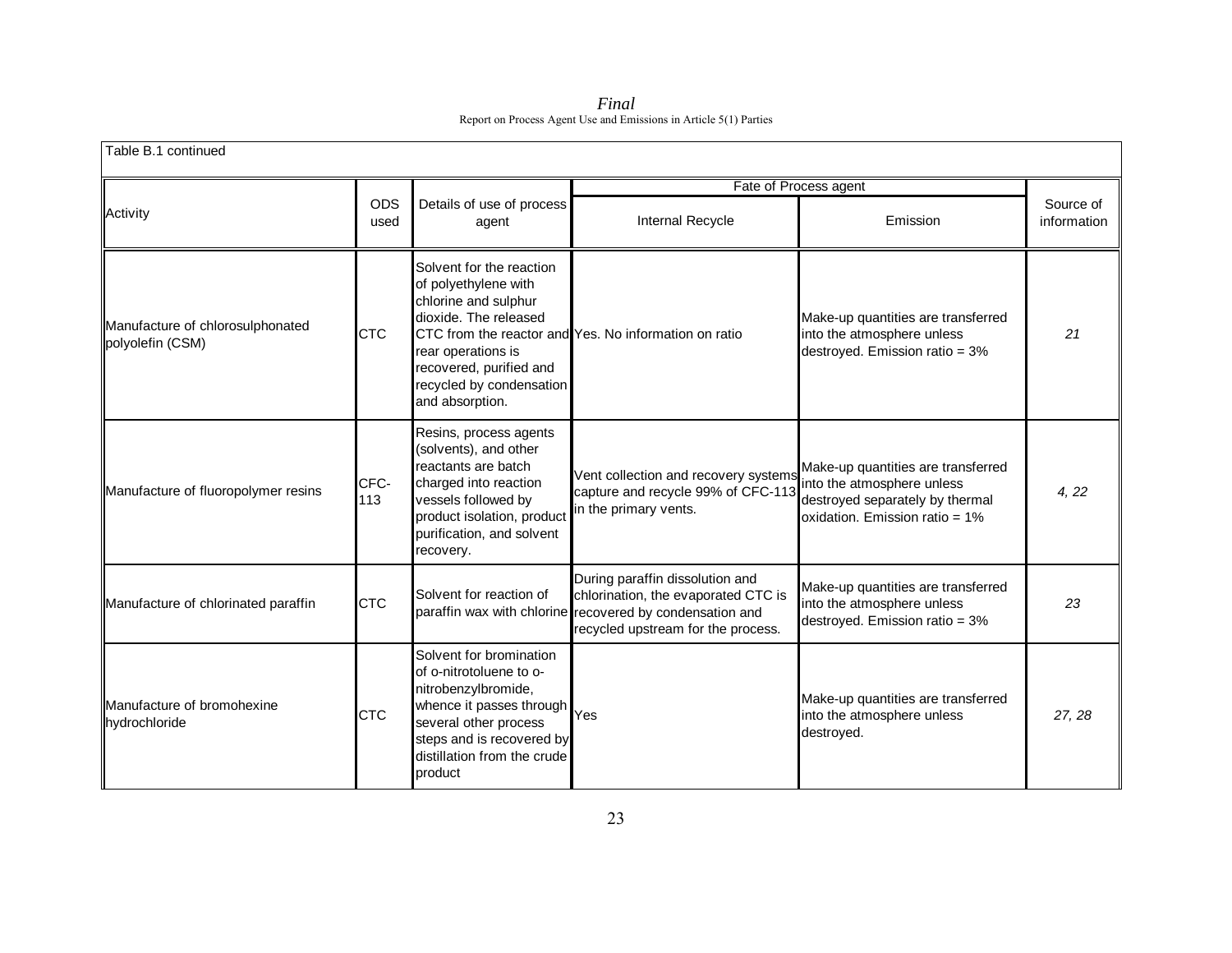*Final*  Report on Process Agent Use and Emissions in Article 5(1) Parties

| Table B.1 continued                                                                              |                                                                                                |                                                                                                                                                                           |                                                                  |                                                                                                                       |                          |
|--------------------------------------------------------------------------------------------------|------------------------------------------------------------------------------------------------|---------------------------------------------------------------------------------------------------------------------------------------------------------------------------|------------------------------------------------------------------|-----------------------------------------------------------------------------------------------------------------------|--------------------------|
|                                                                                                  |                                                                                                |                                                                                                                                                                           |                                                                  | Fate of Process agent                                                                                                 |                          |
| Activity                                                                                         | <b>ODS</b><br>used                                                                             | Details of use of process<br>agent                                                                                                                                        | Internal Recycle                                                 | Emission                                                                                                              | Source of<br>information |
| Manufacture of Diclofenac sodium                                                                 | <b>CTC</b>                                                                                     | Solvent for chlorination of<br>phenol to 2,6-<br>dichlorophenol                                                                                                           | No data                                                          | Make-up quantities are transferred<br>into the atmosphere unless<br>destroyed.                                        | 30                       |
| Manufacture of phenyl glycine,<br>intermediate in manufacture of Ampicillin CTC<br>and Cefaclor. |                                                                                                | Solvent for<br>hydrochlorination of D(-)<br>alpha phenyl glycine and<br>for product purification.                                                                         | Separation by filtration, solvent<br>recycled to reaction stage. | Make-up quantities are transferred<br>into the atmosphere unless<br>destroved.                                        | 32, 33                   |
| Manufacture of chlorinated polypropylene CTC                                                     | Solvent for direct<br>chlorination of<br>polypropylene but no<br>adsorption<br>process details |                                                                                                                                                                           | Tail gas treatment by active carbon                              | Make-up quantities are transferred<br>into the atmosphere unless<br>destroyed. Usage from 0.68t/t to<br>0.62t/t.      |                          |
| Manufacture of chlorinated EVA                                                                   | <b>CTC</b>                                                                                     | Solvent for direct<br>chlorination of ethyl vinyl<br>acetate but no process<br>details                                                                                    | Tail gas treatment by active carbon<br>adsorption                | Make-up quantities are transferred<br>into the atmosphere unless<br>destroyed. Usage from 0.68t/t to<br>0.62t/t.      |                          |
| Manufacture of methyl isocyanate<br>derivatives                                                  | <b>CTC</b>                                                                                     | Used as a nonflammable<br>and non-explosive diluent<br>in producing methyl<br>isocyanate intermediate<br>(rather than the final<br>products of MIC series<br>pesticides). | Recycled by distillation                                         | Make-up quantities are transferred<br>into the atmosphere unless<br>destroyed. Usage in range 0.2-0.3t/t<br>(CTC/MIC) | 4                        |
| Manufacture of 3-phenoxybenzaldehyde                                                             | <b>CTC</b>                                                                                     | No data                                                                                                                                                                   |                                                                  | Usage 0.4t/t                                                                                                          |                          |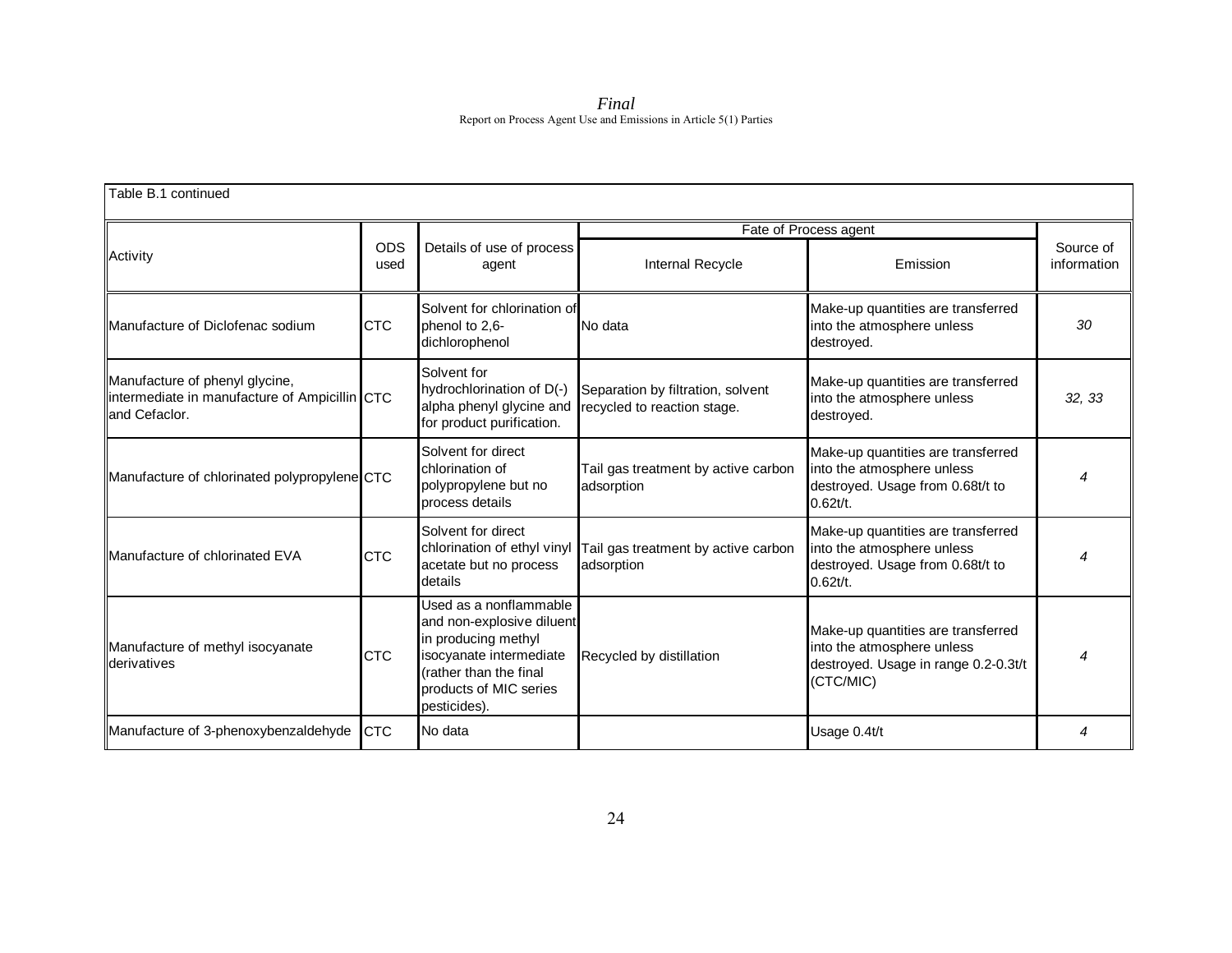*Final*  Report on Process Agent Use and Emissions in Article 5(1) Parties

### Table B.1 continued

|                                                |                    |                                                                                                                            | Fate of Process agent                                                                                                   |                                                                                                                                                                                                              |                          |
|------------------------------------------------|--------------------|----------------------------------------------------------------------------------------------------------------------------|-------------------------------------------------------------------------------------------------------------------------|--------------------------------------------------------------------------------------------------------------------------------------------------------------------------------------------------------------|--------------------------|
| Activity                                       | <b>ODS</b><br>used | Details of use of process<br>agent                                                                                         | Internal Recycle                                                                                                        | Emission                                                                                                                                                                                                     | Source of<br>information |
| Manufacture of Imidacloprid                    | <b>CTC</b>         | Solvent in the<br>chlorination of 2-chloro-5-<br>methyl-pyridine to 2-<br>chloro-5-chloromethyl<br>pyridine with chlorine. | Captured from the tail gas by<br>condensation and then recycled.                                                        | Make-up quantities are transferred<br>into the atmosphere unless<br>destroyed. Usage from 1 to 2 t/t                                                                                                         |                          |
| Manufacture of Buprofenzin                     | <b>CTC</b>         | Solvent for chlorination of<br>N-methylaniline (to<br>chloridized N-<br>methylaniline) with<br>chlorine.                   | Partial recycle                                                                                                         | 'CTC consumption ratio found to<br>vary from 0.20t/t to 0.60t/t<br>(CTC/intermediate), and 75% of the<br>CTC consumed is emitted from the<br>tail gas to atmosphere due to<br>inefficient cooling capacity." |                          |
| Manufacture of Oxadiazon                       | <b>CTC</b>         | Diluent agent and inert<br>solvent for the<br>chlorination reaction but<br>no details of the<br>production process.        | Sixty percent of the CTC<br>consumption results from tail gas<br>emissions, and 30% more is<br>contained in wastewater. | 'CTC consumption ratios are about<br>$0.3t/t$ "                                                                                                                                                              |                          |
| Manufacture of chloridized N-<br>methylaniline | <b>CTC</b>         | See Manufacture of<br>Buprofenzin above                                                                                    |                                                                                                                         |                                                                                                                                                                                                              | 4                        |
| Manufacture of Mefenacet                       | <b>CTC</b>         | Solvent in production of<br>benzothiozole; process<br>details not available.                                               | intermediate 1,3-dichloro-Recycle with two-stage brine<br>condensers.                                                   | Make-up quantities are transferred<br>into the atmosphere unless<br>destroyed. Consumption ratio of<br>0.4~0.7t/t (intermediate)                                                                             |                          |
| Manufacture of 1,3-dichlorobenzothiazole CTC   |                    | See Manufacture of<br>Mefenacet above                                                                                      |                                                                                                                         |                                                                                                                                                                                                              | 4                        |
| Manufacture of Losartan potassium              | <b>BCM</b>         | Reaction solvent for<br>bromination of mBTT and<br>for subsequent product<br>purification.                                 | Yes, by distillation                                                                                                    | Make-up quantities are transferred<br>into the atmosphere unless<br>destroyed. Emission ratio 25%.                                                                                                           | 2.34                     |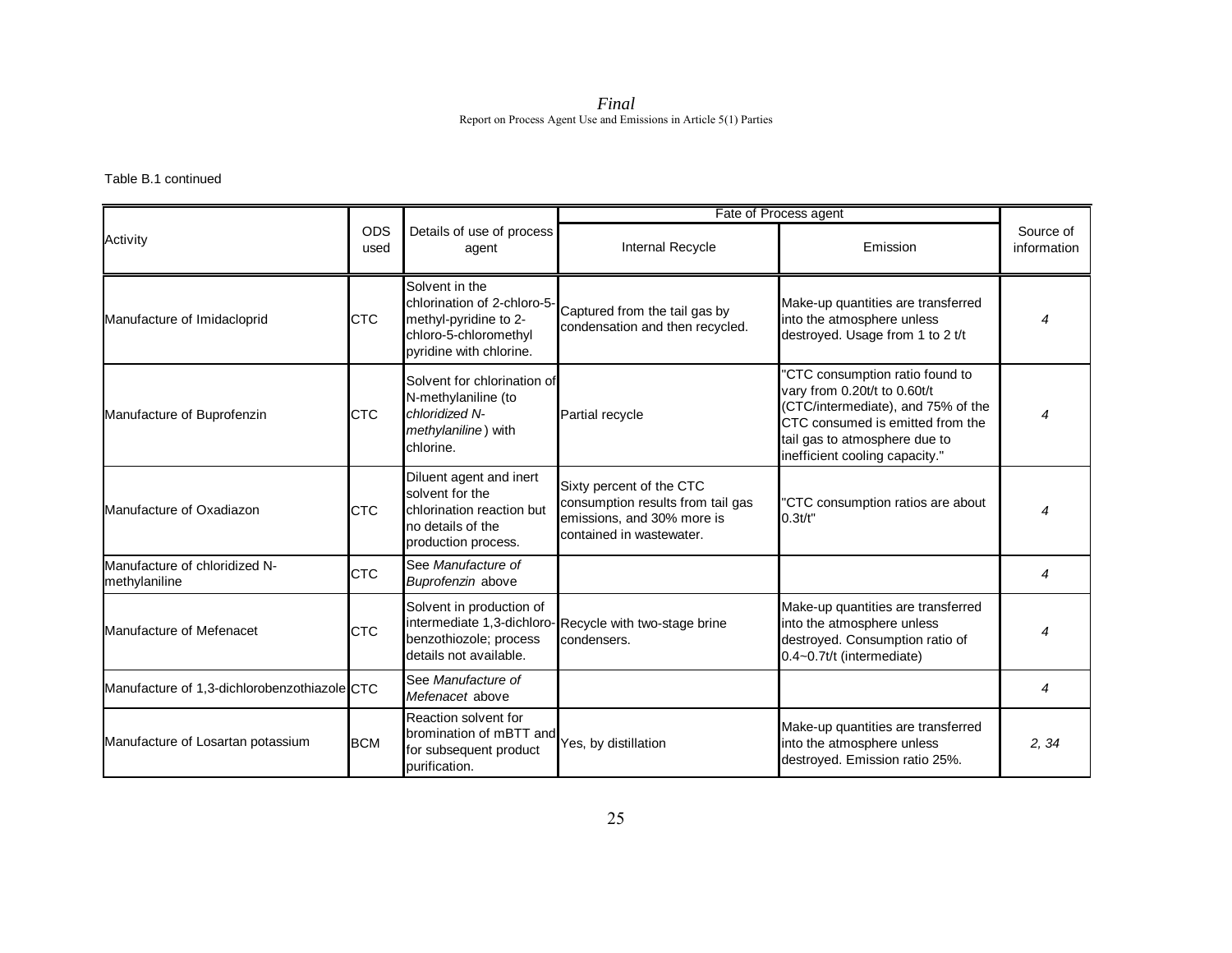| Final                                                             |
|-------------------------------------------------------------------|
| Report on Process Agent Use and Emissions in Article 5(1) Parties |

|                                                                                                                                                                              |             |                                                                                                                                                                       |                                                                                    | Fate of Process agent                                                          |                          |
|------------------------------------------------------------------------------------------------------------------------------------------------------------------------------|-------------|-----------------------------------------------------------------------------------------------------------------------------------------------------------------------|------------------------------------------------------------------------------------|--------------------------------------------------------------------------------|--------------------------|
| Activity                                                                                                                                                                     | ODS<br>used | Details of use of process<br>agent                                                                                                                                    | Internal Recycle                                                                   | Emission                                                                       | Source of<br>information |
| BCM is a reagent and<br>solvent for the<br>chloromethylation of<br><b>BCM</b><br>Manufacture of Sultamicillin<br>sulbactam into<br>chloromethylpenicillinate-<br>S.S-dioxide |             | Excess BCM recovered and recycled by<br>distillation.                                                                                                                 | BCM appears to be a chemical<br>feedstock in this process, not a<br>process agent. | 35                                                                             |                          |
| Manufacture of Ampicillin                                                                                                                                                    | <b>CTC</b>  | See Manufacture of                                                                                                                                                    |                                                                                    |                                                                                | 33                       |
| Manufacture of ascorbic acid                                                                                                                                                 | <b>CTC</b>  | Conversion of L-gulonic<br>acid diketal to L-gulonic<br>acid ethyl ester is<br>performed with hydrogen<br>chloride (HCI) in a<br>mixture of ethanol and<br><b>CTC</b> |                                                                                    | Total usage sent to drain (hence to<br>atmosphere)                             | 2, 10                    |
| Manufacture of betamethazone<br>phosphate                                                                                                                                    | <b>CTC</b>  | Solvent in the production<br>of pyrophosphoryl<br>chloride                                                                                                            | Solvent removed and recycled.                                                      | Make-up quantities are transferred<br>into the atmosphere unless<br>destroyed. | 33                       |
| Manufacture of Cefaclor <sup>®</sup>                                                                                                                                         | <b>CTC</b>  | See Manufacture of<br>phenyl glycine above                                                                                                                            |                                                                                    |                                                                                | 33                       |
| Manufacture of Ceftriaxone®                                                                                                                                                  | <b>CTC</b>  | Solvent for production of<br>2-(2-chloroacetamido-4-<br>thiazolyt)-2-                                                                                                 | Solvent removed from oily product<br>and recycled (no technical data)              | Make-up quantities are transferred<br>into the atmosphere unless<br>destroyed. | 33                       |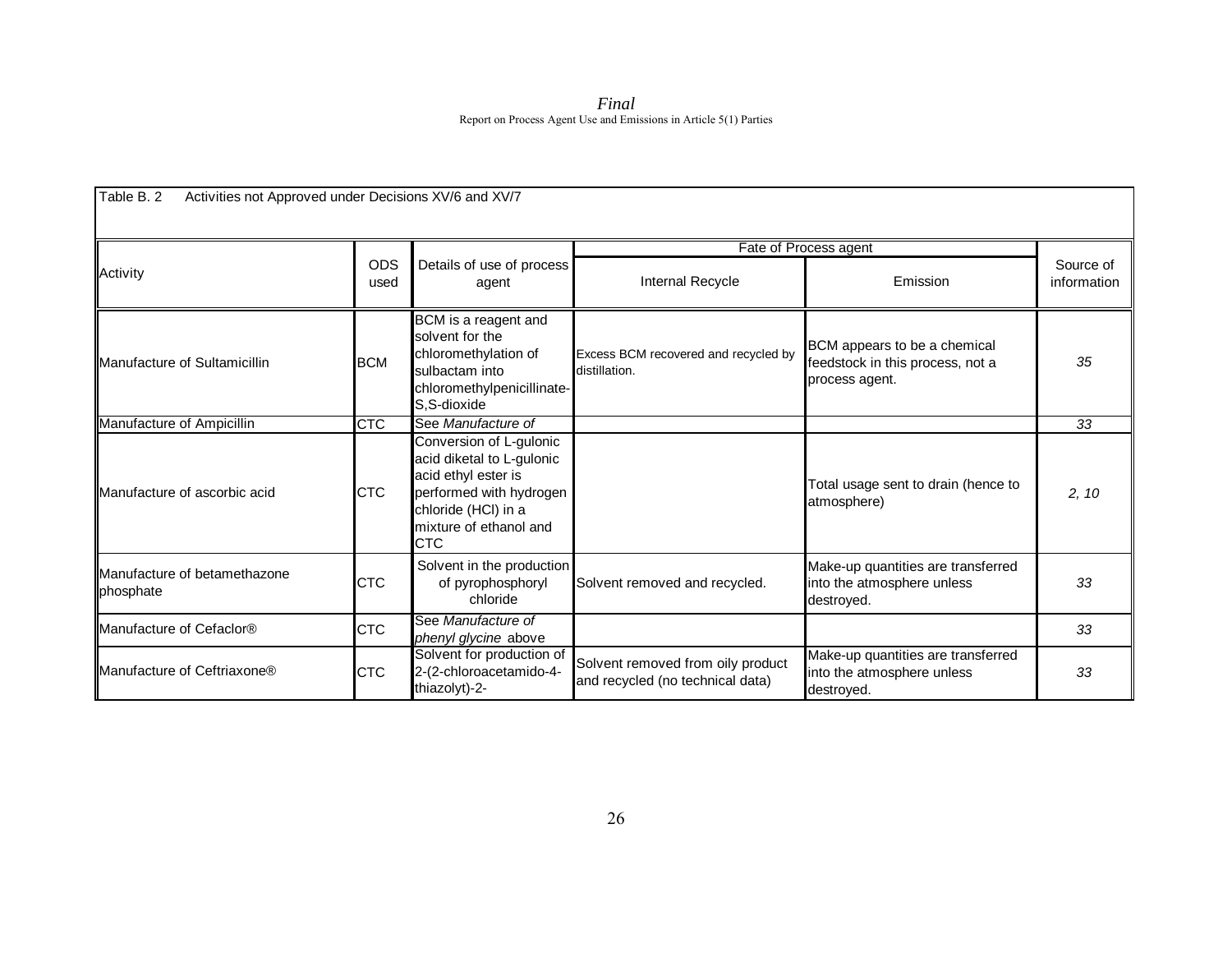*Final*  Report on Process Agent Use and Emissions in Article 5(1) Parties

| Table B. 2 continued                                                                                                                                            |                    |                                                                                                                                      |                                                                                                                                                                                     |                                                                                                                                                                                                          |                          |
|-----------------------------------------------------------------------------------------------------------------------------------------------------------------|--------------------|--------------------------------------------------------------------------------------------------------------------------------------|-------------------------------------------------------------------------------------------------------------------------------------------------------------------------------------|----------------------------------------------------------------------------------------------------------------------------------------------------------------------------------------------------------|--------------------------|
|                                                                                                                                                                 |                    |                                                                                                                                      |                                                                                                                                                                                     | Fate of Process agent                                                                                                                                                                                    |                          |
| Activity                                                                                                                                                        | <b>ODS</b><br>used | Details of use of process<br>agent                                                                                                   | Internal Recycle                                                                                                                                                                    | Emission                                                                                                                                                                                                 | Source of<br>information |
| Manufacture of Chlorophenesin                                                                                                                                   | <b>CTC</b>         | phenol (intermediate)                                                                                                                | Solvent for chlorination of Solvent removed and returned to<br>chlorination step.                                                                                                   | Make-up quantities are transferred<br>into the atmosphere unless<br>destroyed.                                                                                                                           | 33                       |
| Manufacture of Ciprofloxacin                                                                                                                                    | <b>CTC</b>         | Solvent for the reaction<br>of 1-chloro-4-<br>nitrobenzene with<br>chlorine in the presence<br>of FeCl3 (Korea) or<br>Solvent in the | Recovered, purified and recycled by<br>distillation                                                                                                                                 | In DPR Korea - the mother liquor, a<br>solution of FeCl3 and some<br>chloronitrobenzenes, 'is disposed of'.<br>Otherwise, make-up quantities are<br>transferred into the atmosphere<br>unless destroyed. | 2, 10, 33                |
| Manufacture of Clotrimazole                                                                                                                                     | <b>CTC</b>         | Solvent in chlorination of<br>2-chlorotoluene                                                                                        | Solvent removed and returned to<br>chlorination step.                                                                                                                               | Make-up quantities are transferred<br>into the atmosphere unless<br>destroyed.                                                                                                                           | 33                       |
| Manufacture of Cloxacillin                                                                                                                                      | <b>CTC</b>         | Solvent in chlorination of<br>2-chlorobenzaldehyde<br>oxime (intermediate)                                                           | Unspecified solvent recovery                                                                                                                                                        | Make-up quantities are transferred<br>into the atmosphere unless<br>destroyed.                                                                                                                           | 33                       |
| <b>I</b> Manufacture of dexamethazone<br>phosphate                                                                                                              | <b>CTC</b>         | See Manufacture of<br>betamethazone<br>phosphate above                                                                               |                                                                                                                                                                                     |                                                                                                                                                                                                          | 33                       |
| Manufacture of estramustine phosphate                                                                                                                           | <b>CTC</b>         | See Manufacture of<br>betamethazone<br>phosphate above                                                                               |                                                                                                                                                                                     |                                                                                                                                                                                                          | 33                       |
| Manufacture of the herbicide 2,4-D                                                                                                                              | <b>CTC</b>         | Solvent in two<br>product purification.                                                                                              | chlorination stages and in The CTC is recovered and recycled.                                                                                                                       | Emissions of CTC to the<br>environment take place in each of<br>the process stages.                                                                                                                      | 2, 37                    |
| Manufacture of the "herbicide" DEHPC.<br>Actually, the product<br>(diethylhexylperoxycarbonate) is an<br>unstable polymerisation initiator used to<br>make PVC. | <b>CTC</b>         | Solvent in two stages of<br>the process.                                                                                             | Reaction product contains DEHPC<br>dissolved in CTC and this solution is<br>used directly to polymerise PVC.<br>Also emissions of CTC during<br>intermediate stages of the process. | The CTC remains unchanged in the<br>polymer and is released into the<br>environment through the plastic<br>lifetime.                                                                                     | 2,37                     |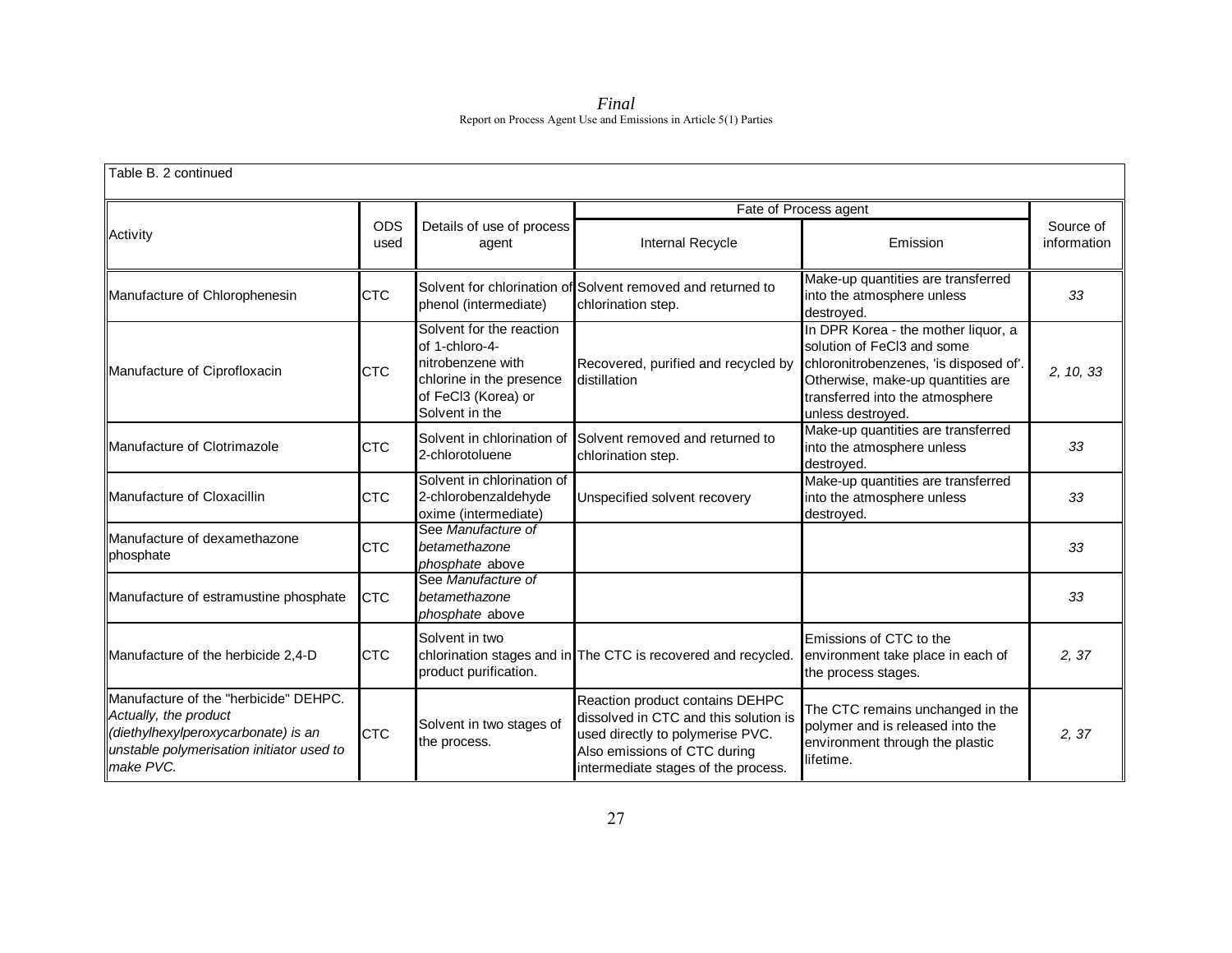*Final*  Report on Process Agent Use and Emissions in Article 5(1) Parties

| Table B.2 continued                   |                                                                             |                                                                                                                                                                                                                                            |                                                                             |                                                                                                                                                                                                          |                          |  |  |
|---------------------------------------|-----------------------------------------------------------------------------|--------------------------------------------------------------------------------------------------------------------------------------------------------------------------------------------------------------------------------------------|-----------------------------------------------------------------------------|----------------------------------------------------------------------------------------------------------------------------------------------------------------------------------------------------------|--------------------------|--|--|
|                                       |                                                                             |                                                                                                                                                                                                                                            | Fate of Process agent                                                       |                                                                                                                                                                                                          |                          |  |  |
| Activity                              | ODS<br>used                                                                 | Details of use of process<br>agent                                                                                                                                                                                                         | Internal Recycle                                                            | Emission                                                                                                                                                                                                 | Source of<br>information |  |  |
| Manufacture of isosorbide mononitrate | Solvent (together with<br><b>CTC</b><br>pyridine) in the<br>condensation of |                                                                                                                                                                                                                                            | CTC recovered for recycle by<br>distillation.                               | Make-up quantities are transferred<br>into the atmosphere unless<br>destroyed.                                                                                                                           | 33                       |  |  |
| Manufacture of Ketotifen              | <b>CTC</b>                                                                  | Used as a process<br>solvent in one step of the No data<br>18 stage process                                                                                                                                                                |                                                                             | Usage between 13 and 21 tons of<br>CTC per ton of ketotifen                                                                                                                                              | 33                       |  |  |
| Manufacture of Naproxen               | <b>CTC</b>                                                                  | Solvent in condensation<br>of acetyl chloride with 2-<br>methoxynaphthalene and distillation<br>in subsequent product                                                                                                                      | Recovered, purified and recycled by                                         | Make-up quantities are transferred<br>into the atmosphere unless<br>destroyed separately by thermal<br>oxidation.                                                                                        | 33                       |  |  |
| <b>IManufacture of Norfloxacin</b>    | <b>CTC</b>                                                                  | Solvent for the reaction<br>of 1-chloro-4-<br>nitrobenzene with<br>chlorine in the presence<br>of FeCl3 (Korea) or<br>Solvent in the<br>chlorination of benzoic<br>acid to trichlorobenzoic<br>acid intermediate (more<br>generally used). | Recovered, purified and recycled by<br>distillation                         | In DPR Korea - the mother liquor, a<br>solution of FeCl3 and some<br>chloronitrobenzenes, 'is disposed of'.<br>Otherwise, make-up quantities are<br>transferred into the atmosphere<br>unless destroyed. | 2, 10, 33                |  |  |
| Manufacture of Omeprazol              | <b>CTC</b>                                                                  | Suspending agent in<br>chlorination of 2-<br>hydroxymethyl-<br>3,5,dimethyl-4-methoxy<br>pyridine (intermediate)<br>using thionyl chloride.                                                                                                | Solid product is removed and<br>solution of thionyl chloride is<br>recycled | Solvent carried on solid product to<br>next stage of process.                                                                                                                                            | 33                       |  |  |
| Manufacture of trityl chloride        | <b>CTC</b>                                                                  | Solvent (and reagent) in<br>condensation of benzene No data<br>with carbon tetrachloride                                                                                                                                                   |                                                                             | Make-up quantities are transferred<br>into the atmosphere unless<br>destroyed.                                                                                                                           | 33                       |  |  |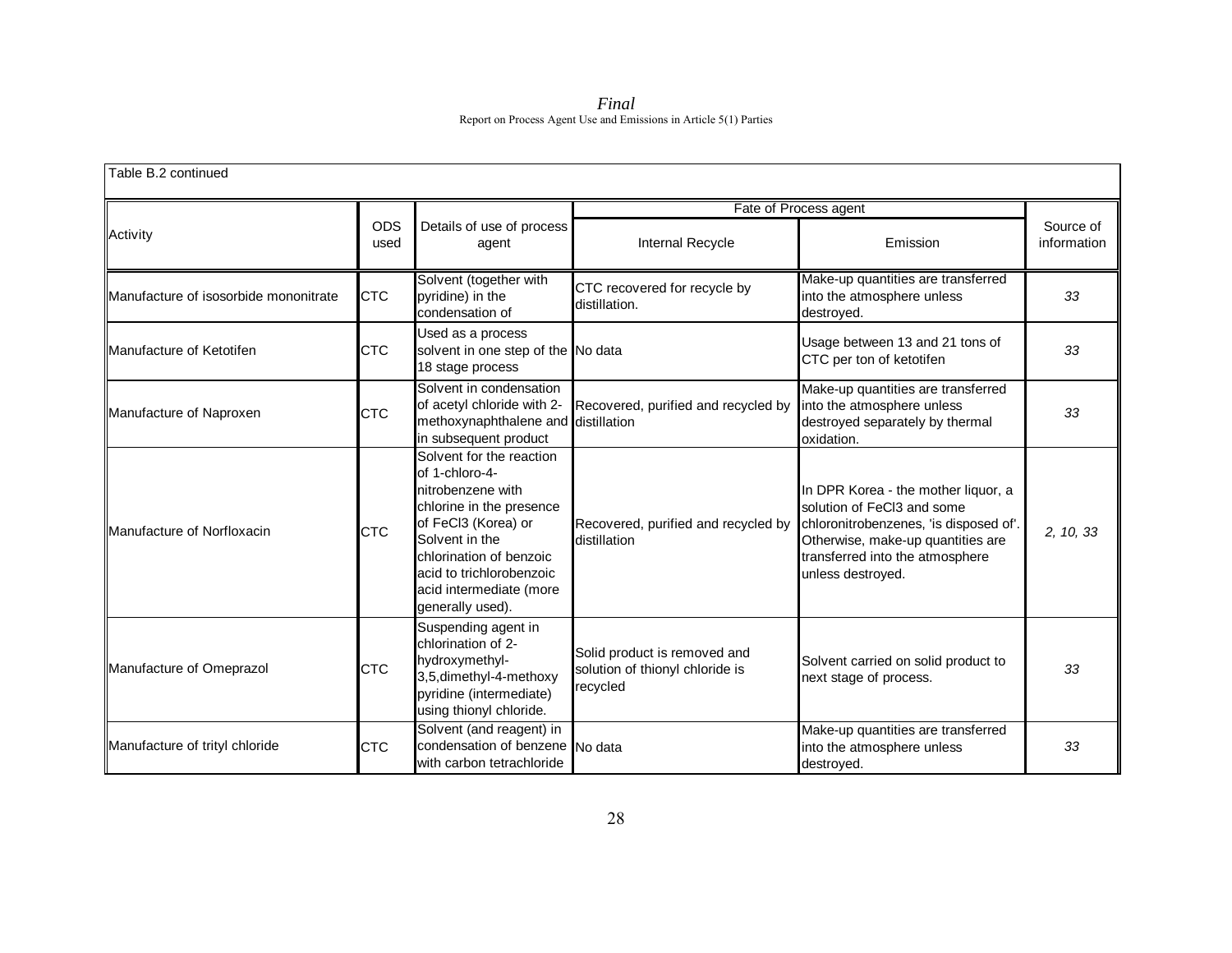Table B.2 continued

|                                                               |                                                                                                                                                                                             |                                                                        |                                                                                                                                                                                                                                                                                                               | Fate of Process agent                                                                    |                                              |
|---------------------------------------------------------------|---------------------------------------------------------------------------------------------------------------------------------------------------------------------------------------------|------------------------------------------------------------------------|---------------------------------------------------------------------------------------------------------------------------------------------------------------------------------------------------------------------------------------------------------------------------------------------------------------|------------------------------------------------------------------------------------------|----------------------------------------------|
| Activity                                                      | <b>ODS</b><br>used                                                                                                                                                                          | Details of use of process<br>agent                                     | Internal Recycle                                                                                                                                                                                                                                                                                              | Emission                                                                                 | Source of<br>information                     |
| Production of the disinfectant sodium<br>dichloroisocyanurate | <b>CTC</b>                                                                                                                                                                                  | Removal of NCI3 from<br>isocyanuric acid.                              | The aqueous layer containing the<br>desired product and the CTC layer<br>containing the NCI3 are separated,<br>product of chlorination of and the NCl3 is chemically destroyed into the atmosphere unless<br>by reaction with aqueous sodium<br>thiosulfate. The now-clean CTC is<br>returned to the process. | Make-up quantities are transferred<br>destroyed.                                         | 2, 10                                        |
| Production of Vinyl Chloride Monomer                          | Carbon Tetrachloride<br>(CTC) is added to EDC<br>feed in order to increase<br><b>CTC</b><br>the productivity of the<br>cracking furnaces. CTC<br>acts as a free radical<br>chain initiator. |                                                                        | CTC is lost from the process in a<br>light ends stream containing non<br>saturated hydrocarbons                                                                                                                                                                                                               | Part of the quantity used can be<br>transferred into the atmosphere<br>unless destroyed. | 39                                           |
| Catalyst conditioning and regeneration                        | <b>CTC</b>                                                                                                                                                                                  | Regeneration of<br>petroleum reforming<br>catalyst                     | No data                                                                                                                                                                                                                                                                                                       | Part of the quantity used can be<br>transferred into the atmosphere<br>unless destroyed. | 38                                           |
| Adsorption quality testing of activated<br>carbon             | <b>CTC</b>                                                                                                                                                                                  | Measurement of the<br>quantity of CTC adsorbed No data<br>onto samples |                                                                                                                                                                                                                                                                                                               | No data                                                                                  | Response to<br>Questionnaire<br>by Sri Lanka |
| Manufacture of carbimazole                                    | <b>CTC</b>                                                                                                                                                                                  | No data                                                                | No data                                                                                                                                                                                                                                                                                                       | $No$ data                                                                                | 3                                            |
| Manufacture of p-nitrobenzyl bromide                          | <b>CTC</b>                                                                                                                                                                                  | No data                                                                | No data                                                                                                                                                                                                                                                                                                       | No data                                                                                  | 3                                            |
| Manufacture of benzophenone                                   | <b>CTC</b>                                                                                                                                                                                  | No data                                                                | No data                                                                                                                                                                                                                                                                                                       | No data                                                                                  | 3                                            |
| Manufacture of ethyl-4-<br>chloroacetoacetate                 | <b>CTC</b>                                                                                                                                                                                  | No data                                                                | No data                                                                                                                                                                                                                                                                                                       | No data                                                                                  | 3                                            |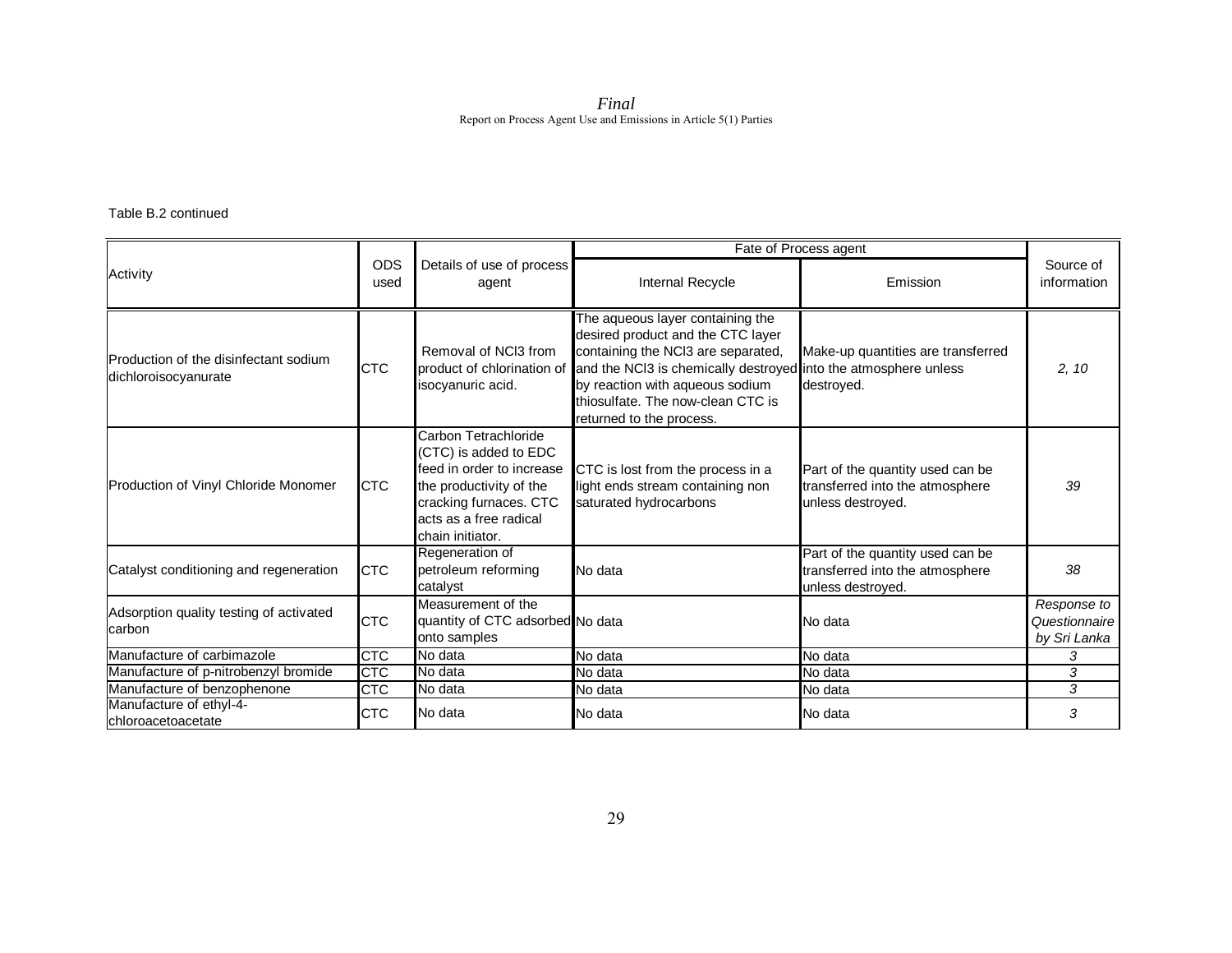## **Appendix C - Example of Specific Questionnaire for a Country with a National Emissions Reduction Plan**

**QUESTIONNAIRE TO ASSIST THE FUND SECRETARIAT TO OBTAIN INFORMATION ON THE LEVEL OF EMISSION OF OZONE DEPLETING SUBSTANCES USED AS PROCESS AGENTS**

Please return to: A. McCulloch, c/o Secretariat of the Multilateral Fund for the Implementation of the Montreal Protocol

**FAX No +1 514 282 0068**

by: **28 February 2005**

In the information supplied by **Country** to the Fund Secretariat for the year 2002, consumption of 100 ODP tonnes of CFC-113 and 1000 ODP tonnes of carbon tetrachloride (CTC) was reported as Process Agents.

There are two Tables. The first table covers applications for which process agent use in your country was reported in *Plan for Phaseout of ODS in Chemical Process Agent Applications in Country* . The second table contains other process agent applications adopted by Decisions XV/6 and XV/7 of the Fifteenth Meeting of Parties, plus additional applications not so far approved but known to exist in some countries. Table 2 also has space for reporting other applications.

1. Please update the information for applications reported in project documentation

**Table 1**

|                              |            | Number of             | <b>Total Quantity of Process</b><br>Agent           |                                  | Numbers of enterprises in 2003 |                                                     |                                    |                               |
|------------------------------|------------|-----------------------|-----------------------------------------------------|----------------------------------|--------------------------------|-----------------------------------------------------|------------------------------------|-------------------------------|
| Application                  | ODS used   | approved<br>vear 2000 | 'I enterprises in Consumed in<br>2003 ODP<br>tonnes | Emitted in<br>2003 ODP<br>tonnes | Using ODS                      | Using ODS<br>with emission<br>control<br>technology | Manufacturing but not<br>using ODS | Not manufacturing /<br>closed |
| Chlorinated Rubber (CR)      | <b>CTC</b> |                       |                                                     |                                  |                                |                                                     |                                    |                               |
| Chlorinated Paraffin (CP70)  | <b>CTC</b> | 9                     |                                                     |                                  |                                |                                                     |                                    |                               |
|                              |            |                       |                                                     |                                  |                                |                                                     |                                    |                               |
| Chlorosulphonated polyolefin | <b>CTC</b> | 3                     |                                                     |                                  |                                |                                                     |                                    |                               |
| (CSM)                        |            |                       |                                                     |                                  |                                |                                                     |                                    |                               |
| <b>PTFE</b>                  | CFC-113    | 5                     |                                                     |                                  |                                |                                                     |                                    |                               |
| Ketotifen                    | <b>CTC</b> |                       |                                                     |                                  |                                |                                                     |                                    |                               |

2. Please indicate how much Process Agent, if any, was used in Country in the following activities:

#### **Table 2**

| Activity                                                                                    | ODS used Yes            | No | No<br>information | If YES, how much<br>ODS was used in<br>2003? (ODP tonnes) | If YES, how much<br>ODS was emitted in<br>2003? (ODP tonnes) |
|---------------------------------------------------------------------------------------------|-------------------------|----|-------------------|-----------------------------------------------------------|--------------------------------------------------------------|
| Applications approved by Parties (Decisions XV/6 & XV/7)                                    |                         |    |                   |                                                           |                                                              |
| Elimination of nitrogen trichloride in the production of chlorine                           | <b>CTC</b>              |    |                   |                                                           |                                                              |
| Recovery of chlorine in tail gas from production of chlorine                                | CTC                     |    |                   |                                                           |                                                              |
| Manufacture of Endosulphan insecticide                                                      | CTC                     |    |                   |                                                           |                                                              |
| Manufacture of isobutyl acetophenone (Ibuprofen analgesic)                                  | CTC                     |    |                   |                                                           |                                                              |
| Manufacture of 1,1-bis (4-chlorophenyl) 2,2,2-trichloroethanol (Dicofol CTC<br>insecticide) |                         |    |                   |                                                           |                                                              |
| Manufacture of polyphenylene terephthalamide (PPTA)                                         | CTC                     |    |                   |                                                           |                                                              |
| Manufacture of fine synthetic polyolefin fibre sheet                                        | <b>CFC-11</b>           |    |                   |                                                           |                                                              |
| Manufacture of styrene butadiene rubber (SBR)                                               | CTC                     |    |                   |                                                           |                                                              |
| Photochemical synthesis of perfluoropolyether polyperoxide                                  | <b>CFC-12</b>           |    |                   |                                                           |                                                              |
| precursors of Z-perfluoropolyethers and difunctional derivatives                            |                         |    |                   |                                                           |                                                              |
| Reduction of perfluoropolyether polyperoxide intermediate for                               | <b>CFC-113</b>          |    |                   |                                                           |                                                              |
| production of perfluoropolyether diesters                                                   |                         |    |                   |                                                           |                                                              |
| Preparation of perfluoropolyether diols with high functionality                             | <b>CFC-113</b>          |    |                   |                                                           |                                                              |
| Manufacture of bromohexine hydrochloride                                                    | CTC                     |    |                   |                                                           |                                                              |
| Manufacture of Diclofenac sodium                                                            | СТС                     |    |                   |                                                           |                                                              |
| Manufacture of phenyl glycine                                                               | CTC                     |    |                   |                                                           |                                                              |
| Manufacture of Cyclodime                                                                    | <b>CTC</b>              |    |                   |                                                           |                                                              |
| Manufacture of chlorinated polypropylene                                                    | <b>CTC</b>              |    |                   |                                                           |                                                              |
| Manufacture of chlorinated EVA                                                              | $\overline{\text{CTC}}$ |    |                   |                                                           |                                                              |
| Manufacture of methyl isocyanate derivatives                                                | CTC                     |    |                   |                                                           |                                                              |
| Manufacture of 3-phenoxybenzaldehyde                                                        | CTC                     |    |                   |                                                           |                                                              |
| Manufacture of 2-chloro-5-methylpyridine                                                    | <b>CTC</b>              |    |                   |                                                           |                                                              |
| Manufacture of Imidacloprid                                                                 | CTC                     |    |                   |                                                           |                                                              |
| Manufacture of Buprofenzin                                                                  | CTC                     |    |                   |                                                           |                                                              |
| Manufacture of Oxadiazon                                                                    | CTC                     |    |                   |                                                           |                                                              |
| Manufacture of chloridized N-methylaniline                                                  | CTC                     |    |                   |                                                           |                                                              |
| Manufacture of Mefenacet                                                                    | CTC                     |    |                   |                                                           |                                                              |
| Manufacture of 1.3-dichlorobenzothiazole                                                    | CTC                     |    |                   |                                                           |                                                              |
| Bromination of a styrenic polymer                                                           | <b>BCM</b>              |    |                   |                                                           |                                                              |
| Manufacture of Losartan potassium                                                           | <b>BCM</b>              |    |                   |                                                           |                                                              |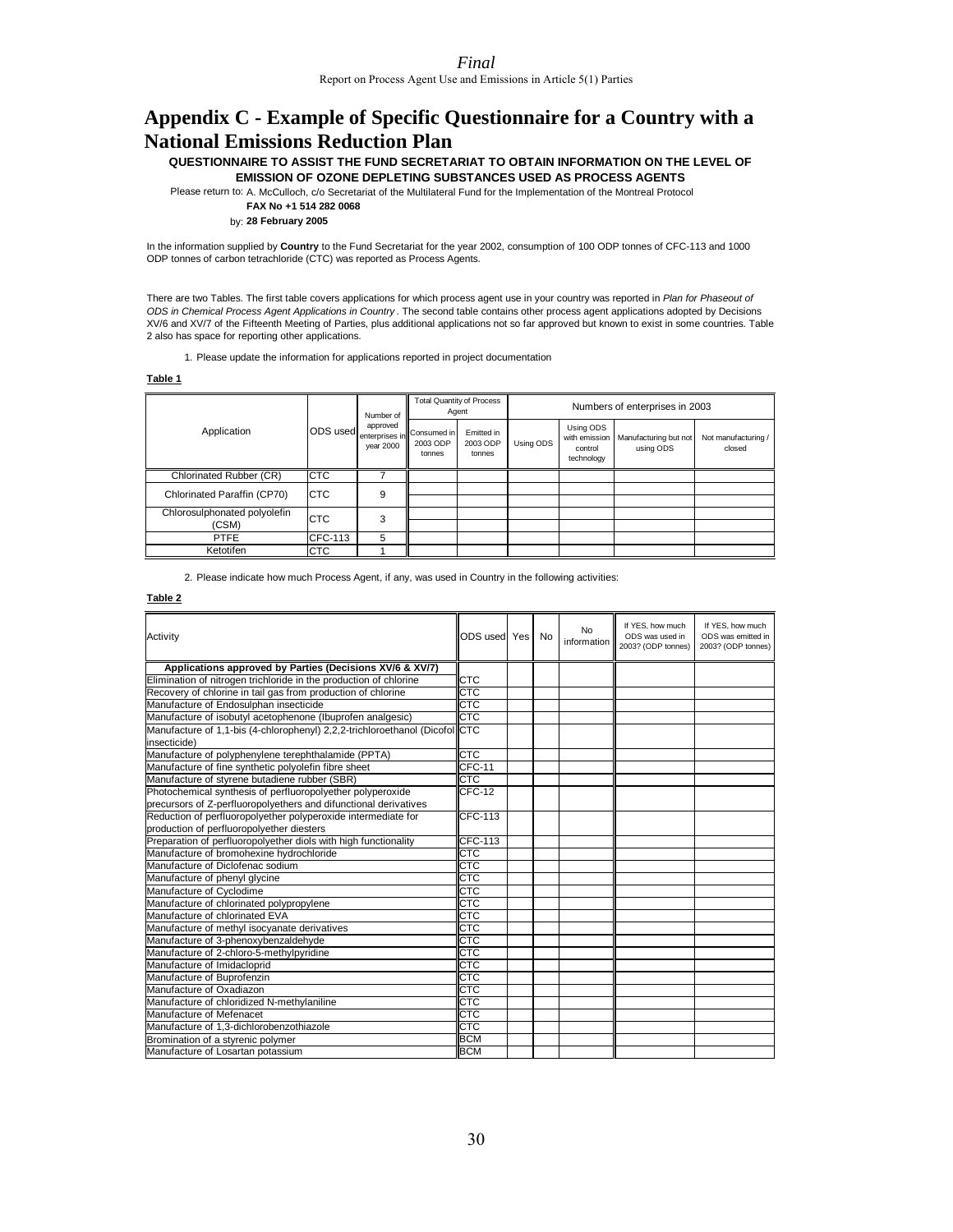3. Table 2 **Country** continued....

| Activity                                                   | ODS used   Yes | No | No<br>information | If YES, how much<br>ODS was used in<br>2003? (ODP tonnes) | If YES, how much<br>ODS was emitted?<br>(ODP tonnes) |
|------------------------------------------------------------|----------------|----|-------------------|-----------------------------------------------------------|------------------------------------------------------|
| Other Process Agent uses (not approved by Parties)         |                |    |                   |                                                           |                                                      |
| Manufacture of Sultamicillin                               | <b>BCM</b>     |    |                   |                                                           |                                                      |
| Purification of aluminium                                  | CFC-11         |    |                   |                                                           |                                                      |
| Manufacture of Ampicillin                                  | CTC            |    |                   |                                                           |                                                      |
| Manufacture of Anticol                                     | CTC            |    |                   |                                                           |                                                      |
| Manufacture of ascorbic acid                               | CTC            |    |                   |                                                           |                                                      |
| Manufacture of betamethazone phosphate                     | CTC            |    |                   |                                                           |                                                      |
| Manufacture of Cefaclo®                                    | CTC            |    |                   |                                                           |                                                      |
| Manufacture of Ceftriaxone®                                | CTC            |    |                   |                                                           |                                                      |
| Manufacture of Chlorophenesin                              | CTC            |    |                   |                                                           |                                                      |
| Manufacture of Ciprofloxacin                               | CTC            |    |                   |                                                           |                                                      |
| Manufacture of Clotrimazole                                | <b>CTC</b>     |    |                   |                                                           |                                                      |
| Manufacture of Cloxacillin                                 | CTC            |    |                   |                                                           |                                                      |
| Manufacture of dexamethazone phosphate                     | <b>CTC</b>     |    |                   |                                                           |                                                      |
| Manufacture of Disulfiram                                  | CTC            |    |                   |                                                           |                                                      |
| Manufacture of estramustine phosphate                      | CTC            |    |                   |                                                           |                                                      |
| Manufacture of the herbicide 2.4-D                         | CTC            |    |                   |                                                           |                                                      |
| Manufacture of the herbicide DHEPC                         | CTC            |    |                   |                                                           |                                                      |
| Manufacture of isosorbide mononitrate                      | CTC            |    |                   |                                                           |                                                      |
| Manufacture of Naproxen                                    | CTC            |    |                   |                                                           |                                                      |
| Manufacture of Norfloxacin                                 | CTC            |    |                   |                                                           |                                                      |
| Manufacture of Omeprazol                                   | CTC            |    |                   |                                                           |                                                      |
| Manufacture of Tralomethrine                               | CTC            |    |                   |                                                           |                                                      |
| Manufacture of trityl chloride                             | <b>CTC</b>     |    |                   |                                                           |                                                      |
| Production of the disinfectant sodium dichloroisocyanurate | CTC            |    |                   |                                                           |                                                      |
| Other uses, please specify:                                |                |    |                   |                                                           |                                                      |
|                                                            |                |    |                   |                                                           |                                                      |
|                                                            |                |    |                   |                                                           |                                                      |
|                                                            |                |    |                   |                                                           |                                                      |
|                                                            |                |    |                   |                                                           |                                                      |
|                                                            |                |    |                   |                                                           |                                                      |
|                                                            |                |    |                   |                                                           |                                                      |
|                                                            |                |    |                   |                                                           |                                                      |
|                                                            |                |    |                   |                                                           |                                                      |
|                                                            |                |    |                   |                                                           |                                                      |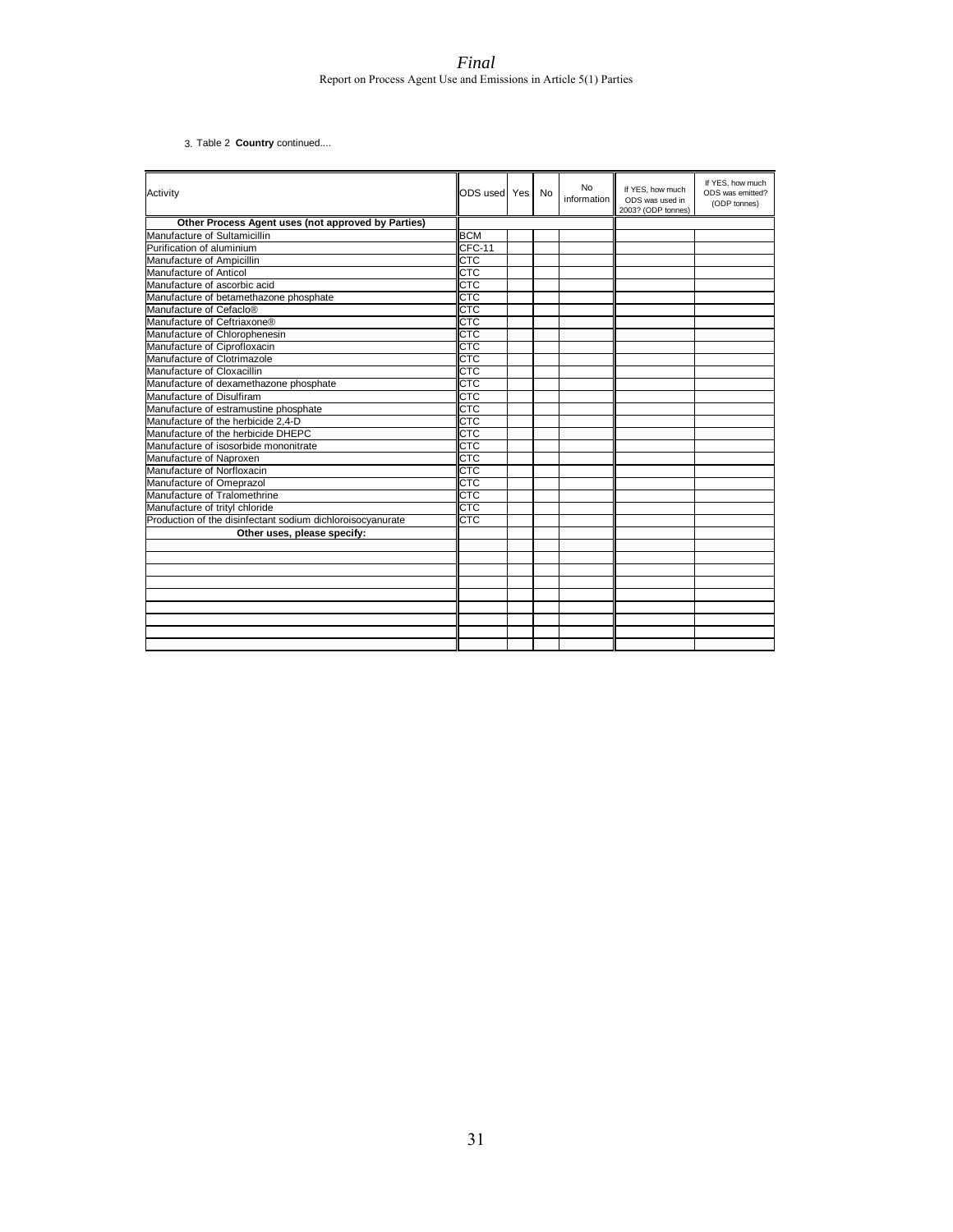## **Appendix D - Form of General Questionnaire**

#### **QUESTIONNAIRE TO ASSIST THE FUND SECRETARIAT TO OBTAIN INFORMATION ON THE LEVEL OF EMISSION OF OZONE DEPLETING SUBSTANCES USED AS PROCESS AGENTS**

Please return to: A. McCulloch, c/o Secretariat of the Multilateral Fund for the Implementation of the Montreal Protocol

### **FAX No +1 514 282 0068**

#### by: **28 February 2005**

In the information supplied by **Country** to the Multilateral Fund Secretariat and/or to the Ozone Secretariat for the year 2003, consumption of 1000 ODP tonnes of carbon tetrachloride (CTC) was reported in the solvent sector.

1. Please confirm that the above consumption of controlled substance was in the solvent sector and not as process agent.

2. Please confirm that NO additional amounts of controlled substances were used as process agents.

TYES, no additional amounts were used as process agents. NO, there are additional amounts used as process agents.

3. If your answers to questions 1 and 2 are both YES, you do not need to continue the questionnaire and you should return it now. Otherwise, please continue with questions 4 and 5 below.

4. If controlled substances were used in **Country** as process agents please indicate whether any of the following activities took place (List of uses of controlled substances as process agents adopted by Decisions XV/6 and XV/7 of the Fifteenth Meeting of Parties).

#### **Table 1**

| Activity                                                                    | ODS used   Yes | No | <b>No</b><br>information | If YES, how much<br>ODS was used in<br>2003? (ODP tonnes) | If YES, how much<br>ODS was emitted in<br>2003? (ODP tonnes) |
|-----------------------------------------------------------------------------|----------------|----|--------------------------|-----------------------------------------------------------|--------------------------------------------------------------|
| Elimination of nitrogen trichloride in the production of chlorine           | CTC            |    |                          |                                                           |                                                              |
| Recovery of chlorine in tail gas from production of chlorine                | CTC            |    |                          |                                                           |                                                              |
| Manufacture of chlorinated rubber                                           | CTC            |    |                          |                                                           |                                                              |
| Manufacture of Endosulphan insecticide                                      | CTC            |    |                          |                                                           |                                                              |
| Manufacture of isobutyl acetophenone (Ibuprofen analgesic)                  | <b>CTC</b>     |    |                          |                                                           |                                                              |
| Manufacture of 1,1-bis (4-chlorophenyl) 2,2,2-trichloroethanol (Dicofol CTC |                |    |                          |                                                           |                                                              |
| insecticide)                                                                |                |    |                          |                                                           |                                                              |
| Manufacture of chlorosulphonated polyolefin (CSM)                           | <b>CTC</b>     |    |                          |                                                           |                                                              |
| Manufacture of polyphenylene terephthalamide (PPTA)                         | CTC            |    |                          |                                                           |                                                              |
| Manufacture of fluoropolymer resins                                         | <b>CFC-113</b> |    |                          |                                                           |                                                              |
| Manufacture of fine synthetic polyolefin fibre sheet                        | $CFC-11$       |    |                          |                                                           |                                                              |
| Manufacture of styrene butadiene rubber (SBR)                               | CTC            |    |                          |                                                           |                                                              |
| Manufacture of chlorinated paraffin                                         | <b>CTC</b>     |    |                          |                                                           |                                                              |
| Photochemical synthesis of perfluoropolyether polyperoxide                  | CFC-12         |    |                          |                                                           |                                                              |
| precursors of Z-perfluoropolyethers and difunctional derivatives            |                |    |                          |                                                           |                                                              |
| Reduction of perfluoropolyether polyperoxide intermediate for               | <b>CFC-113</b> |    |                          |                                                           |                                                              |
| production of perfluoropolyether diesters                                   |                |    |                          |                                                           |                                                              |
| Preparation of perfluoropolyether diols with high functionality             | <b>CFC-113</b> |    |                          |                                                           |                                                              |
| Manufacture of bromohexine hydrochloride                                    | <b>CTC</b>     |    |                          |                                                           |                                                              |
| Manufacture of Diclofenac sodium                                            | <b>CTC</b>     |    |                          |                                                           |                                                              |
| Manufacture of phenyl glycine                                               | CTC            |    |                          |                                                           |                                                              |
| Manufacture of Cyclodime                                                    | <b>CTC</b>     |    |                          |                                                           |                                                              |
| Manufacture of chlorinated polypropylene                                    | <b>CTC</b>     |    |                          |                                                           |                                                              |
| Manufacture of chlorinated EVA                                              | CTC            |    |                          |                                                           |                                                              |
| Manufacture of methyl isocyanate derivatives                                | <b>CTC</b>     |    |                          |                                                           |                                                              |
| Manufacture of 3-phenoxybenzaldehyde                                        | CTC            |    |                          |                                                           |                                                              |
| Manufacture of 2-chloro-5-methylpyridine                                    | CTC            |    |                          |                                                           |                                                              |
| Manufacture of Imidacloprid                                                 | CTC            |    |                          |                                                           |                                                              |
| Manufacture of Buprofenzin                                                  | СTC            |    |                          |                                                           |                                                              |
| Manufacture of Oxadiazon                                                    | CTC            |    |                          |                                                           |                                                              |
| Manufacture of chloridized N-methylaniline                                  | <b>CTC</b>     |    |                          |                                                           |                                                              |
| Manufacture of Mefenacet                                                    | <b>CTC</b>     |    |                          |                                                           |                                                              |
| Manufacture of 1.3-dichlorobenzothiazole                                    | CTC            |    |                          |                                                           |                                                              |
| Bromination of a styrenic polymer                                           | <b>BCM</b>     |    |                          |                                                           |                                                              |
| Manufacture of Losartan potassium                                           | <b>BCM</b>     |    |                          |                                                           |                                                              |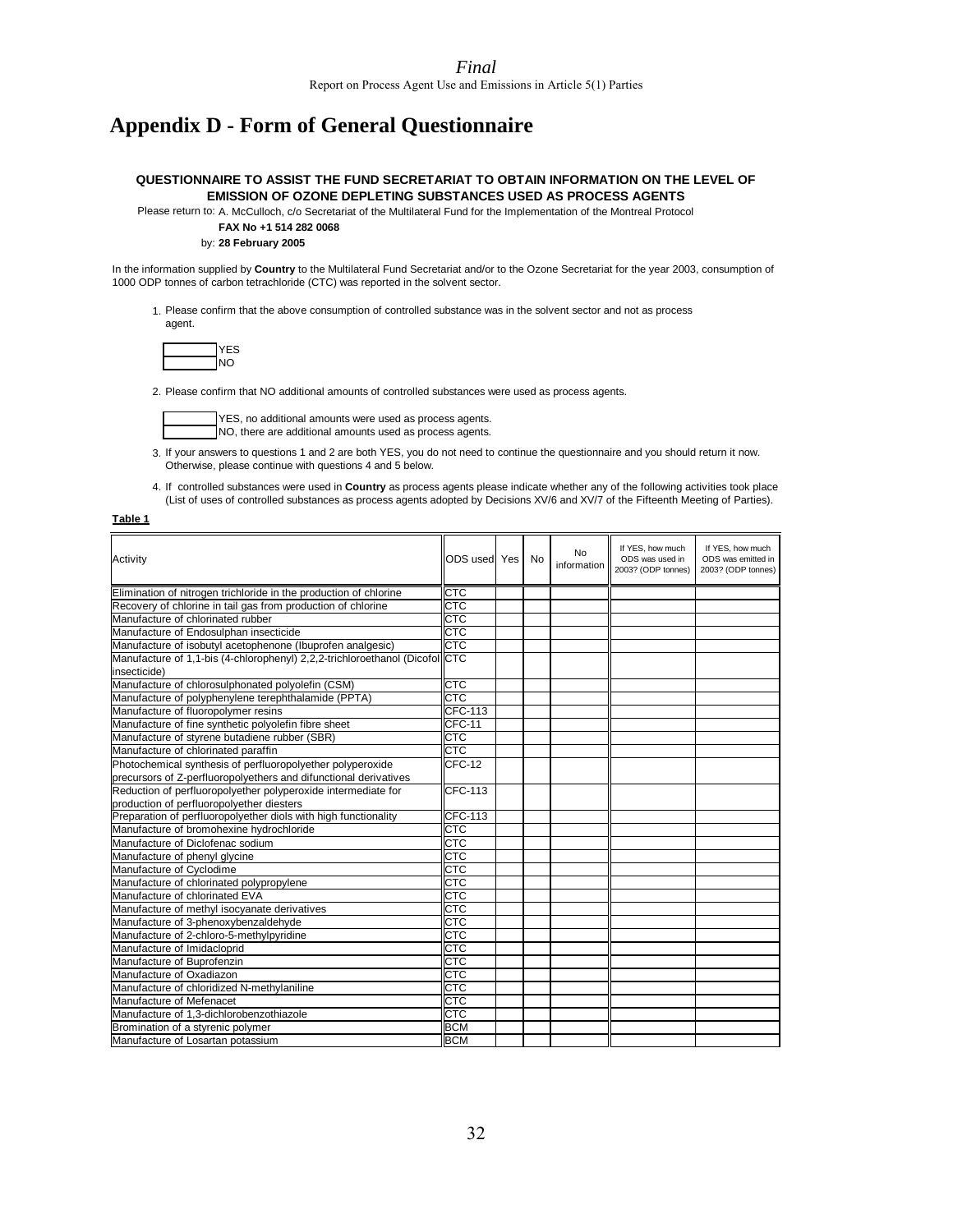5. Please indicate whether <u>any other</u> processes involving controlled substances as process agents not included in Table 1 above take place in **Country**.

| abı |  | ٠ |
|-----|--|---|
|-----|--|---|

| Activity                                                   | ODS used   Yes | No | No<br>information | If YES, how much<br>ODS was used in<br>2003? (ODP tonnes) | If YES, how much<br>ODS was emitted?<br>(ODP tonnes) |
|------------------------------------------------------------|----------------|----|-------------------|-----------------------------------------------------------|------------------------------------------------------|
| Manufacture of Sultamicillin                               | <b>BCM</b>     |    |                   |                                                           |                                                      |
| Purification of aluminium                                  | CFC-11         |    |                   |                                                           |                                                      |
| Manufacture of Ampicillin                                  | CTC            |    |                   |                                                           |                                                      |
| Manufacture of Anticol                                     | CTC            |    |                   |                                                           |                                                      |
| Manufacture of ascorbic acid                               | CTC            |    |                   |                                                           |                                                      |
| Manufacture of betamethazone phosphate                     | CTC            |    |                   |                                                           |                                                      |
| Manufacture of Cefaclo <sup>®</sup>                        | CTC            |    |                   |                                                           |                                                      |
| Manufacture of Ceftriaxone®                                | CTC            |    |                   |                                                           |                                                      |
| Manufacture of Chlorophenesin                              | CTC            |    |                   |                                                           |                                                      |
| Manufacture of Ciprofloxacin                               | <b>CTC</b>     |    |                   |                                                           |                                                      |
| Manufacture of Clotrimazole                                | <b>CTC</b>     |    |                   |                                                           |                                                      |
| Manufacture of Cloxacillin                                 | <b>CTC</b>     |    |                   |                                                           |                                                      |
| Manufacture of dexamethazone phosphate                     | СТС            |    |                   |                                                           |                                                      |
| Manufacture of Disulfiram                                  | <b>CTC</b>     |    |                   |                                                           |                                                      |
| Manufacture of estramustine phosphate                      | CTC            |    |                   |                                                           |                                                      |
| Manufacture of the herbicide 2,4-D                         | СТС            |    |                   |                                                           |                                                      |
| Manufacture of the herbicide DHEPC                         | CTC            |    |                   |                                                           |                                                      |
| Manufacture of isosorbide mononitrate                      | СТС            |    |                   |                                                           |                                                      |
| Manufacture of Ketotifen                                   | <b>CTC</b>     |    |                   |                                                           |                                                      |
| Manufacture of Naproxen                                    | СТС            |    |                   |                                                           |                                                      |
| Manufacture of Norfloxacin                                 | CTC            |    |                   |                                                           |                                                      |
| Manufacture of Omeprazol                                   | CTC            |    |                   |                                                           |                                                      |
| Manufacture of Tralomethrine                               | <b>CTC</b>     |    |                   |                                                           |                                                      |
| Manufacture of trityl chloride                             | CTC            |    |                   |                                                           |                                                      |
| Production of the disinfectant sodium dichloroisocyanurate | CTC            |    |                   |                                                           |                                                      |
| Other uses, please specify:                                |                |    |                   |                                                           |                                                      |
|                                                            |                |    |                   |                                                           |                                                      |
|                                                            |                |    |                   |                                                           |                                                      |
|                                                            |                |    |                   |                                                           |                                                      |
|                                                            |                |    |                   |                                                           |                                                      |
|                                                            |                |    |                   |                                                           |                                                      |
|                                                            |                |    |                   |                                                           |                                                      |
|                                                            |                |    |                   |                                                           |                                                      |
|                                                            |                |    |                   |                                                           |                                                      |
|                                                            |                |    |                   |                                                           |                                                      |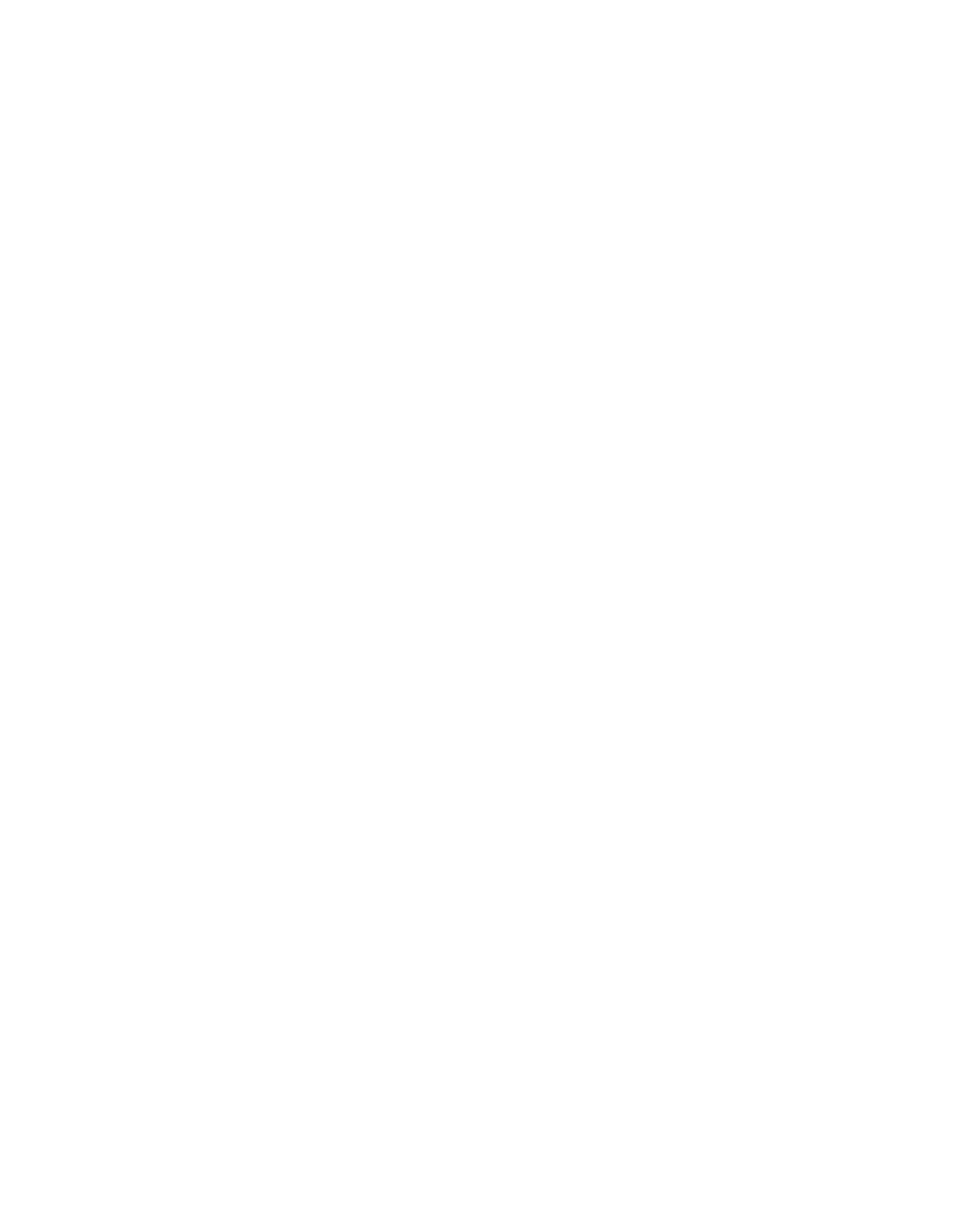### **Annex II**

## **DRAFT REPORT OF THE EXECUTIVE COMMITTEE TO THE 25TH MEETING OF THE OPEN-ENDED WORKING GROUP OF THE PARTIES TO THE MONTREAL PROTOCOL**

### Introduction

1. In decision X/14, the Parties requested the Technology and Economic Assessment Panel (TEAP) and the Executive Committee to report to the Meeting of the Parties in 2001 on the progress made in reducing emissions of controlled substances from process-agent uses and on the implementation and development of emissions-reduction techniques and alternative processes not using ozone-depleting substances and to review Tables A and B of the present decision and make recommendations for any necessary changes. In response to this request the Executive Committee prepared and submitted document UNEP/OzL.Pro.13/8 to the 13<sup>th</sup> Meeting of the Parties in October 2001.

2. Decision X/14 also indicated, *inter alia*, that the Executive Committee may consider a range of options for Article 5 Parties to reduce the emissions of controlled substances from process-agent use to levels agreed by the Executive Committee to be reasonably achievable in a cost-effective manner without undue abandonment of infrastructure. Incremental costs for a range of cost-effective measures including, for example, process conversions, plant closures, emissions control technologies and industrial rationalisation, to reduce emissions of controlled substances to these levels should be eligible for funding in accordance with the rules and guidelines of the Executive Committee of the Multilateral Fund.

3. In decision XV/7, the Parties requested the Technology and Economic Assessment Panel and the Executive Committee to report to the  $25<sup>th</sup>$  meeting of the Open-ended Working Group on the progress made in reducing emissions of controlled substances from process agent uses and on the implementation and development of emissions reductions techniques and alternative processes not using ozone depleting substances. The present document has been prepared in response to that request in regard to Parties operating under Article 5(1) of the Montreal Protocol.

### Background

4. In order to prepare this report, the Executive Committee authorised the Fund Secretariat, at its  $44<sup>th</sup>$  meeting to hire an expert consultant to catalogue process agent uses in Article 5 countries and their related emission levels, with the proviso that options for addressing emissions reductions would not be analysed (decision 44/65). The results are contained in a technical study entitled "A study to catalogue process agent uses and emissions levels involving substances controlled under the Montreal Protocol in countries operating under Article 5.1 of the Protocol". The study is reproduced in full in document UNEP/OzL.Pro…./Inf… (to be advised).

5. The methodology employed in the study included a survey of process agent uses in Article 5 countries conducted via questionnaires to countries with potential process agent consumption; analysis of the survey responses; an analysis of information provided in all process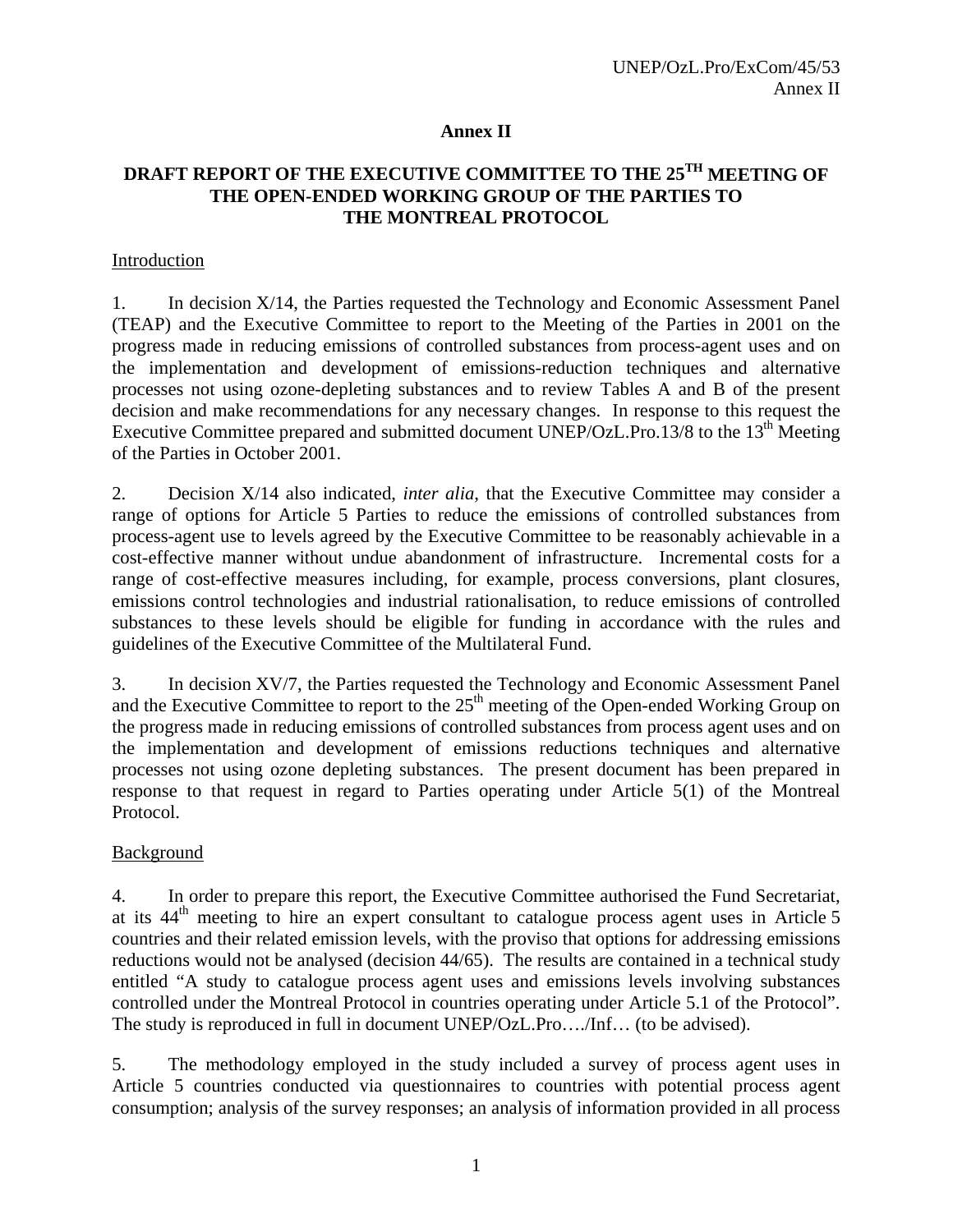agent project documents submitted to the Executive Committee, and; analysis of consumption data officially reported to the Fund and Ozone Secretariats. The principal findings have been incorporated in the present report.

6. The country survey was conducted by means of a questionnaire, distributed to 26 Article 5 countries. The 26 countries were selected because they had either explicitly reported consumption in the process agent sector or had reported consumption greater than 1 ODP tonne of one or more of the three ODS identified as process agents in previous reports (namely, CTC, CFC-113, and bromochloromethane (BCM)). This action was taken to ensure that process agent uses were not inadvertently overlooked through being previously misreported as solvent use. A full description of the methodology including the questionnaires, is contained in the technical study.

### Levels of consumption of ODS as process agents in Article-5 countries

7. On the basis of information on process agent uses reported in the survey conducted as part of the study and details of consumption at the enterprise level provided in project documents, the total identified annual process agent use in Article 5 countries is 13,623 ODP tonnes. The data provided in the survey was for 2003. Data in project documentation covered the years 2000 to 2002.

8. Of the total identified use of some 13,600 ODP tonnes, about 13,500 ODP tonnes is CTC. Out of the remainder, 40 ODP tonnes of CFC-113 was identified in one Article 5 country, and 12 ODP tonnes of BCM was identified in a single use in one other Article 5 country.

9. Ninety-seven per cent of the total identified use was reported in three countries, China (10,538 ODP tonnes), India (2,268 ODP tonnes) and D.P.R. Korea (432 ODP tonnes).

10. Some 94 per cent of the identified use, amounting to 12,800 ODP tonnes, takes place in applications that have been approved as process agent uses in decisions XV/6 and XV/7 of the Parties. The remaining 6 per cent or 817 ODP tonnes are used in 18 applications that are not included in these decisions. Six of the 18 applications were recommended as process agents in the 2004 TEAP report arising from submissions by D.P.R. Korea (four applications) and Romania (two applications), but were not decided on by the Parties at their sixteenth meeting. One of the 18 applications was included in the original list in decision  $X/14$  but de-listed through decision XV/6. The remaining 11 applications appear not to have been submitted to the TEAP at this stage. It is indicated in the technical study that one of these eleven applications, namely the use of BCM in Turkey may be a feedstock use rather than a process agent application.

11. Article 5 countries have also provided information on national consumption in the process agent sector in annual reports to the Fund Secretariat on progress with implementation of country programmes and to the Ozone Secretariat as required under Article 7 of the Protocol. The sum of the latest process agent consumption reported to the Fund Secretariat in country programme data is 21,185 ODP tonnes. Details of the reported national process agent consumption can be found in the table provided in Appendix I to this report.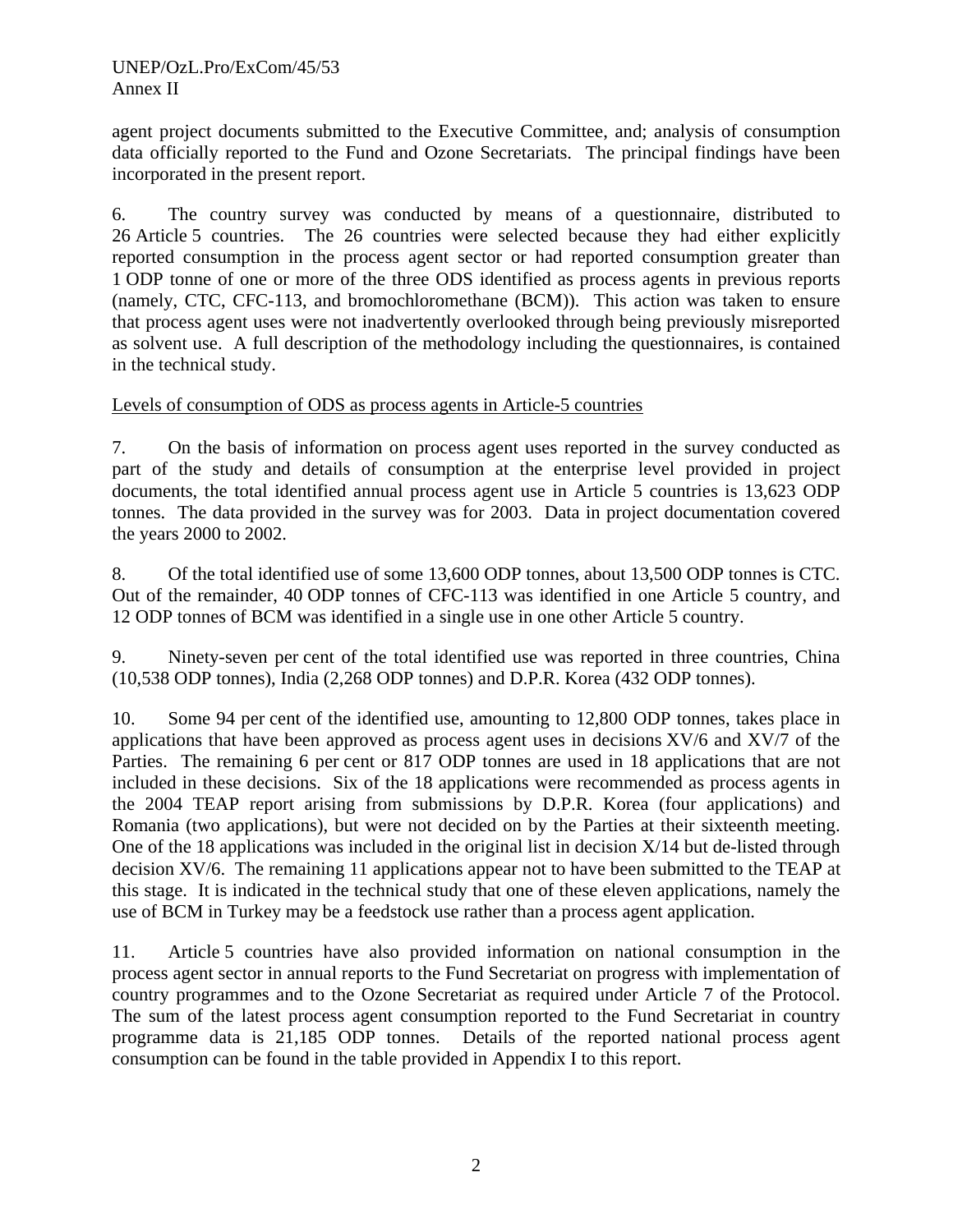12. There is a major discrepancy between total process agent use derived from project level information and from consumption officially reported to the Fund Secretariat in country programmes in the process agent sector. However the officially reported consumption itself varies widely from year to year. A comparison of identified process agent use and officially reported process agent consumption also appears in the table in Appendix I. The discrepancies may arise as a result of one or more of the following factors:

- uncertainties arising from a "top down" calculation of process agent consumption commencing with annual production, plus imports, minus exports, less the quantities used for feedstock and other purposes, without making allowances for annual stock changes;
- uncertainties arising from varying interpretations of the definition of controlled use, taking into account approved process agent applications, other potential process agent applications and feedstock use, and;
- uncertainties in "bottom up" assessments that rely on identification of all uses at the enterprise level in a country.

13. In regard to the final point, one Party, namely Iran, commented explicitly in its response to the survey that further work would be needed to identify potential additional process agent uses in the country.

## Activities under the Multilateral Fund to phase-out process agent consumption

14. Further to decision  $X/14$ , the Executive Committee adopted, at its  $27<sup>th</sup>$  Meeting in decision 27/78, a set of framework guidelines/broad principles for consideration of process agent proposals. The text of decision 27/78 is appended to this report (Appendix II). The guidelines noted that as additional projects were considered and approved, a body of information on cost-effectiveness, emissions limits and other requirements concerning eligibility and the determination of incremental costs would emerge.

15. On the basis of these guidelines and within the lists of approved process agent uses promulgated via decision X/14 and later, decisions XV/6 and XV/7 of the Parties, the Executive Committee has approved 13 individual projects to phase out the consumption of 1,214 ODP tonnes of CTC used as a process agent at a total cost of US \$5,192,304 (Appendix III). The most recent individual projects were approved in December 2001. All have employed process conversion to eliminate the use of CTC entirely, thus bypassing the requirement to specify acceptable levels of residual emissions.

16. Three multi-year, national CTC phase-out plans have also been approved in principle (China, D.P.R. Korea and India) at a total cost of US \$122,684,044 (including CTC production phase-out in China and India). Funding of these by means of annual tranches is in progress.

17. The projects for China and D.P.R. Korea contain provisos that the countries may apply for additional assistance from the Multilateral Fund to complete the phase-out of a specified level of consumption in prospective process agent applications that were not included in decision X/14 as approved process agent uses at the time the projects were considered by the Executive Committee, but will not seek any other assistance to phase out CTC. China's additional uses have subsequently been approved *vide* decision XV/6. D.P.R. Korea still has four applications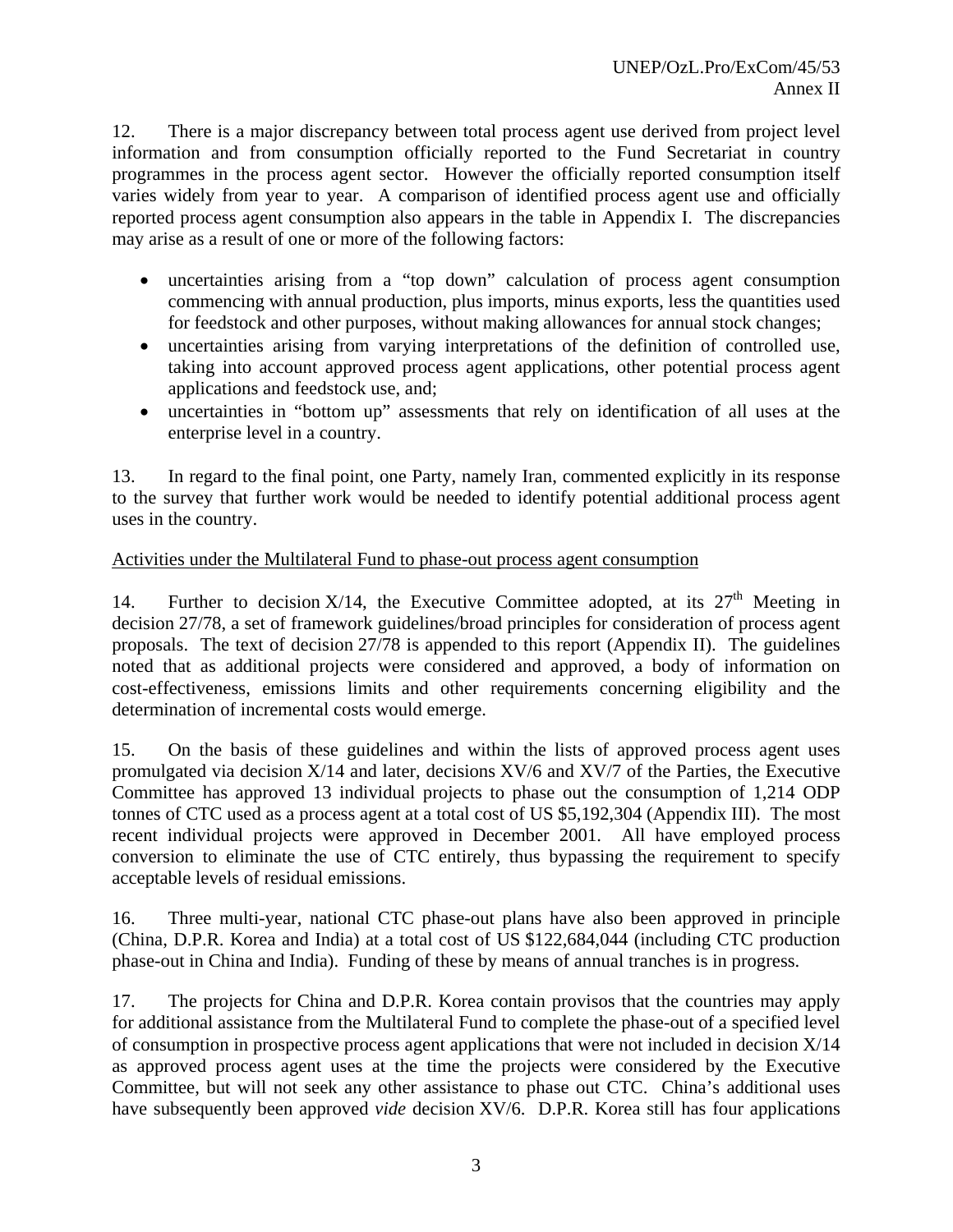that are not included in the list approved under decision XV/6. The four applications were among those recommended by TEAP in its 2004 report. India has identified eight uses that are not included in decision XV/6, however India has agreed with the Executive Committee to phase-out all CTC consumption without further assistance from the Fund and has flexibility under the agreement to re-allocate funding to best facilitate the phase-out.

18. Since the three major consumers, accounting for 97 per cent of total consumption, all have either national CTC phase-out plans in place or in prospect for the new uses, consumption for process agent uses as defined under the Montreal Protocol will cease in these countries when Multilateral Fund projects are completed, irrespective of current data discrepancies.

19. With the inclusion of Pakistan, the only other country in which a process agent project has been funded by the Multilateral Fund, the phase-out of some 98 per cent of the total currently identified use of ODS as process agents in Article 5 countries has either already been addressed or has been quantified and recognised by the Executive Committee as potentially eligible for future funding requests. It is pointed out in the technical study that all but 0.2 per cent of currently identified uses have been described in project documentation.

### Emissions controls versus process change

20. Decisions X/14 and XV/7 envisaged a body of information emerging on, *inter alia*, the implementation and development of emissions-reduction techniques. To this end, and consistent with the guidelines for process agent projects established by the Executive Committee in decision 27/28, all individual projects considered by the Executive Committee contained an examination of the technological and financial implications of emissions controls compared to the alternative of eliminating the use of the relevant ODS (usually CTC) by changing the process. Emissions controls were found in each case to be substantially more costly and/or technologically unfeasible. The three national CTC phase-out plans also contained proposals to change the process and eliminate the relevant ODS use for every process agent application where a technological alternative had been identified.

21. Overall, some 91% of the phase-out of ODS process agent use funded or identified in individual project or national phase-out plans will be accomplished by changes in technology to a substance that is not controlled or by shutting down the plant. Only 9% of the phase-out is expected to be achieved by emission controls to minimise, capture and destroy controlled substances vented to atmosphere and this percentage could decrease if technological alternatives for process change in the relevant applications are identified prior to the proposed implementation dates of the sub-projects addressing these applications.

22. The 9% proposed to be addressed by emission controls relates to three processes in China for which the implementing agency has not so far been able to find an alternative process. One of the three applications, involving the use of CTC, accounts for 8.6% of this amount. A similar, but not identical, application in D.P.R. Korea is to be addressed by changing the process to eliminate the use of CTC. This indicates that there may be an opportunity for the application in China also to utilise process change. The Executive Committee has invited the relevant implementing agency to investigate the issue.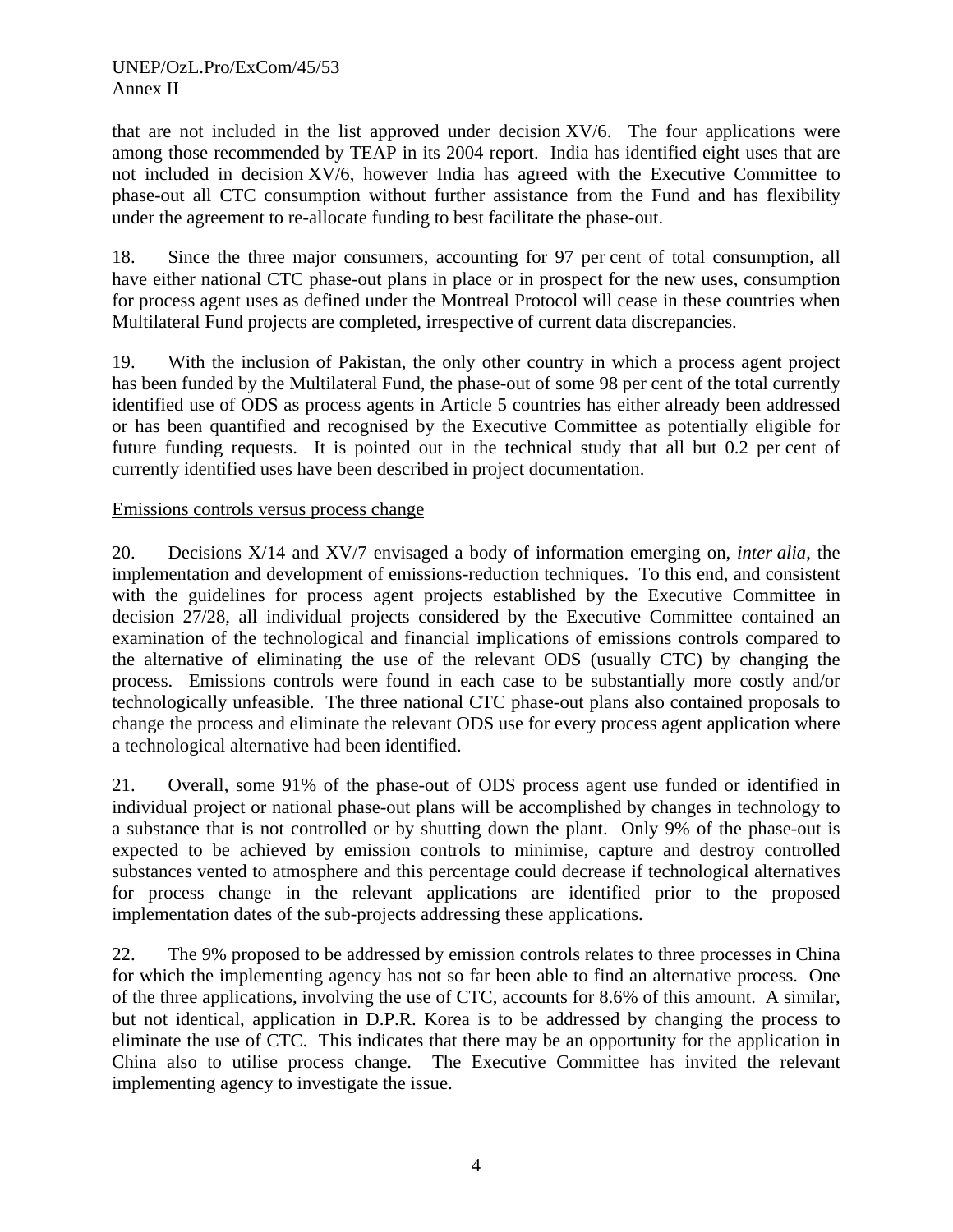23. No details of the technologies proposed to achieve the reductions in emissions in the three applications are yet available, since the activities are programmed for future years of the national phase-out plan for which details are not currently available.

24. When decision X/14 and subsequent decisions by the Executive Committee were taken, there was a presumption that emissions control might play an important role in the phase-out of ODS in process agent uses. This has not been the case. Should emissions control techniques still be proposed in the future for one or more of the three applications in China, or in any other as yet unidentified uses, the Executive Committee will consider identifying levels of emissions that can reasonably be achieved in a cost effective manner without undue abandonment of infrastructure, as requested in decision X/14, on a case-by-case basis.

### Level of emissions compared to consumption

25. The information in project documents and in responses to the survey did not indicate that any Article 5 Parties are currently collecting and destroying ODS emissions from process agent applications. On this basis, in all cases, the quantity that is lost to the environment "the emissions" is equal to the total quantity used to replenish material in the process, that is, the "makeup quantity" which is reported at the project level as consumption. This can be compared with the definition of "insignificant" level of emissions indicated in Table B of decision X/14 which applies to non-Article 5 Parties, in which the average level of emissions is less than 5 per cent of the make-up quantity.

### **Conclusions**

26. From the survey and from an analysis of consumption information in projects submitted to the Executive Committee, the total identified consumption of ODS in process agent applications by Article 5 countries is about 13,600 ODP tonnes, almost all of which is CTC.

27. Some 98 per cent of the total will either be phased-out through implementation of individual projects and the three national CTC phase-out plans already funded or approved in principle by the Executive Committee, or has been quantified in the relevant national plans and recognised by the Executive Committee as potentially eligible for future funding requests.

28. ODS phase-out, comprising of about 91% of the total phase-out in approved or foreshadowed projects, is proposed to be accomplished by changes in the process technology to enable use of a process agent that is not a controlled substance or by shutting down the plant. Process change with zero residual emissions has therefore become established as the predominant modality for achieving phase-out in the process agent sector in Article 5 countries.

29. No information has been received to indicate that any Article 5 countries are currently collecting and destroying emissions from process agent applications. Therefore the quantities of ODS that are reported at the project level as consumption are emitted to the environment.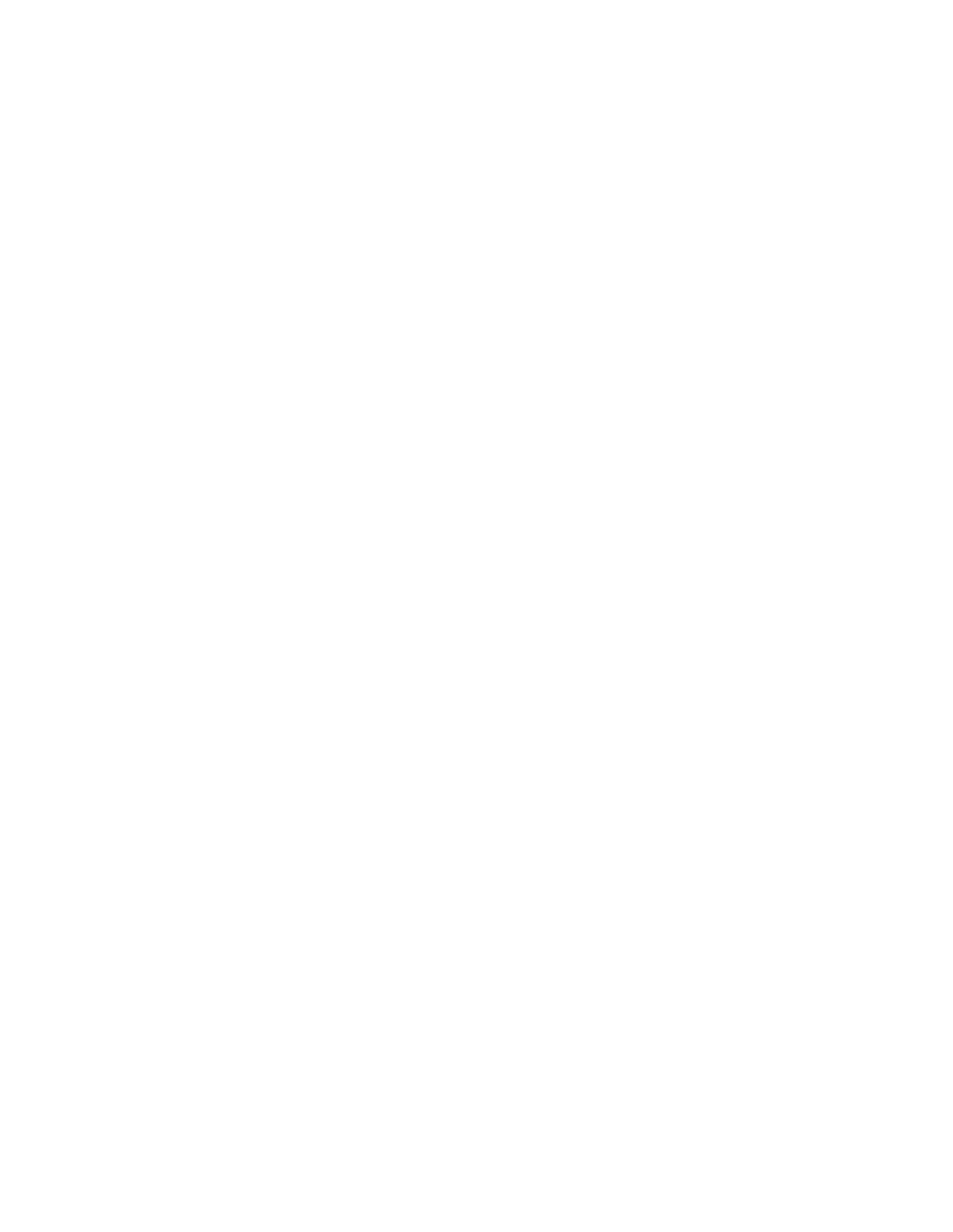## **Appendix I**

|  |  | Table 1: Consumption in process agent applications |
|--|--|----------------------------------------------------|
|  |  |                                                    |

|                            | <b>Total of individually denominated</b><br>process agent uses (in ODP tonnes) |                                                  | Process agent use reported to Fund Secretariat |                          |          |  |
|----------------------------|--------------------------------------------------------------------------------|--------------------------------------------------|------------------------------------------------|--------------------------|----------|--|
|                            | <b>Applications</b><br>approved by the                                         | Other potential<br>process agent<br>applications | (in ODP tonnes)                                |                          |          |  |
|                            | <b>Parties</b>                                                                 |                                                  | 2001                                           | 2002                     | 2003     |  |
| <b>CTC</b>                 |                                                                                |                                                  |                                                |                          |          |  |
| <b>Brazil</b>              |                                                                                | 68.4                                             |                                                | 35.2                     | 68.4     |  |
| China                      | 10,485.0                                                                       | 13.0                                             | 3,434.8                                        | 2,744.4                  | 20,014.4 |  |
| Colombia                   | 2.8                                                                            |                                                  |                                                | 0.9                      |          |  |
| India                      | 1,866.0                                                                        | 402.0                                            | 6,912.4                                        | 2,065.8                  |          |  |
| Korea, DPR                 | 202.0                                                                          | 229.9                                            | 753.5                                          | 753.5                    | 731.5    |  |
| Pakistan                   |                                                                                | 88.0                                             | 88.0                                           | 88.0                     | 88.0     |  |
| Romania                    |                                                                                | 173.0                                            | 71.9                                           | 196.9                    | 157.3    |  |
| Sri Lanka                  |                                                                                | 16.7                                             | 21.5                                           | 29.1                     | 16.7     |  |
| Sudan                      |                                                                                |                                                  |                                                |                          | 1.1      |  |
| <b>Total CTC</b>           | 12,555.8                                                                       | 990.9                                            | 11,282.1                                       | 5,913.9                  | 21,077.3 |  |
| <b>CFC-11</b>              |                                                                                |                                                  |                                                |                          |          |  |
| Egypt                      |                                                                                |                                                  | 65.0                                           | 60.0                     | 51.0     |  |
| <b>Total CFC-11</b>        |                                                                                |                                                  | 65.0                                           | 60.0                     | 51.0     |  |
| <b>CFC-113</b>             |                                                                                |                                                  |                                                |                          |          |  |
| China                      | 40.0                                                                           |                                                  |                                                | 95.5                     | 21.4     |  |
| India                      |                                                                                |                                                  | $\overline{\phantom{a}}$                       | 29.5                     |          |  |
| Mexico                     |                                                                                |                                                  |                                                | 57.0                     | 33.0     |  |
| <b>Total CFC-13</b>        | 40.0                                                                           |                                                  |                                                | 182.0                    | 54.4     |  |
| <b>BCM</b>                 |                                                                                |                                                  |                                                |                          |          |  |
| Argentina                  |                                                                                |                                                  |                                                |                          | 2.4      |  |
| Turkey                     |                                                                                | 12.0                                             | $\overline{\phantom{a}}$                       | $\overline{\phantom{a}}$ | 8.8      |  |
| <b>Total BCM</b>           |                                                                                | 12.0                                             |                                                |                          | 11.2     |  |
| <b>TOTAL ODS</b><br>Notes. | 12,595.8                                                                       | 1,002.9                                          | 11,347.1                                       | 6,155.8                  | 21,193.9 |  |

**Notes:**

Argentina In its reply to the questionnaires Argentina advised that BCM is not longer used for the production of losartan potassium.

Egypt In a communication by the Ozone Officer of 23 February 2005, it is stated that the company has stopped using CFC-12 as a process agent.

Mexico The reported consumption of CFC-113 was mis-assigned to the process agent sector instead of the solvent sector.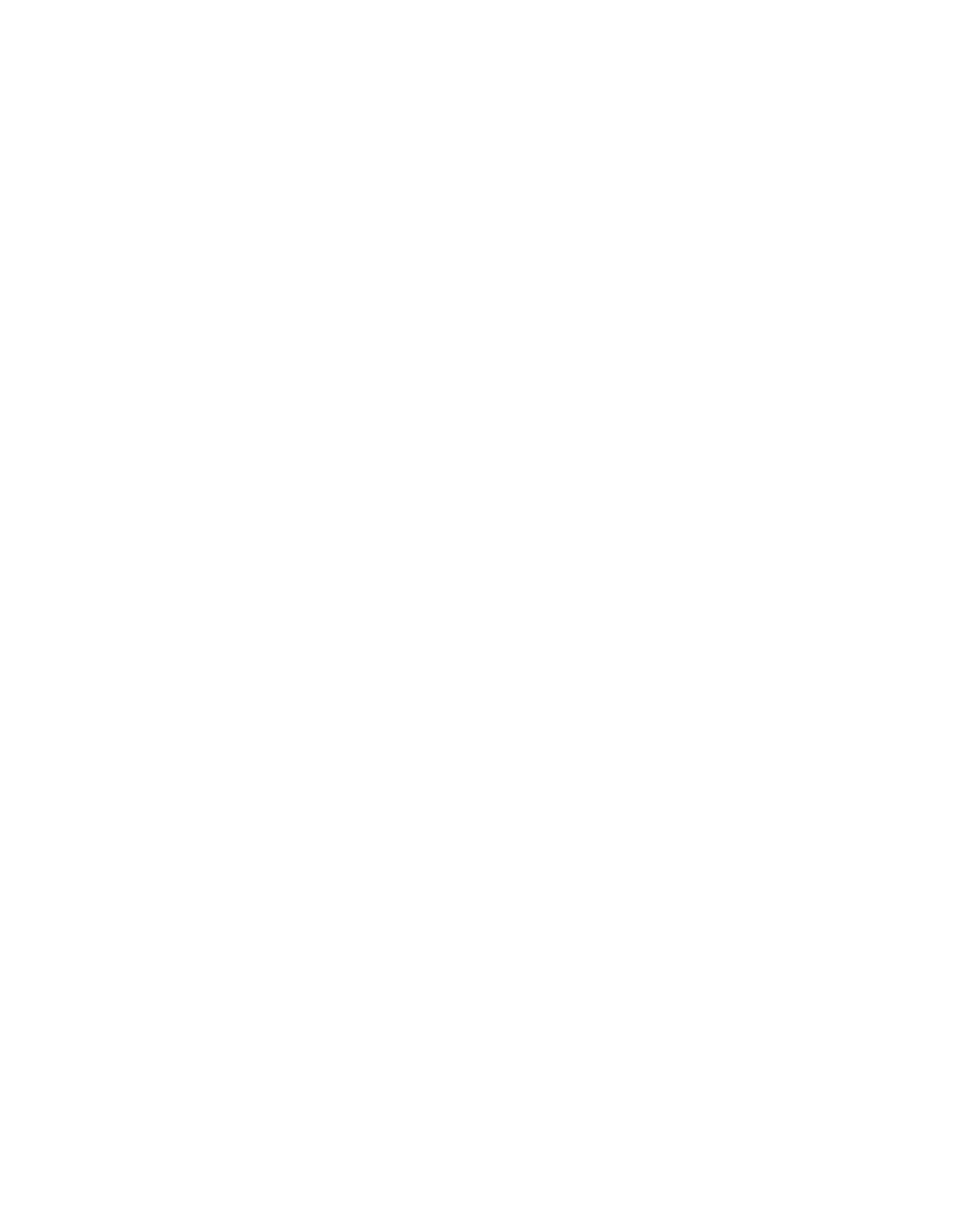### **Appendix II**

### Decision 27/78: Process agents: implementation of decision  $X/14$  (paragraphs 3, 5, and 6) of the Tenth Meeting of the Parties

"Having taken note of the comments and recommendations of the Sub-Committee on Project Review (UNEP/OzL.Pro/ExCom/27/13, paras. 122-126), including the draft Framework Guidelines/Broad Principles for Process Agent Projects proposed by the Sub-Committee for adoption by the Executive Committee (UNEP/OzL.Pro/ExCom/27/13, para. 124), the Executive Committee decided:

- (a) That initial implementation of decision X/14 could proceed using the parallel approach outlined in document UNEP/OzL.Pro/ExCom/27/40;
- (b) To adopt the draft Framework Guidelines/Broad Principles for Process Agent Projects proposed by the Sub-Committee on Project Review, as contained in Annex III to the present report; *(reproduced below)*
- (c) That, on the basis of the broad principles that have been agreed, Implementing Agencies could submit a limited number of projects conforming to the agreed broad principles, for consideration at the Twenty-eighth Meeting;
- (d) To note, as additional projects were considered and approved, a body of information on cost-effectiveness, emissions limits, and other requirements concerning eligibility and the determination of incremental costs would emerge. This information could form the basis for the Executive Committee to report to the Parties on emissions limits (for the purposes of administering Decision X/14) and for the possible development at a later stage of more detailed guidelines for each of the process agent applications listed in the decision."

### Framework guidelines/broad principles for process agent projects

### General principles

1. In conjunction with their first project, countries must provide a thorough sector overview containing all enterprises, stating all consumption and emissions figures and indicating those enterprises for which the country intends to seek compensation from the Multilateral Fund.The country should indicate whether the relevant consumption information has been submitted as part of its Article 7 consumption reports, and if not, its intentions and progress in this regard.

2. For the purpose of project submissions, consumption at the enterprise level is the quantity of process agent in ODP tonnes used annually by the enterprise as 'make-up' in the relevant process. Information on the amount of ODS contained in the process equipment should be included with the project submission.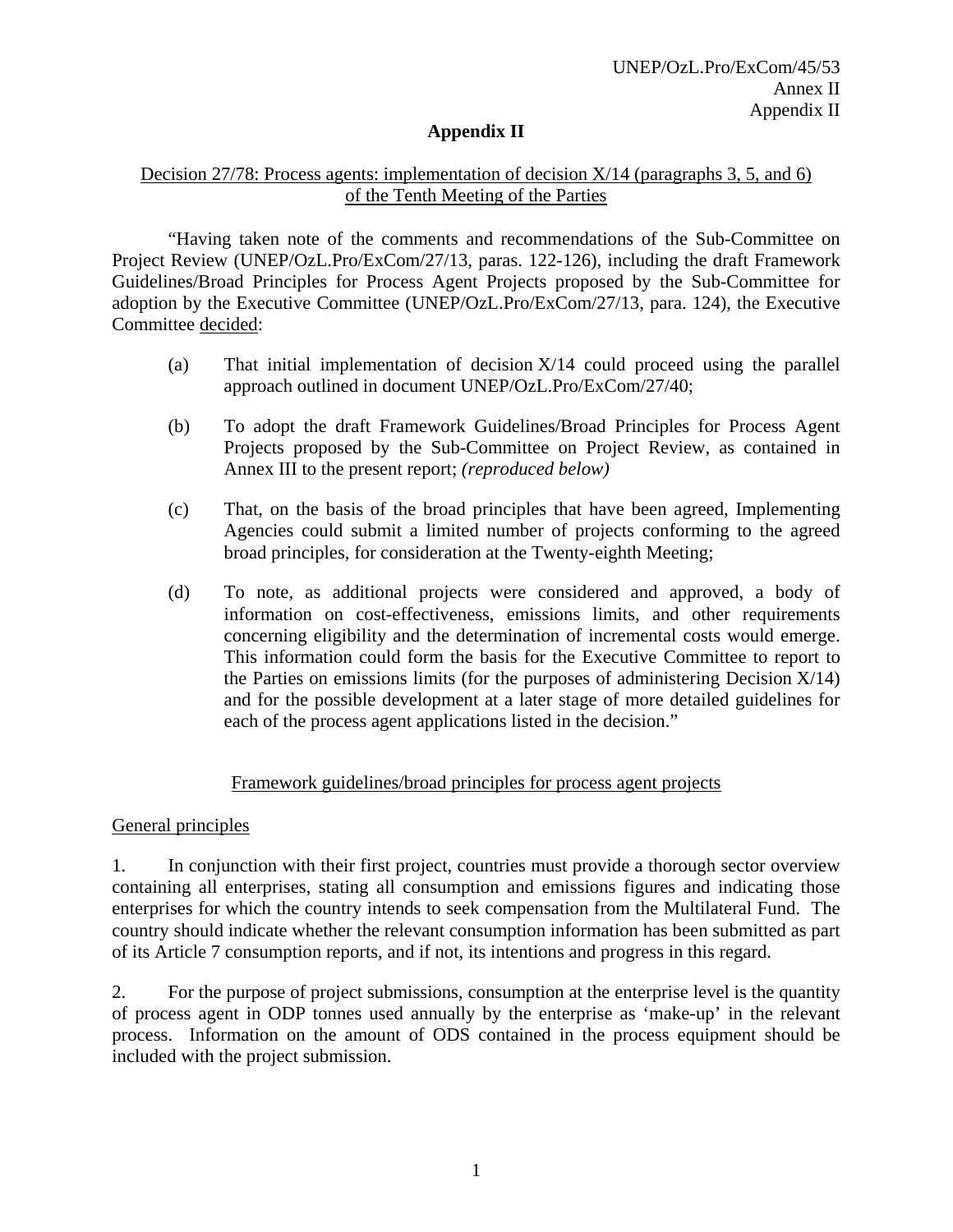### UNEP/OzL.Pro/ExCom/45/53

### Annex II

Appendix II

3. To permit adequate consideration of the industrial rationalisation option, a project proposal should cover all the production facilities in the country for the particular application under consideration.

4. Project proposals should be prepared consistent with all existing policies and guidelines of the Executive Committee. In particular, new-for-old plant replacement and technological upgrade need to be taken into account in accordance with decisions 18/25 and 26/37.

5. Initial projects will be considered for the applications listed in Table A of decision X/14 in order to provide information on reasonably achievable emissions reductions and associated costs.

6. The projects should indicate which applicable measures are proposed to control emissions (e.g. emissions control technologies, process conversion, plant rationalisation or closure) the cost-effectiveness and the emissions reductions which can be achieved.

7. Where either emissions controls or process changes are proposed, the project submission must include an evaluation of the incremental costs of achieving significant levels of emissions reductions by each technique.

8. The cost-effectiveness of process agent projects will initially be considered on a case-by-case basis to provide a body of information which can be a basis for the establishment of appropriate cost-effectiveness thresholds in due course.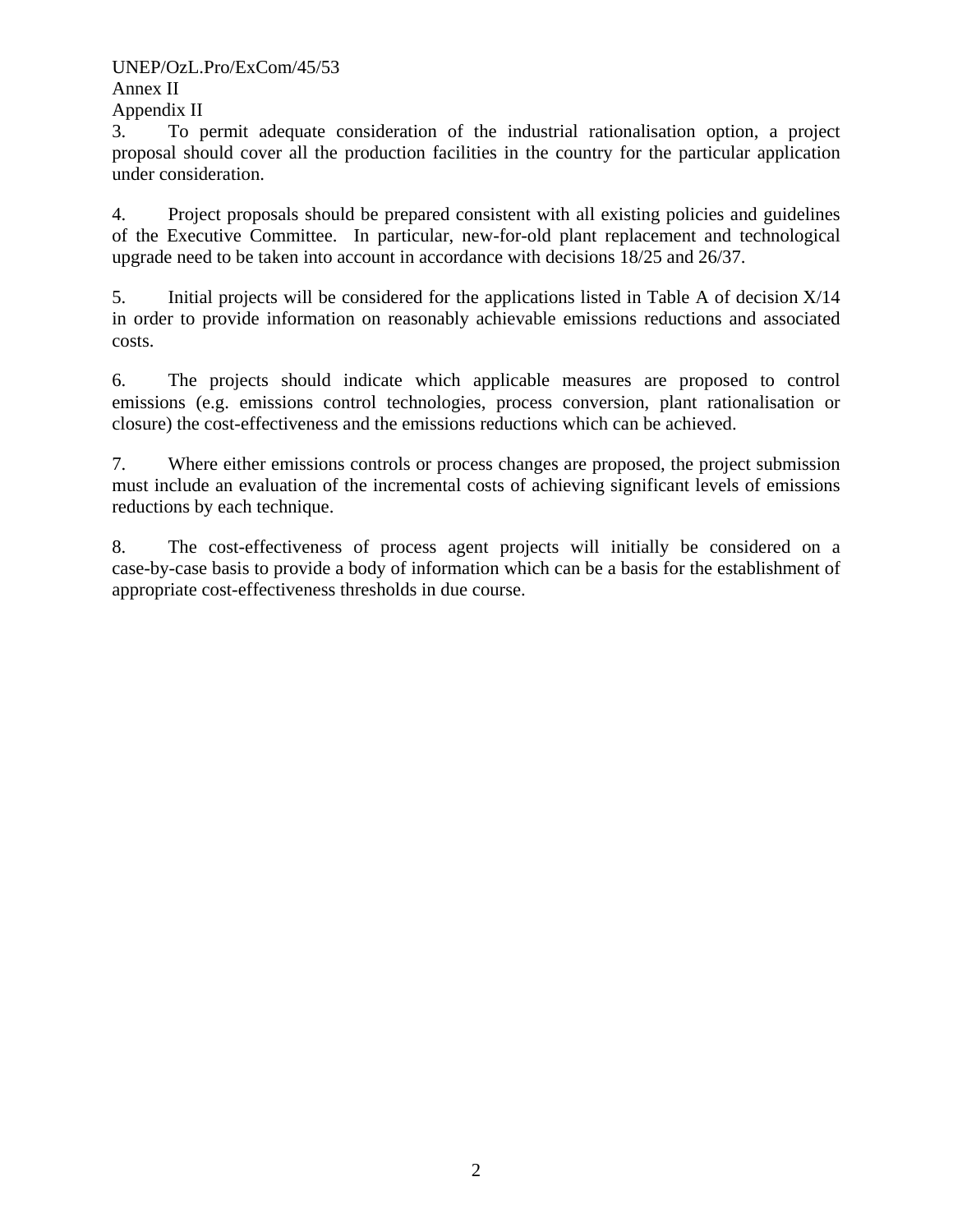## UNEP/OzL.Pro/ExCom/45/53 Annex II Appendix III

## **Appendix III**

| <b>Country</b>      | <b>Agency</b>               | <b>Project Title</b>                                                                                       | <b>ODP</b>    | <b>Date</b>       | <b>Total</b>    |
|---------------------|-----------------------------|------------------------------------------------------------------------------------------------------------|---------------|-------------------|-----------------|
|                     |                             |                                                                                                            | To Be         | <b>Approv</b>     | <b>Funds</b>    |
|                     |                             |                                                                                                            | <b>Phased</b> | ed                | <b>Approved</b> |
|                     |                             |                                                                                                            | Out           |                   |                 |
|                     | <b>Individual projectst</b> |                                                                                                            |               |                   |                 |
| India               | <b>IBRD</b>                 | Phase-out of use of carbon tetrachloride as process                                                        | 375.0         | Jul-99            | 366,000         |
|                     |                             | agent in the production of endosulphan by Excel                                                            |               |                   |                 |
|                     |                             | <b>Industries Limited</b>                                                                                  |               |                   |                 |
| India               | <b>UNIDO</b>                | Conversion of carbon tetrachloride as process solvent                                                      | 27.9          | $Dec-00$          | 260,133         |
|                     |                             | dichloride<br>ethylene<br>Satya<br>Deeptha<br>to<br>at                                                     |               |                   |                 |
|                     |                             | Pharmaceuticals Ltd., Humnabad                                                                             |               |                   |                 |
| India               | <b>UNIDO</b>                | Conversion of carbon tetrachloride as process solvent                                                      | 69.7          | $Dec-00$          | 145,505         |
|                     |                             | to trichloromethane at M/S Alpha Drugs India Ltd.,                                                         |               |                   |                 |
| India               | <b>UNIDO</b>                | Patiala                                                                                                    |               |                   |                 |
|                     |                             | Conversion of carbon tetrachloride as process solvent                                                      | 54.2          | Dec-00            | 249,463         |
| India               | <b>UNIDO</b>                | to ethylene dichloride at Svis Labs Ltd., Ranipet<br>Conversion of carbon tetrachloride as process solvent | 94.6          | Dec-00            | 288,180         |
|                     |                             | to ethylene dichloride at Doctors Organic Chemicals                                                        |               |                   |                 |
|                     |                             | Ltd., Tanuku                                                                                               |               |                   |                 |
| India               | <b>UNIDO</b>                | Conversion of carbon tetrachloride as process agent                                                        | 23.0          | $Jul-01$          | 136,786         |
|                     |                             | to monochlorobenzene at M/S Benzo Chemical                                                                 |               |                   |                 |
|                     |                             | Industries, Tarapore                                                                                       |               |                   |                 |
| India               | <b>UNIDO</b>                | Conversion of carbon tetrachloride as process agent                                                        | 133.9         | $Jul-01$          | 279,001         |
|                     |                             | to monochlorobenzene at Pradeep Shetye Ltd.,                                                               |               |                   |                 |
|                     |                             | Alibagh                                                                                                    |               |                   |                 |
| India               | <b>UNIDO</b>                | Conversion of carbon tetrachloride as process agent                                                        | 16.7          | $Jul-01$          | 155,830         |
|                     |                             | to ethylene dichloride at Chiplun Fine Chemicals                                                           |               |                   |                 |
|                     |                             | Ltd., Ratnagiri                                                                                            |               |                   |                 |
| India               | <b>UNIDO</b>                | Conversion of carbon tetrachloride as process agent                                                        | 34.1          | $Jul-01$          | 238,371         |
|                     |                             | to monochlorobenzene at FDC Limited, Roha                                                                  |               |                   |                 |
| India               | <b>UNIDO</b>                | Conversion of carbon tetrachloride as process agent                                                        | 17.9          | $Jul-01$          | 127,667         |
|                     |                             | to monochlorobenzene at GRD Chemicals Ltd.,                                                                |               |                   |                 |
|                     |                             | Indore, M.P.                                                                                               |               |                   |                 |
| India               | <b>IBRD</b>                 | Conversion of chlorinated rubber manufacture from                                                          | 248.8         | $Jul-01$          | 2,074,300       |
|                     |                             | carbon tetrachloride to non-ODS process at Rishiroop                                                       |               |                   |                 |
|                     |                             | Organics Pvt. Ltd.                                                                                         |               |                   |                 |
| India               | <b>UNIDO</b>                | Conversion of carbon tetrachloride as process agent                                                        | 38.5          | $Dec-01$          | 385,367         |
|                     |                             | to cyclohexane at Amoli Organics Limited, Mumbai                                                           |               |                   |                 |
| Pakistan            | <b>UNIDO</b>                | Conversion of carbon tetrachloride as process solvent                                                      |               | 80.0 Dec-01       | 485,701         |
|                     |                             | to 1,2-dichloroethane at Himont Chemicals Ltd.                                                             |               |                   |                 |
| <b>Sector plans</b> |                             | Phase out the production and consumption of CTC for                                                        |               |                   | 65,000,000      |
| China               | <b>IBRD</b>                 | process agent and other non-identified uses (phase I)                                                      |               | Nov <sub>02</sub> |                 |
| India               | IBRD/France/                | CTC phase-out plan for the consumption and                                                                 |               | $Jul-03$          | 52,000,000      |
|                     | Germany/                    | production sectors                                                                                         |               |                   |                 |
|                     | Japan                       |                                                                                                            |               |                   |                 |
|                     |                             |                                                                                                            |               |                   |                 |
| Korea,              | <b>UNIDO</b>                | Plan for terminal phase-out of CTC                                                                         |               | Dec-03            | 5,684,844       |
| D.P.R.              |                             |                                                                                                            |               |                   |                 |
|                     |                             |                                                                                                            |               |                   |                 |

## **Process agent phase-out projects approved by the Executive Committee**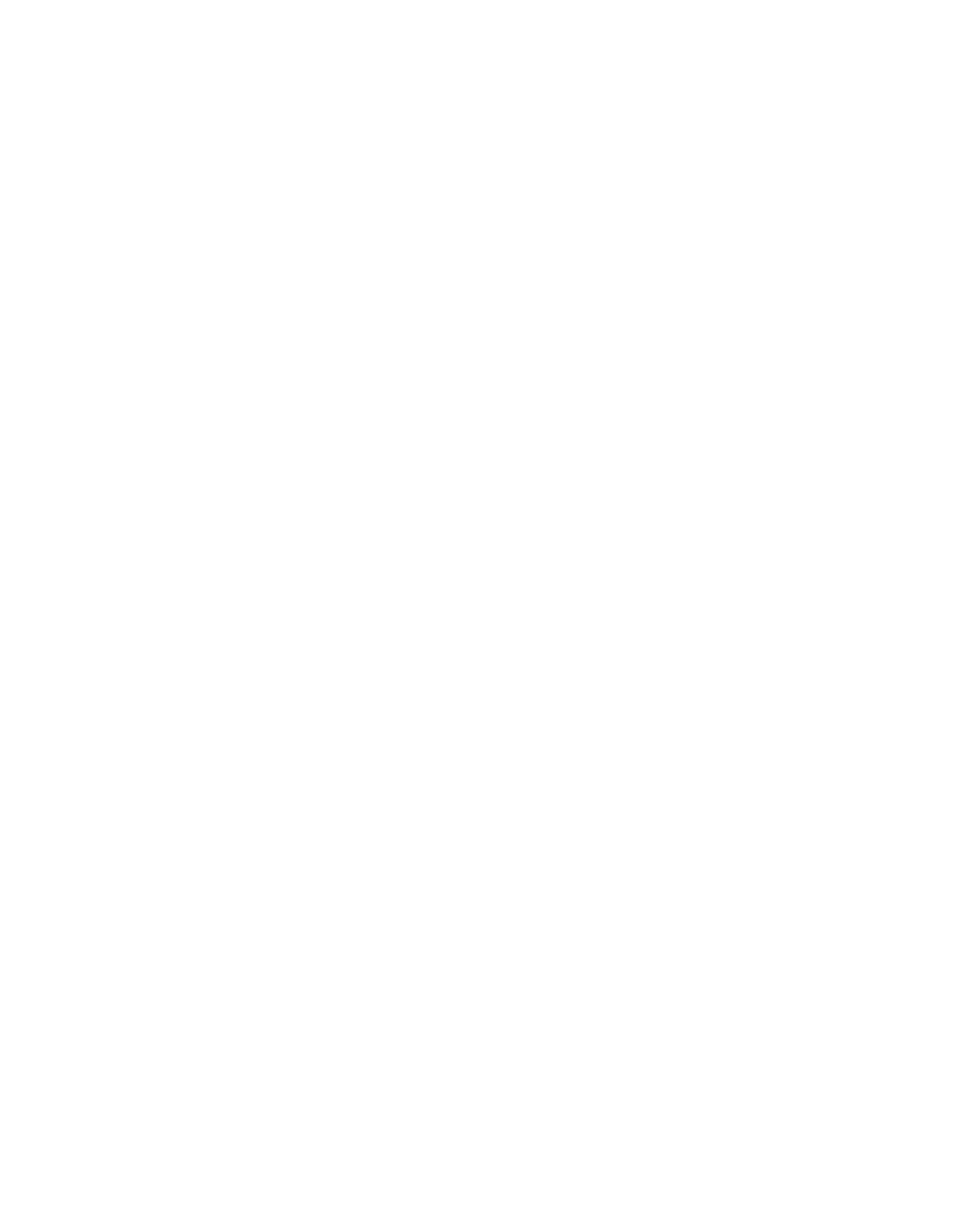## **Annex III**

### **Decision X/14: Process Agents**

 Noting with appreciation the report of the Technology and Economic Assessment Panel and the Process Agent Task Force in response to decision VII/10,

 Noting the findings of the Technology and Economic Assessment Panel that emissions from the use of ozone-depleting substances as process agents in non-Article 5 Parties are comparable in quantity to the insignificant emissions of controlled substances from feedstock uses, and that yet further reductions in use and emissions are expected by 2000,

 Noting also the Technology and Economic Assessment Panel's findings that emissions from the use of controlled substances as process agents in countries operating under Article 5, paragraph 1, are already significant and will continue to grow if no action is taken,

 Recognizing the usefulness of having the controlled substances produced and used as process agents clearly delineated within the Montreal Protocol,

1. That, for the purposes of this decision, the term "process agents" should be understood to mean the use of controlled substances for the applications listed in table A below;

2. For non-Article 5 Parties, to treat process agents in a manner similar to feedstock for 1998 and until 31 December 2001;

3. That quantities of controlled substances produced or imported for the purpose of being used as process agents in plants and installations in operation before 1 January 1999, should not be taken into account in the calculation of production and consumption from 1 January 2002 onwards, provided that:

- (a) In the case of non-Article 5 Parties, the emissions of controlled substances from these processes have been reduced to insignificant levels as defined for the purposes of this decision in table B below;
- (b) In the case of Article 5 Parties, the emissions of controlled substances from process-agent use have been reduced to levels agreed by the Executive Committee to be reasonably achievable in a cost-effective manner without undue abandonment of infrastructure. In so deciding, the Executive Committee may consider a range of options as set out in paragraph 5 below;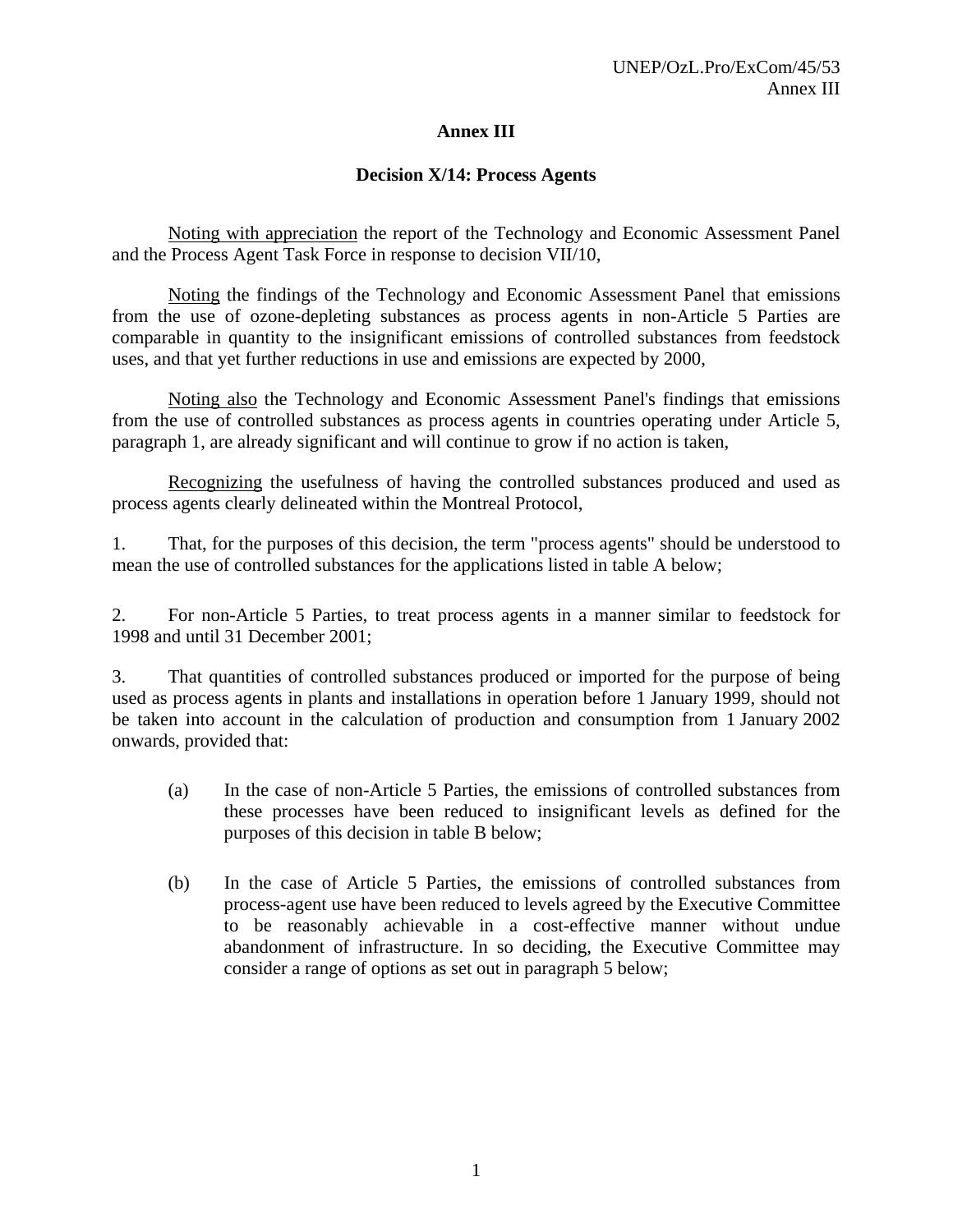- 4. That all Parties should:
	- (a) Report to the Secretariat by 30 September 2000 and each year thereafter on their use of controlled substances as process agents, the levels of emissions from those uses and the containment technologies used by them to minimize emissions of controlled substances. Those non-Article 5 Parties which have still not reported data for inclusion in tables A and B are urged to do so as soon as possible and in any case before the nineteenth meeting of the Open Ended Working Group;
	- (b) In reporting annual data to the Secretariat for 2000 and each year thereafter, provide information on the quantities of controlled substances produced or imported by them for process-agent applications;

5. That the incremental costs of a range of cost-effective measures, including, for example, process conversions, plant closures, emissions control technologies and industrial rationalization, to reduce emissions of controlled substances from process-agent uses in Article 5 Parties to the levels referred to in paragraph 3 (b) above should be eligible for funding in accordance with the rules and guidelines of the Executive Committee of the Multilateral Fund;

6. That the Executive Committee of the Multilateral Fund should, as a matter of priority, strive to develop funding guidelines and begin to consider initial project proposals during 1999;

7. That Parties should not install or commission new plant using controlled substances as process agents after 30 June 1999, unless the Meeting of the Parties has decided that the use in question meets the criteria for essential uses under decision IV/25;

8. To request the Technology and Economic Assessment Panel and the Executive Committee to report to the Meeting of the Parties in 2001 on the progress made in reducing emissions of controlled substances from process-agent uses and on the implementation and development of emissions-reduction techniques and alternative processes not using ozonedepleting substances and to review tables A and B of the present decision and make recommendations for any necessary changes.

(Tables A and B not reproduced)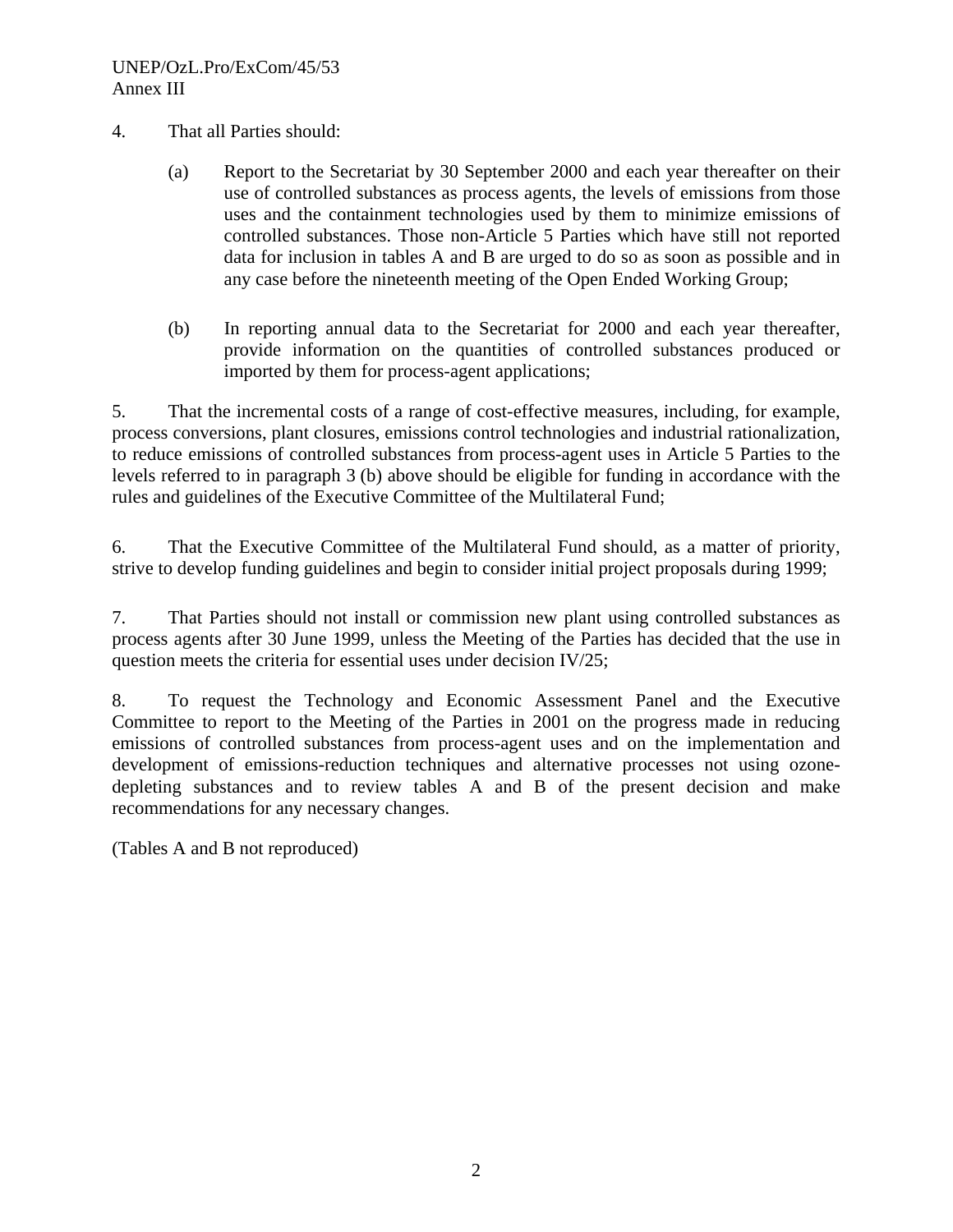### **Annex IV**

## **Decision XV/6. List of uses of controlled substances as process agents**

The Parties to the Montreal Protocol decided: to adopt the following uses of controlled substances as a revised table A for decision X/14:

| No.              | Process agent application                                                                                                     | Substance                     |
|------------------|-------------------------------------------------------------------------------------------------------------------------------|-------------------------------|
| $\overline{1}$ . | Elimination of $NCI_3$ in the production of chlorine and caustic                                                              | <b>CTC</b>                    |
| $\overline{2}$ . | Recovery of chlorine in tail gas from production of chlorine                                                                  | CTC                           |
| $\overline{3}$ . | Manufacture of chlorinated rubber                                                                                             | CTC                           |
| 4.               | Manufacture of endosulphan (insecticide)                                                                                      | <b>CTC</b>                    |
| 5.               | Manufacture of isobutyl acetophenone (ibuprofen - analgesic)                                                                  | <b>CTC</b>                    |
| 6.               | Manufacture of 1-1, bis (4-chlorophenyl) 2,2,2- trichloroethanol<br>(dicofol insecticide)                                     | <b>CTC</b>                    |
| 7.               | Manufacture of chlorosulphonated polyolefin (CSM)                                                                             | <b>CTC</b>                    |
| 8.               | Manufacture of poly-phenylene-terephtal-amide                                                                                 | <b>CTC</b>                    |
| 9.               | Manufacture of fluoropolymer resins                                                                                           | CFC-113                       |
| 10.              | Manufacture of fine synthetic polyolefin fibre sheet                                                                          | $CFC-11$                      |
| 11.              | Manufacture of styrene butadiene rubber                                                                                       | <b>CTC</b>                    |
| 12.              | Manufacture of chlorinated paraffin                                                                                           | <b>CTC</b>                    |
| 13.              | Photochemical synthesis of perfluoropolyetherpolyperoxide precursors<br>of Z-perfluoropolyethers and difunctional derivatives | $CFC-12$                      |
| 14.              | of perfluoropolyetherpolyperoxide<br>Reduction<br>intermediate<br>for<br>production of perfluoropolyether diesters            | CFC-113                       |
| 15.              | Preparation of perfluoropolyether diols with high functionality                                                               | CFC-113                       |
| 16.              | Bromohexine hydrochloride                                                                                                     | <b>CTC</b>                    |
| 17.              | Diclofenac sodium                                                                                                             | <b>CTC</b>                    |
| 18.              | Phenyl glycine                                                                                                                | <b>CTC</b>                    |
| 19.              | Production of Cyclodime                                                                                                       | <b>CTC</b>                    |
| 20.              | Production of chlorinated polypropene                                                                                         | <b>CTC</b>                    |
| 21.              | Production of chlorinated EVA                                                                                                 | <b>CTC</b>                    |
| 22.              | Production of methyl isocyanate derivatives                                                                                   | <b>CTC</b>                    |
| 23.              | Production of 3-phenoxy benzaldehyde                                                                                          | <b>CTC</b>                    |
| 24.              | Production of 2-chloro-5-metyhlpyridine                                                                                       | <b>CTC</b>                    |
| 25.              | Production of Imidacloprid                                                                                                    | <b>CTC</b>                    |
| 26.              | Production of Buprofenzin                                                                                                     | <b>CTC</b>                    |
| 27.              | Production of Oxadiazon                                                                                                       | CTC                           |
| 28.              | Production of chloradized N-methylaniline                                                                                     | CTC                           |
| 29.              | Production of Mefenacet                                                                                                       | <b>CTC</b>                    |
| 30.              | Production of 1,3- dichlorobenzothiazole                                                                                      | <b>CTC</b>                    |
| 31.              | Bromination of a styrenic polymer                                                                                             | BCM (bromochloro-<br>methane) |

### **Table: List of uses of controlled substances as process agents**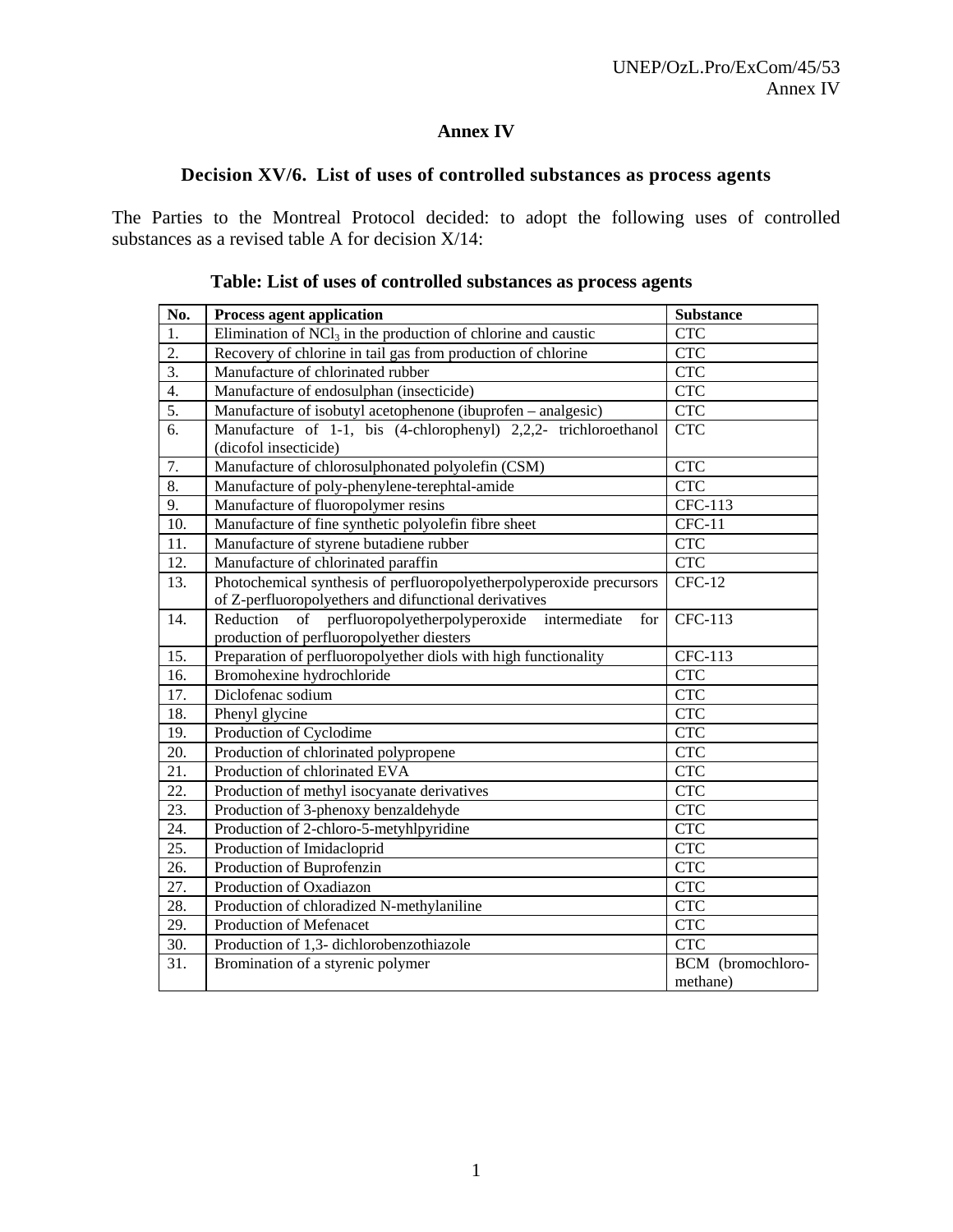### **Decision XV/7. Process agents**

The Parties to the Montreal Protocol decided:

1. To note that decision X/14 called on the Technology and Economic Assessment Panel and the Executive Committee to review the list of process agent uses in table A of that decision, and to make appropriate recommendations for changes to the table;

2. To note that several Parties are submitting requests to have certain uses reviewed by the Technology and Economic Assessment Panel for inclusion in table A of decision X/14 as process-agent uses;

3. To request the Technology and Economic Assessment Panel to review requests for consideration of specific uses against decision X/14 criteria for process agents, and make recommendations to the Parties annually on uses that could be added to or removed from table A of decision X/14;

4. To remind Article 5 Parties and non-Article 5 Parties with process-agent applications listed in table A to decision X/14, as revised, that they shall report in accordance with paragraph 4 of decision  $X/14$  on the use of controlled substances as process agents, the levels of emissions from those uses, and the containment technologies used by them to minimize emissions. In addition, Article 5 Parties with listed uses in table A, as revised, shall report to the Executive Committee on progress in reducing emissions of controlled substances from process-agent uses and on the implementation and development of emissions-reduction techniques and alternative processes not using ozone-depleting substances;

5. To request the Technology and Economic Assessment Panel and the Executive Committee to report to the Open-ended Working Group at its twenty-fifth session, and every other year thereafter unless the Parties decide otherwise, on the progress made in reducing emissions of controlled substances from process-agent uses and on the implementation and development of emissions-reduction techniques and alternative processes not using ozone-depleting substances;

6. To note that, because the 2002 report of the Technology and Economic Assessment Panel lists the process-agent applications in the table below as having non-negligible emissions, those applications are to be considered process-agent uses of controlled substances in accordance with the provisions of decision X/14 for 2004 and 2005, and are to be reconsidered at the Seventeenth Meeting of the Parties based on information reported in accordance with paragraph 4 of the present decision and paragraph 4 of decision X/14;